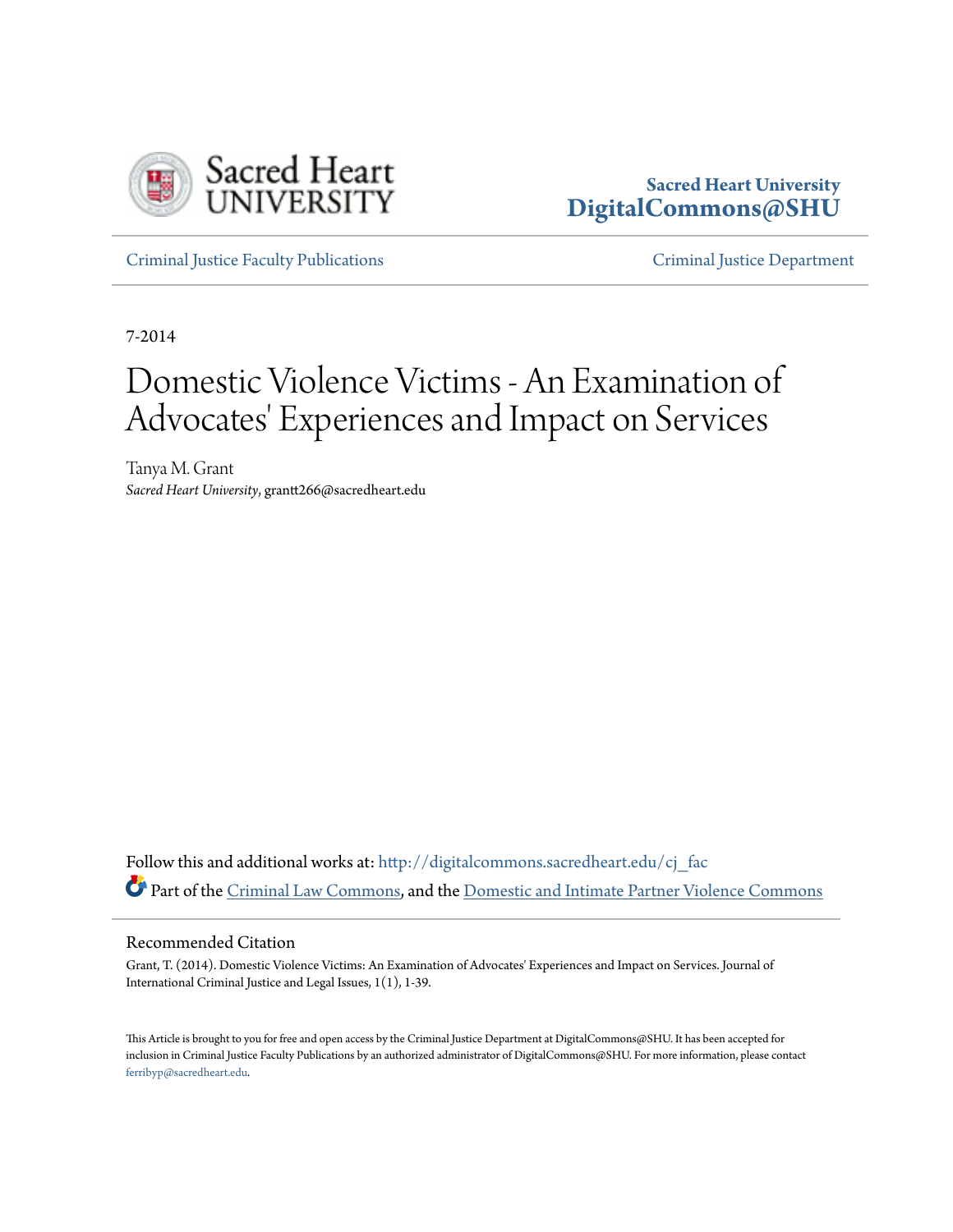# **Domestic violence victims: An examination of advocates' experiences and impact on services**

Tanya M. Grant Sacred Heart University

# **ABSTRACT**

This qualitative study examines advocates' phenomenological experiences with victims of domestic violence, specifically whether advocates' personal biases impede the delivery of services to victims. Agencies and shelters in the communities that serve victims of domestic violence are an invaluable resource; however, if advocates are not providing appropriate services, victims can often find themselves in a more traumatic state. Ten domestic violence advocates throughout the State of Connecticut were interviewed and asked a series of questions pertaining directly to their day-to-day roles. The study also examined their attitudes about domestic violence, their perceptions of the work they do, and whether or not they feel they are making an impact. To add to the much-needed literature base on the lived experience of domestic violence victim advocates, this study utilized a qualitative phenomenological methodology. Seven core themes were identified throughout the research. Many advocates are simply burned out and not providing adequate services to their clients. Many advocates do not feel valued or as though they are given proper, continuous training on topics relevant to their job. The identified themes are important for developing training initiatives, improving management / advocate relationships, as well as strengthening organizational soundness.

Keywords: domestic violence, victims, advocacy, phenomenological methodology, service delivery

Copyright statement: Authors retain the copyright to the manuscripts published in AABRI journals. Please see the AABRI Copyright Policy at [http://www.aabri.com/copyright.html.](http://www.aabri.com/copyright.html)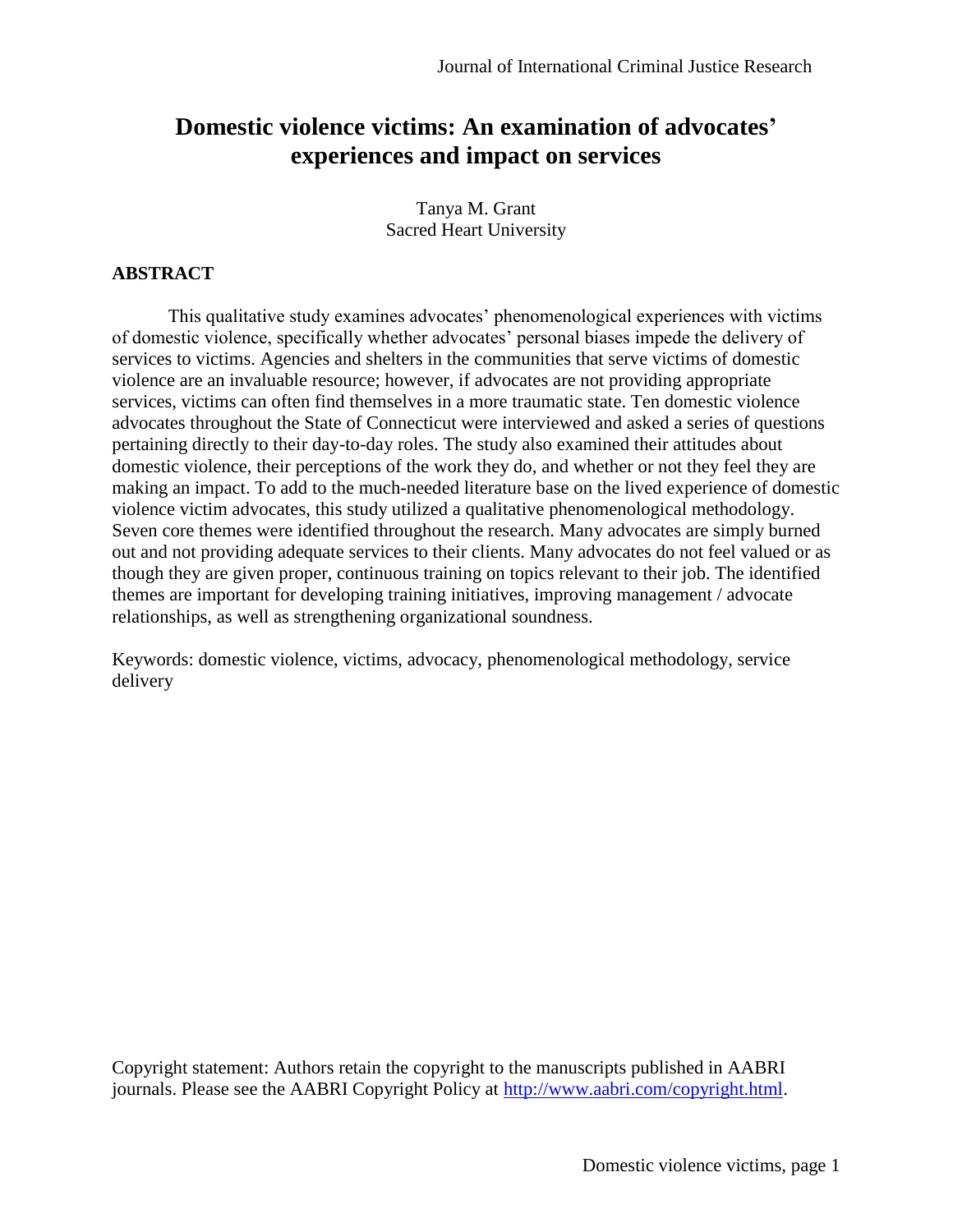#### **INTRODUCTION**

Only recently have criminal justice practitioners realized the human suffering that takes place within families and intimate relationships. Gradually, this internal domestic strife is becoming more recognized in communities across the country. Society is finally starting to recognize the issue of family violence, referred to as "domestic violence," as a major public health hazard, as well as a major public safety concern. Macy, Giattina, Parish, and Crosby (2010) agreed that this issue is serious; they also indicated that domestic violence is becoming a public health concern. The United States public, including military services, also seems to concur with the above statement, as cited in McCaroll, Castro, Nelson, Fan, and Rivera's (2008) study on characteristics of domestic violence incidents reported on scene by volunteer advocates.

Data from the Bureau of Justice Statistics' National Crime Victimization Survey, 1993 to 2008, and the Federal Bureau of Investigation's Uniform Crime Reporting Program's Supplementary Homicide Reports, 1993 to 2007, speak to the magnitude of this epidemic. The rate of intimate partner victimizations for females was 4.3 victimizations per 1,000 females age 12 or older. The equivalent rate of intimate partner violence against males was 0.8 victimizations per 1,000 males age 12 or older. In 2007, intimate partners committed 14 percent of all homicides in the United States. The total estimated number of intimate partner homicide victims was 2,340 in 2007, including 1,640 females and 700 males. Females comprised 70 percent of victims killed by an intimate partner in that year, a proportion that has not changed significantly since 1993. Furthermore, Silverman, Raj, Mucci, and Hathaway (2001) stated that one in five high-school girls were already reporting violence in their dating relationships.

Domestic violence gained public recognition as an expanding social problem in the 1970s in the United States. Since then, social services have been developed for victims of domestic violence and their families. However, researchers (Bass & Rice, 1979; see also Davis and Carlson, 1981; Davis, 1984; Hansen, Harway, & Cervantes, 1991; Danis & Lockhart, 2003) have noticed that the victim-blaming attitudes of social service providers hurt, not help, the victims of domestic violence who seek assistance. More recently, some authors of domestic violence literature have paid particular attention to the question of how service providers view and respond to battered victims. These authors have focused on the ways in which service providers' perceptions and attitudes about domestic violence can impede their responsiveness to battered women (Clements, Brannen, Kirkley, Gordon, & Church II, 2006; see also Bosch & Bergen, 2006; Allen, Bybee, & Sulivan, 2004; Danis, 2003). Perhaps it is not surprising that, due to service providers' overall history of bias and blame, the relationship between the practitioners (the advocate, counselor, or social worker) and the grassroots battered women's movement has been antagonistic and practitioners have been seen as barriers instead of allies (Kanuha, 1998).

Advocacy has been a core component of the women's movement to end domestic violence. Davies, Lyon, and Monti-Catania (1998) described advocates as "anyone who responds directly to help abused women in an institutional context" (p. 2). This inclusive definition encapsulates various approaches to advocacy but, most importantly, captures the essence of its purpose, which is to help survivors of domestic violence navigate the systems involved in the community response as they attempt to acquire needed resources.

In the State of Connecticut, domestic violence advocates must undergo 20 hours of battered women certification training (C.G.S.52-146k) before they are permitted to provide services to any victim of domestic violence. Advocates receive significantly more training than other direct service providers who may be working with domestic violence victims (e.g., police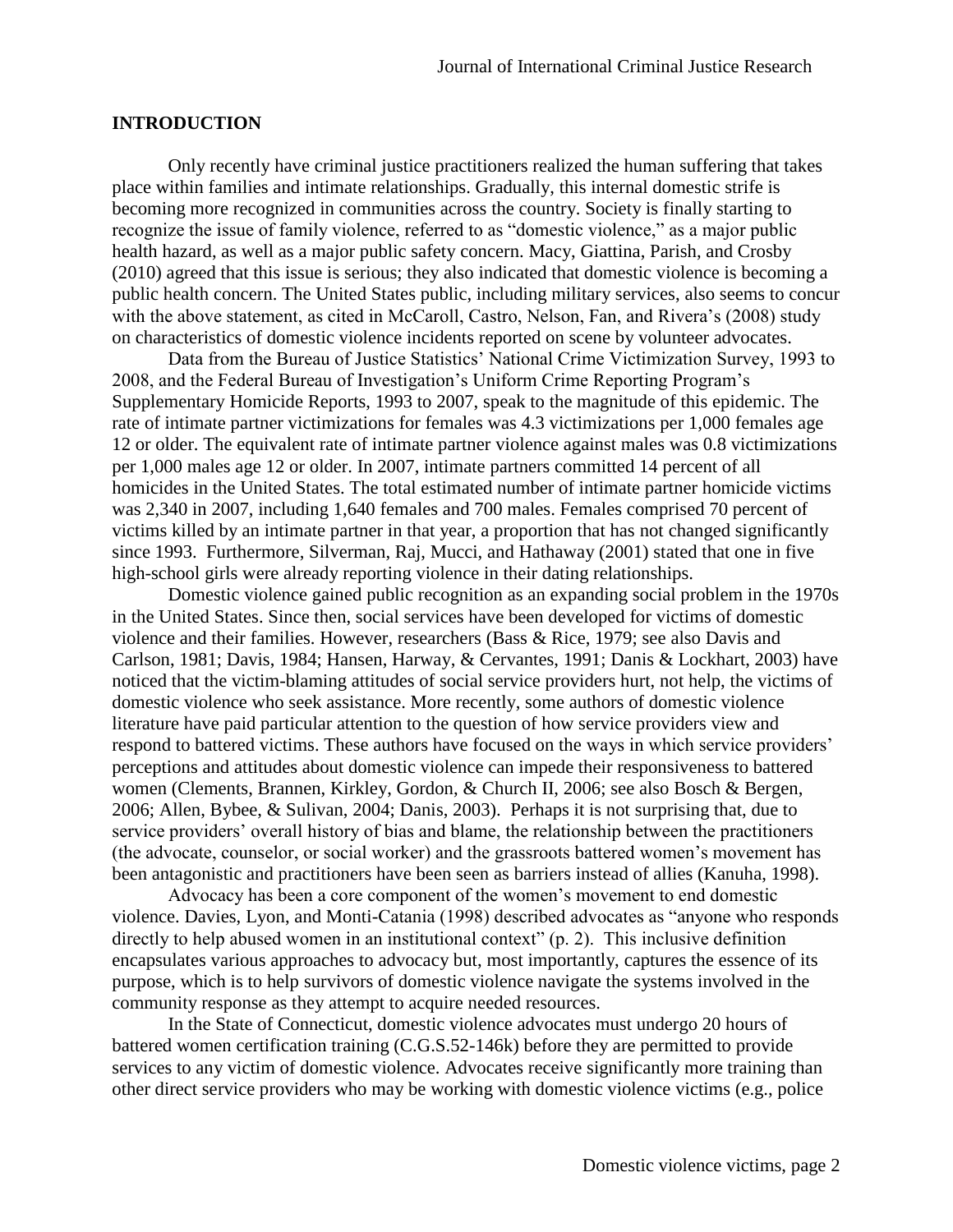officers, nurses, and mental health practitioners), yet there continues to be a lack of knowledge related specifically to advocates' perceptions and day-to-day work-related struggles.

This study examines advocates' phenomenological experience with victims of domestic violence, specifically whether advocates' personal biases impede service delivery.

# **Definition of Terms**

The following section provides definitions of terms that are uncommon or unique to the study.

Domestic Violence*.* An act of domestic violence shall be considered to have been committed when the following factors are involved: (1) "Family violence" means an incident resulting in physical harm, bodily injury, or assault, or an act of threatened violence that constitutes fear of imminent physical harm, bodily injury, or assault between family or household members. Verbal abuse or argument shall not constitute family violence unless there is present danger and the probability that physical violence will occur. (2) "Family or household member" means (a) spouses or former spouses; (b) parents and their children; (c) persons 18 years of age or older related by blood or marriage; (d) persons 16 years of age or older, other than those persons in subparagraph C, who are presently residing together or have resided together; (e) persons who have a child in common regardless of whether they are or have been married or have lived together at any time; and (f) persons in, or who have recently been in, a dating relationship with one another. (3) "Family violence crime" means a crime as defined in section 53a-24 of Connecticut General Statute which, in addition to its other elements, includes an act of family violence to a family member, but shall not include acts by parents or guardians disciplining minor children, unless such acts constitute abuse (Connecticut General Statute, 46b-38a).

# **LITERATURE REVIEW**

The review of the literature analyzed the central topic of domestic violence from a social and historical perspective. A thorough review of the feminist theory sets the foundational structure associated with the domestic violence advocate's mission and purpose. Furthermore, an examination of burnout and whether it has a direct impact on advocacy efforts was investigated. Lastly, the limited and major research that has been conducted regarding victim advocates' perceptions and beliefs was appraised.

# **Overview of Domestic Violence: Scope of the Problem**

Over the past decade, domestic violence has increasingly been defined as a serious crime by a growing number of state criminal codes and family court statutes (Slattery & Goodman, 2009). Controversy continues concerning the appropriate response of society in general, and the criminal justice system in particular, to domestic violence.

Traditionally, the persistent neglect of the government to perform the "societal" responsibility of controlling family violence was not viewed as a causal factor of domestic violence. Rather, it was believed that if society intervened, incalculable harm would come to the family, the basic building block of society (Garland, 2001). Only the most egregious cases were considered worth the risk of societal intervention.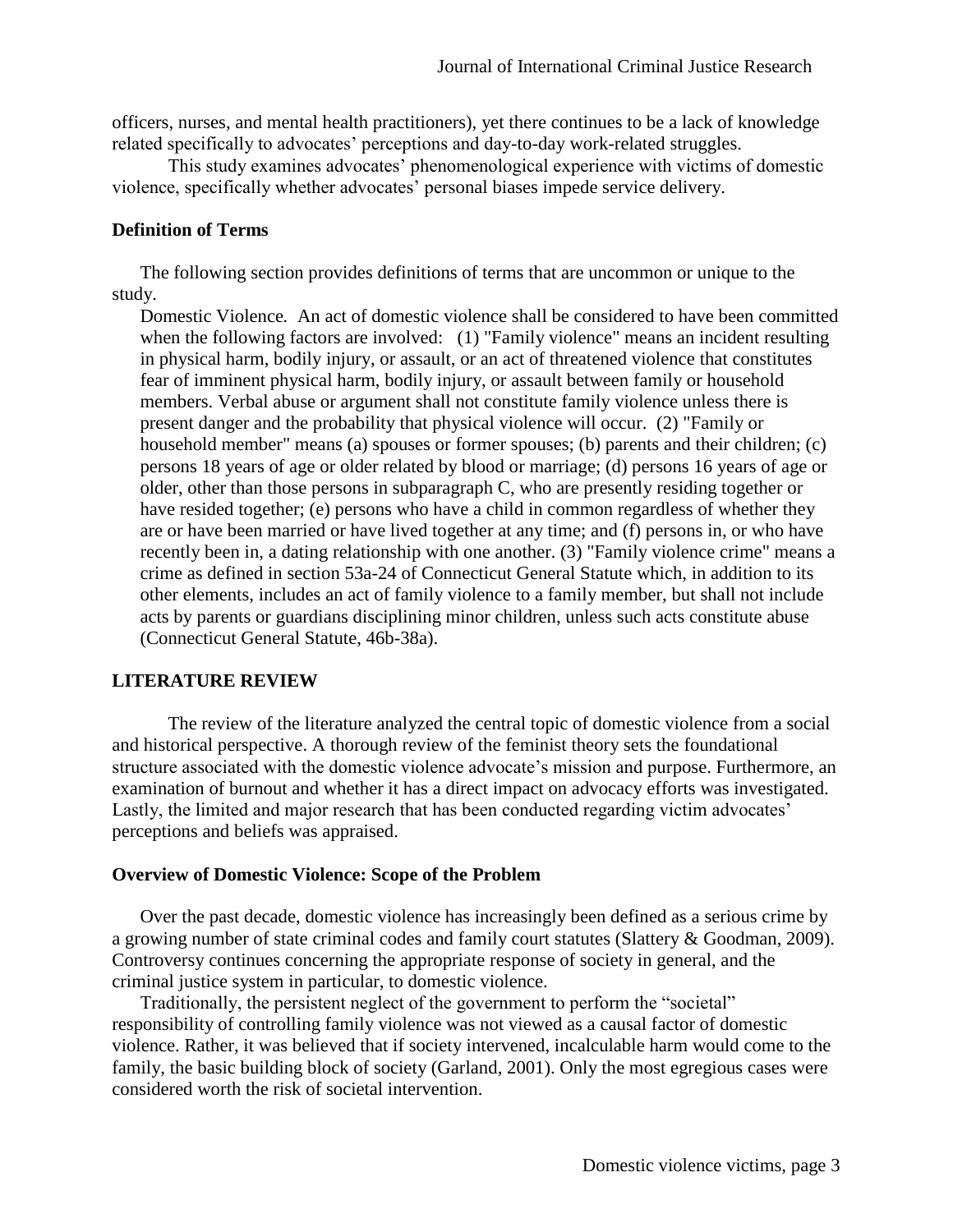Domestic violence varies in forms, extending from mild verbal abuse to severe physical abuse and including various behavioral patterns of physical, emotional, psychological, sexual, and economic abuse used to perpetuate fear, intimidation, power, and control (Roberts, 2002). It is difficult to separate mental and verbal abuse from the portrayal of a domestic violence victim. The power and control exercised in the relationship are part of the battering syndrome. Mental and verbal indignities are the signs and symptoms of an abusive relationship. They are the tools used to break the spirit and overcome the will of a victim (Macy, Giattina, Parish, & Crosby, 2010).

The Bureau of Justice (2007) statistics for the year 2005 found that 18 percent of all victimizations of females were committed by an intimate partner. The home is a dangerous place for females due to the risk of abuse by a partner (Ridley  $\&$  Feldman, 2003). Domestic violence is the leading cause of injury and death to American women, causing more harm than vehicular accidents, rapes, and muggings combined (Gosselin, 2005). Approximately 1.5 million women are raped and/or physically assaulted each year by an intimate partner, according to the National Violence Against Women Survey (Tjaden & Thoennes, 2000).

Many researchers (Clifford, 1999; see also Harned, 2001; Knauer, 2001) suggest that the incidence of male battering may be as high as female battering, a contentious position. The examination of female-perpetrated domestic violence has been met with much less enthusiasm. Most skilled practitioners accept the incidence rate of male battering by females to be approximately 15 percent of domestic violence. The full magnitude of violence by females against males is not known and some males do experience substantial injury because of victimization. In fact, following mandatory arrest policies implemented across the United States, community studies have found the number of women arrested for perpetrating domestic violence has risen 10- to 12-fold (Hamberger, Lohr, Bonge, & Tolin, 1997). Current reports of an increase in the arrest rate of females for domestic violence are explained by police officers as an unintended effect of police training and legislation that seeks to identify the "primary aggressor" in cases of domestic violence. In spite of such findings, there appears to be much skepticism about the potential for females to be violent in their intimate relationships (Arias & Johnson, 1989; Berlinger, 2004; Harway & Hansen, 1993). As a result, less scholarly attention and a lack of resources have been directed towards this population. This is an area requiring much more research in order to better understand and effectively treat both female offenders and male victims.

#### **Domestic Violence as a Social Problem**

Only recently has society come to realize the human suffering that takes place within families. Gradually, this internal domestic strife is becoming more exposed to the public view. Society is finally starting to recognize the problem of family violence as a major public health hazard and safety concern. In particular, intimate partner violence (IPV) constitutes a major public health problem in the United States. According to the Center for Disease Control, 2009 Fact Sheet (www.cdc.gov/violenceprevention), each year women experience about 4.8 million intimate partner related physical assaults and rapes. Men are the victims of about 2.9 million intimate partner related physical assaults.

The goal is to stop IPV before it begins. Strategies that promote healthy dating relationships are important. These strategies should focus on young people as they learn skills for dating. This approach can help those at risk from becoming victims or offenders of IPV. Men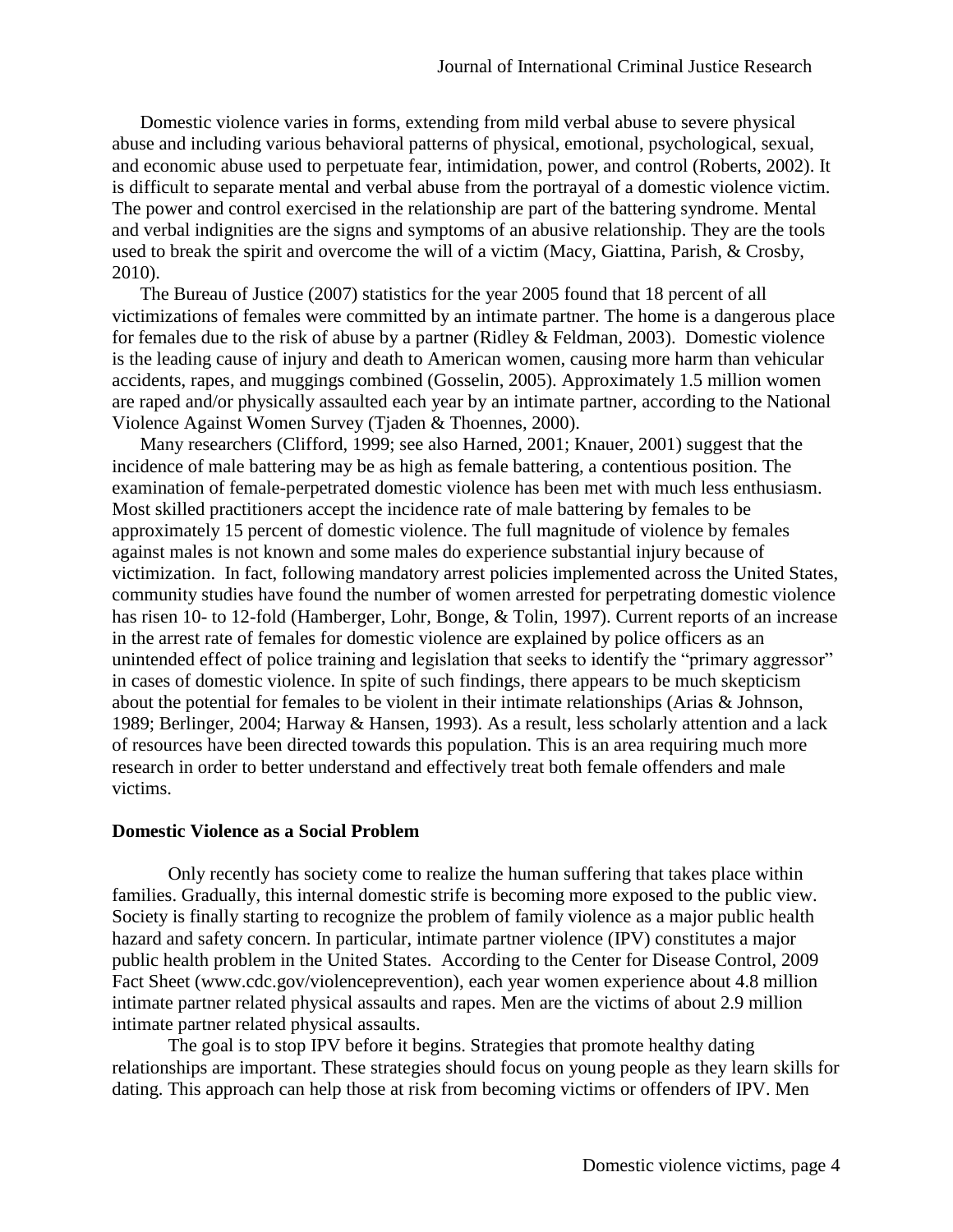and women can work with young people to prevent IPV. Adults can help change social norms, be role models, mentor youth, and work with others to end this violence. For example, by modeling nonviolent relationships, men and women can send the message to young boys and girls that violence is not acceptable (Max, Rice, Finkelstein, Bardwell, Leadbetter, 2004).

Woman battering takes place in all social classes, religions, races, and ethnic groups, and the public seems to be aware of this fact. The All State Foundation survey of 2004 found that 83 percent of respondents strongly agreed that domestic violence affects people in all racial, ethnic, religious, educational, social, and economic backgrounds. Of course, within these populations certain trends exist. For example, the risk of violence is often compounded by the social and geographic isolation of those being abused (Few, 2005). And although violence against women appears to be more visible in the lower economic class (where it has a higher rate of reporting to the authorities), it is increasingly being recognized as a problem in middle- and upper-class households as well. Women who reside in affluent communities hide the abuse they endure more so than women residing in the inner cities. Whether this is because of the proximity of neighboring apartments in the cities versus the large amount of space between homes in small towns is unknown; but, whatever the reason, the abuse rarely gets reported. Financial status and dependence also play major roles in why abuse is not reported as much in higher social classes (Ferraro, 1989). Furthermore, as previous literature suggests (Heater, Walsh, & Sande, 2002; see also Overholser & Moll, 1990; Wandrei & Rupert, 2000), attitudes towards victims are notably diverse across raters' demographic variances such as gender, age, and professional status.

In 1969, the National Commission on the Causes and Prevention of Violence concluded the United States was the world's leader in rates of homicide, assault, rape, and robbery. Like the Commission, most Americans believed that their greatest risk of injury and harm came from causes outside their homes; they were sadly mistaken. According to the Center for Disease Control, Adverse Health Conditions and Health Risk Behaviors Associated with Intimate Partner Violence – United States Survey (2005), each year intimate partner violence results in an estimated 1,200 deaths and 2 million injuries among women and nearly 600,000 injuries among men. Moreover, violence by an intimate partner accounts for about 21 percent of violent crime experienced by women and about 2 percent of the violence experienced by men (U.S. Department of Justice, 2003).

In the past three decades, research and social action have increased the public's awareness of the extent and seriousness of domestic violence. Consider the following facts: victim surveys record millions of violent crimes each year, and it is known that approximately 40 percent of these violent incidents are between family and friends. The National Domestic Violence Hotline has received more than 900,000 calls for assistance since February 1996 (National Domestic Violence Hotline, 2004).

Robinson (2003) asserted the number of those who report domestic violence is only twothirds of those who actually experience it. He also stated that these victims have been kicked, punched, almost beaten to death, or attacked with a weapon that caused serious injury. Berlinger (2004) added that each year over 500,000 women seek medical attention for these injuries.

Planned social change and a sharp reduction in a serious social problem such as woman battering usually takes place after legislators, human service administrators, prosecutors, and judges become aware that the problem affects a large number of people and is life-threatening. Only then is collective action taken by large organizations, interest groups, and statewide coalitions to alleviate the problem.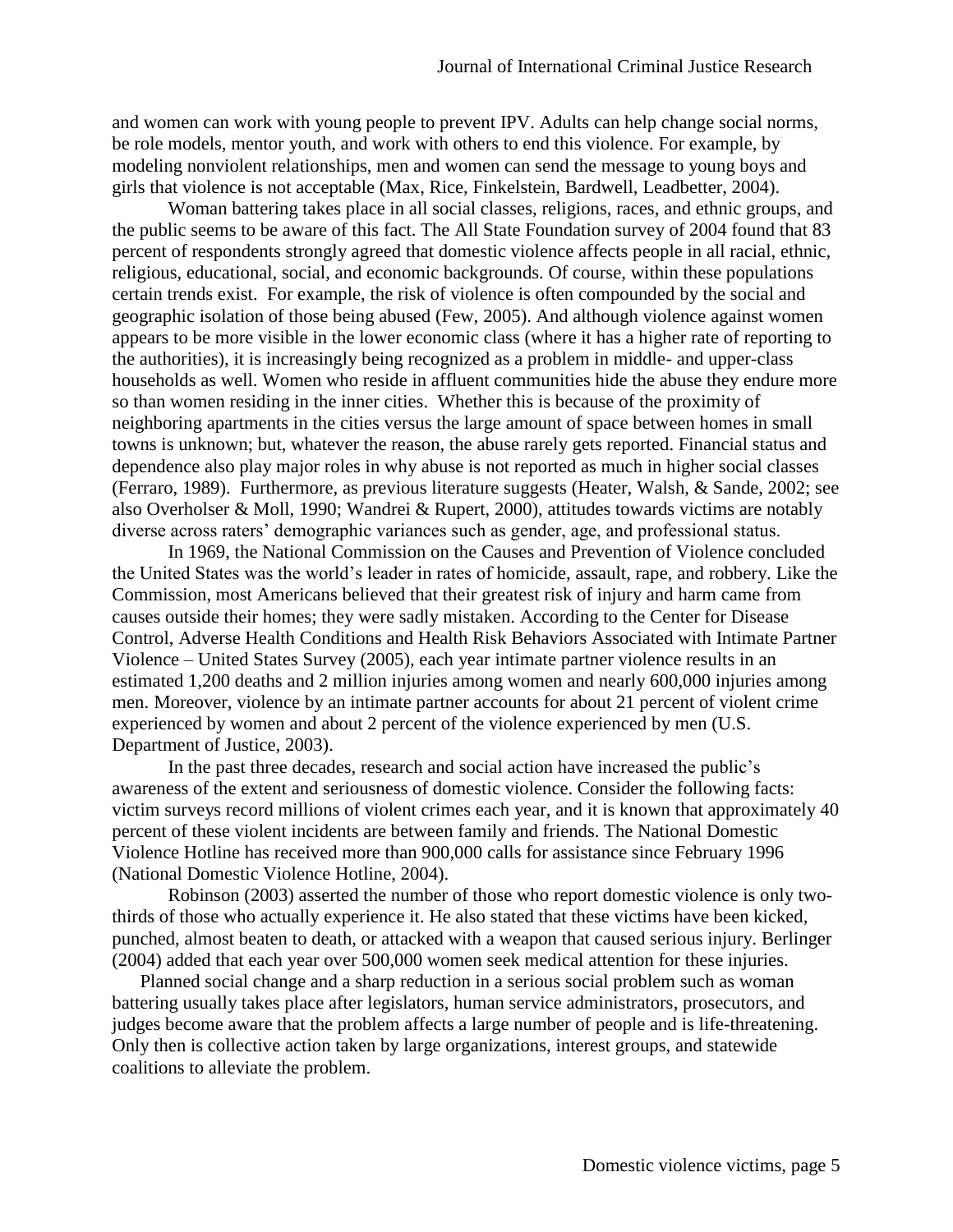#### **The Domestic Violence Victim Advocate**

Despite a sizeable body of literature about advocacy for victims of domestic violence, there remains a great amount of confusion regarding how to define advocacy and what activities constitute advocacy services. It seems that definitions differ, in part, depending on who is providing the information and whether advocacy is occurring at an individual or systemic level.

Advocacy has been a core component of the women's movement to end domestic violence since the movement's inception. Davies et al., 1998, described an advocate as "anyone who responds directly to help abused women in an institutional context" (p. 2). A common approach to providing advocacy services is to focus on single, particular areas that are viewed as critical to survivors of domestic violence (i.e., legal advocacy, supportive services, and shelter services).

Moreover, in 1994, Peled and Edleson noted that literature defining advocacy was almost nonexistent and, within that which did exist, there was no systematic research on the parameters of advocacy. So, Peled and Edleson conducted a national survey which asked service providers to define advocacy and to describe the nature of the services they performed for battered women. They discovered most domestic violence service providers identified themselves as engaging in some form of "advocacy." They also found that definitions were framed by the following: providing direct services, representing battered women and acting as liaisons for them, and performing community education and policy work. Advocacy activities are categorized as either individual-based (i.e., working specifically with or on behalf of individuals to ensure access to resources and opportunities) or systems-based (i.e., advocating to change and improve institutional responses).

Activities identified as individual-based advocacy employ a variety of services, often including helping victims safely move their belongings out of their residence or accompanying a victim through the court process (Sullivan & Keefe, 1999). Facts about domestic violence, medical assistance, and emergency shelters and transportation to shelters are also frequently provided to the victim (Gwinn & O'Dell, 1993).

Systems-based advocacy, or class advocacy, targets the criminal justice system, the health care system, the welfare system, and other similar institutions (Sullivan & Keefe, 1999). Systems-based advocacy is a collective effort to reform institutional responses to battered women, whereby their experiences are taken into account, leading to greater safety for victims and greater accountability for batterers. Kutchins and Kutchins (1987) see advocacy as that which takes place within an adversary forum. They trace the origin of advocacy to the activity of lawyers working in the 1960s for *Mobilization for Youth* and in the *War on Poverty.* For Kutchins and Kutchins, advocacy has a more adversarial meaning and can be defined as "helping his or her client when there is a conflict."

Many authors have noted that advocacy involves varying degrees of both assisting individuals and working to change systems. Herbert and Mould (1992) wrote, "Advocacy is not primarily concerned with providing a service, but rather with assuring the availability and relevance of the service provided. It implies a pro-active step beyond the mandated delivery of service." (p. 117).

Beyond assisting a victim of battering in escaping immediate danger, advocates should also help the victim to explore the roots of the crisis and develop adaptive coping skills for the future. Roberts' model advocates focusing on the client's strengths as a positive way of developing new coping techniques. This strength-based model of "crisis intervention utilizes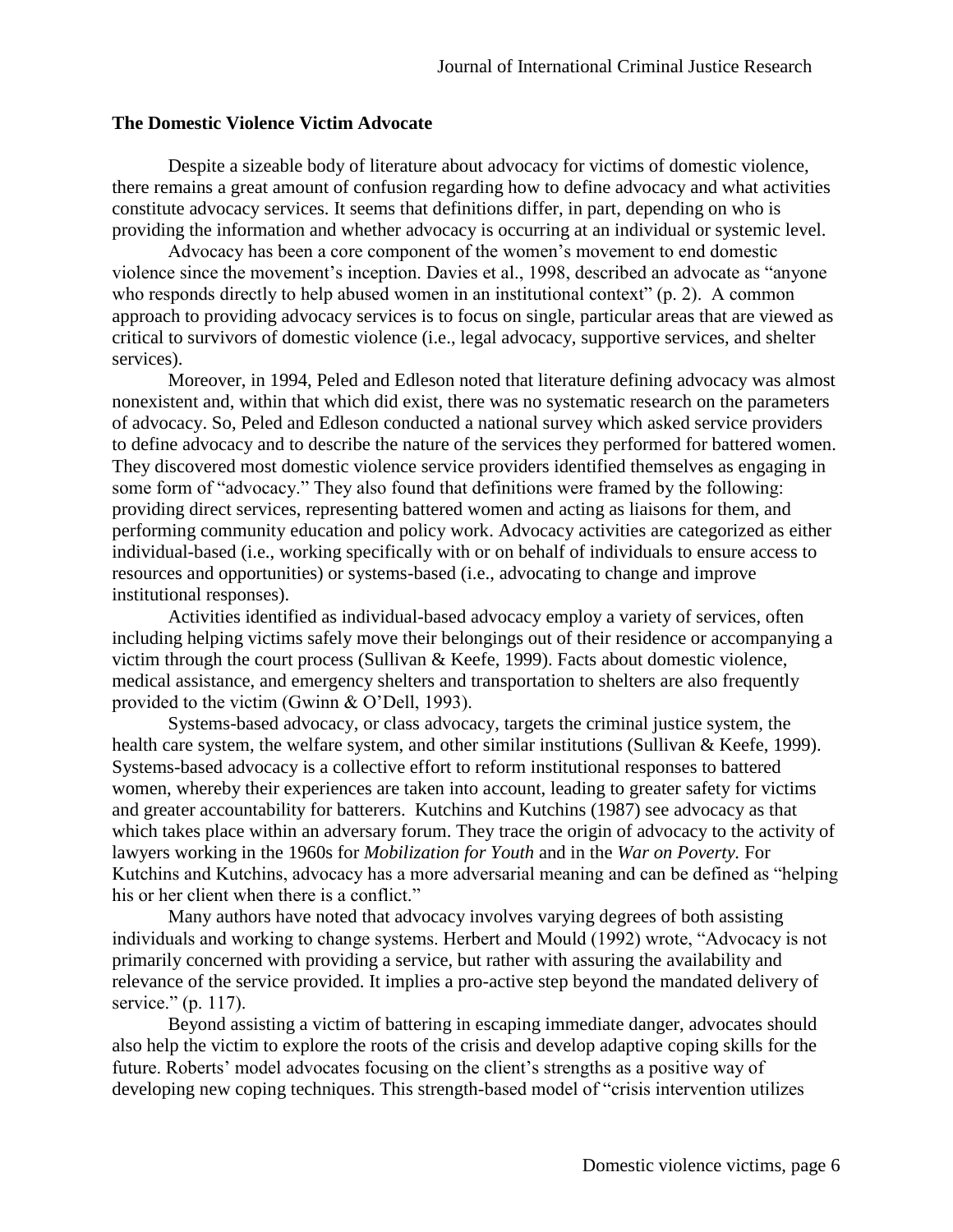empowerment, resilience, healing and wholeness, collaboration, and suspension of disbelief" (Roberts, 2000, p. 184).

Questions about the effectiveness of advocacy services have also received some attention in the literature. Potential limitations of victim advocates are always a subtopic within the literature. Advocacy has important implications for both service providers and those who fund such services. Considering the importance of the topic, there have been relatively few studies on the outcome of advocacy for survivors of domestic violence or sexual assault. One exception was a study by Sullivan and her colleagues on advocacy for battered women (Sullivan et al., 1994). Sullivan and her colleagues conducted an experimental study in which a group of battered women were provided with the services of an advocate for four to six hours a week for ten weeks post-shelter. In the follow-up study six months later, they found no significant differences in the physical abuse suffered by the experimental group compared to the controls. They did find, however, that those women who had advocates reported they were more satisfied with their overall quality of life.

While earlier studies (Bass & Rice, 1979; see also Hilberman, 1980; Walker, 1984; Davis & Carlson, 1981) addressed service providers' attitudes of victim-blaming in general, subsequent studies (Davis, 1984; see also Dutton, 1994; Hilton, 1989, Home, 1994; Maynard, 1985; McKeel & Sporakowski, 1993) illuminated attitudes and beliefs of specific groups of professionals (shelter counselors, nurses, family therapists, and social workers). These attitudes and beliefs are related to domestic violence, the differential attitudes within and among diverse groups of providers, and their impact on intervening actions.

Based on an analysis of battered women's appraisals about the use of professional services, Hamilton and Coates (1993) quoted the major elements of helpful intervention reported by battered victims as "listening sympathetically" and "believing my story." They also noted harmful interventions reported by battered victims as minimizing or disregarding the seriousness of the situation, criticizing women for staying in the relationship, suggesting couple counseling, and questioning the battered victim's story. Their study, for the first time, presented clients' perspectives on professionals' responsiveness to battered women, including battered women's own identification of the needs they hoped would be met by service providers.

Furthermore, Eisikovits and Buchbinder (1996) conducted a qualitative analysis of battered women's views of social workers in particular. The researchers pointed out that battered women's needs in their interactions with advocates were often not met by social workers in an empathetic and trustful manner. For example, battered women reported that social workers avoided making direct reference to violence and its consequences, restructured and distorted clients' definitions of their situations, and suggested couple interviews before women felt safe to do so.

These studies showed that battered women clients, at heart, expected advocates' authentic responses to be attentive and sensitive to their imminent needs. However, victims of domestic violence reported that these expectations were not fully met and were sometimes even ignored by advocates. The studies above also pointed out that the advocates' insufficient responsiveness to the needs of victims negatively affected the prevention of further victimization, as well as their clients' subsequent decisions to seek further services (Hamilton & Coates, 1993; see also Eisikovits & Buchbinder, 1996). Overall, the studies presented agreed upon the significance of education and retraining of professionals involved with victims of domestic violence.

In response to the dearth of information about the effectiveness of advocacy for women with abusive partners, Sullivan (2000) developed the Community Advocacy Project, an approach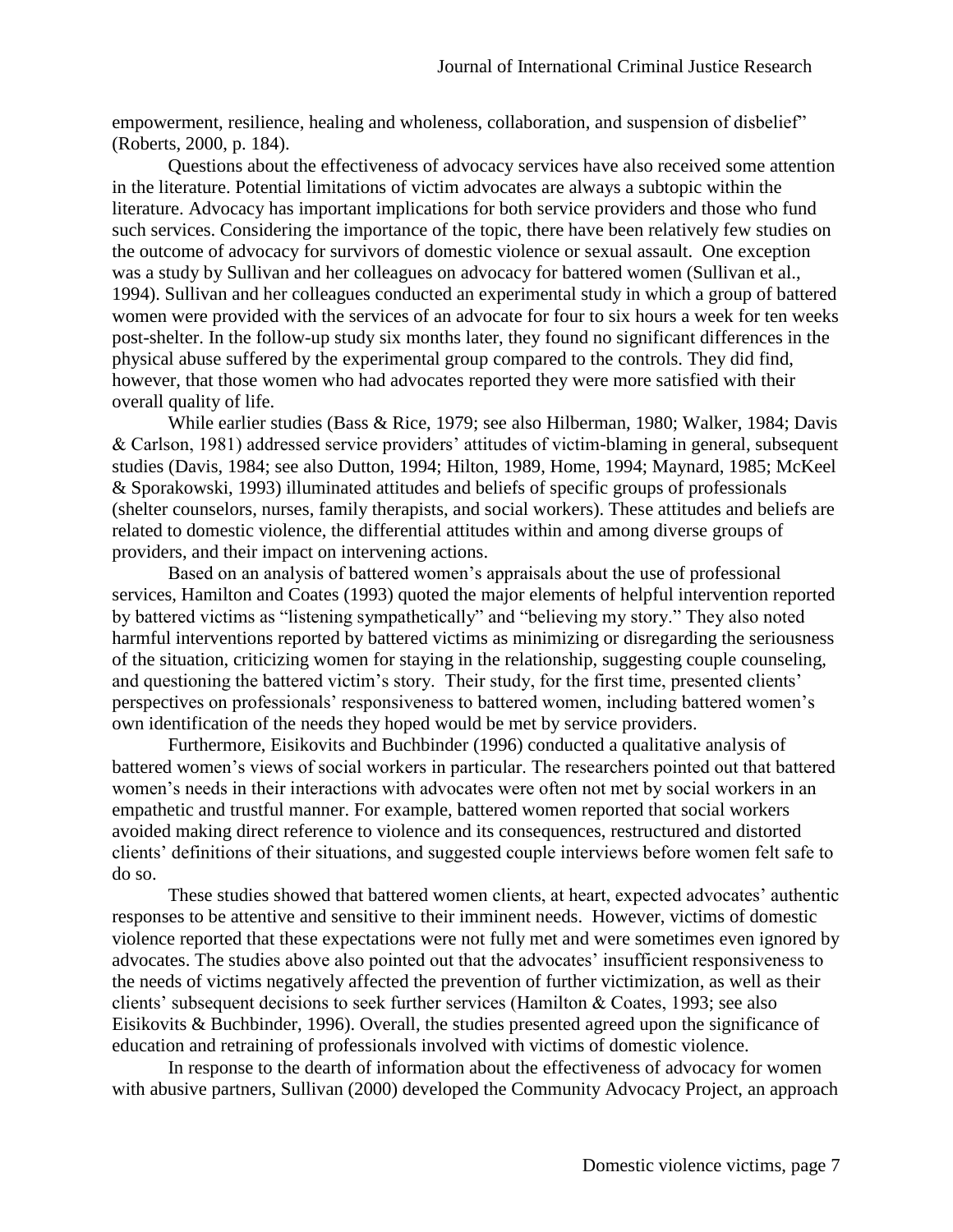to advocacy that would extend services typically provided by shelter programs. Of particular importance, these advocacy services were provided after women exited shelters and were focused on meeting survivors' self-defined needs and wants throughout the advocacy process. Sullivan and her colleagues have demonstrated that women who received their intensive advocacy services were more effective in acquiring needed community resources than were women in a control group (Sullivan, 1991; Sullivan & Bybee, 1999).

However, Edleson (1993) stated that "few studies have shown that advocacy can reduce the violence to which women are exposed" (p.4). Edleson's national survey of advocacy services for battered women found continued gaps in research, including a lack of knowledge about victims' views of advocacy. A study of the provision of paraprofessional advocacy services to women leaving shelters showed that, after ten weeks, the women who received intensive advocacy services were more effective in becoming connected to resources than those who did not receive advocacy (Sullivan, Basta, Rumptz, & Davidson II, 1992).

Nevertheless, a disconnect exists between advocates who are clearly unfamiliar with the feminist movement and those advocates who are deeply embedded in the movement, using it as a foundation for their work. With no foundation in the history of the movement or its analysis, this first type of advocate frames the work and goals of domestic violence agencies by service provisions (Dutton, 1994). This conceptualization of the work is quite different from the movement argument that "battered women's lack of empowerment is not due to low self-esteem or masochistic tendencies. It is due primarily to interpersonal and social conditions. Therefore, a major component of empowerment includes modifying structural conditions to redistribute power and resources" (Sullivan, 2006, p. 28).

In a study conducted by Lehrner and Allen (2009), advocates agreed that despite their many challenges, movement leaders spoke with eloquence about their visions for a reenergized and refocused movement. The crucial challenge, advocates argued, was in creating room for innovative ideas and collaborations, without compromising core values and goals. This foundation provides a "big picture" sense of advocates' goals and objectives.

A major dilemma, however, posed by advocates is how to engage with communities and organizations that may have different understandings of the problem. Overwhelming pressures and constraints of providing services to women in crisis are bound to emerge, especially considering the restrictions from those providing funds on how grant money is spent and the increasing distance of agency management and staff from movement history analysis and activities.

# **Feminist Theory**

Feminist theory presents one of the most prominent socio-cultural perspectives on domestic violence (Gelsthrope & Morris, 1990; see also Smith, 1990; Miller, 2005). In the 1960s and 1970s, activism was at its height, and the women's movement transformed domestic violence from a private issue to a distinct social problem. Since the early 1970s, the feminist perspective has been one of the predominant theoretical models in the domestic violence field, undergirding many programs, interventions, advocacy efforts, and legislative agendas (McPhail, Busch, Kulkarni, & Rice, 2007).

Critical and/or radical feminists have argued that domestic violence constitutes one of the main social manifestations of patriarchy, whereby the ideology of gender relations creates and maintains male dominations of women in the nuclear family and, thus, in society (Gelsthrope  $\&$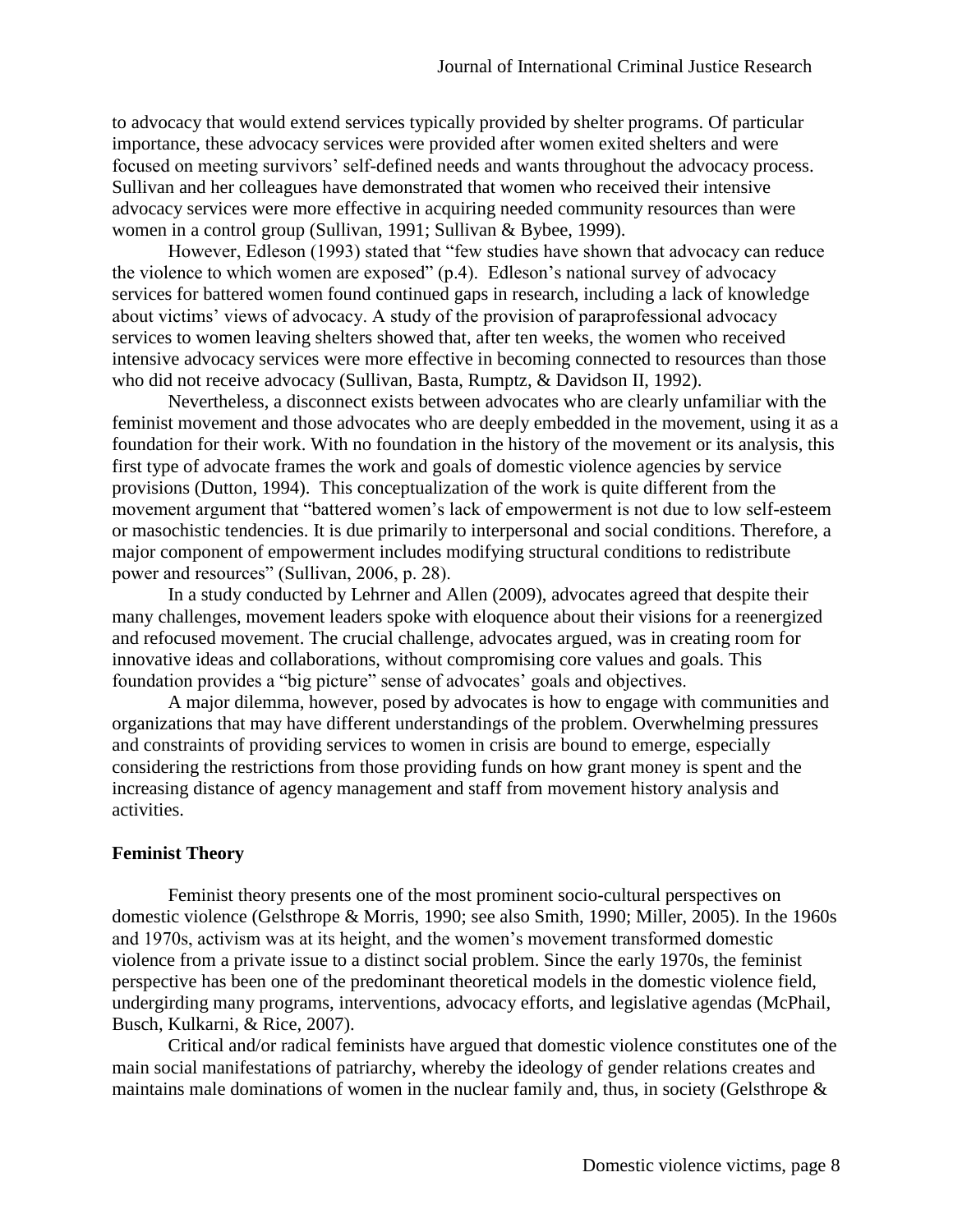Morris, 1990; see also Messerschmidt, 1993; Millet, 1970). The cause of woman battering is rooted in male domination in a patriarchal system (Dobash & Dobash, 1979; Schecter, 1982). Such traditional gender-role attitudes, enforced by formal and informal control systems, embody the belief that males have the right to use physical force against their intimate female partners as a social instrument of intimidation to control them, consequently to sustain unequal power in intimate relationships (Dobash & Dobash, 1979; see also Smith, 1990; Straus et al., 1980; Yllo & Straus, 1990).

Women have been victims of violence perpetrated by men throughout the ages (Brownmiller, 1975; Dobash & Dobash, 1979). Since the advance of the women's liberation movement in the 1960s and 1970s and the formulation of feminist theory, the social definition of intimate personal violence, which includes serious criminal offenses such as rape and murder, has undergone a gradual change. As a result of this shift, intimate partner violence is increasingly perceived as a pervasive social problem (Dobash & Dobash, 1979; see also Greenblat, 1985; Straus, Gelles, & Steinmetz, 1980).

Feminist interventions have their roots in critical theory, which calls for social action in changing existing social structures that oppress subordinate groups. According to this theory, eliminating violence against women would require redistributing the power imbalances between men and women (Heise, Raikes, Watts, & Zwi, 1994; Kurz, 1987). Feminist-based interventions seek to empower women to step out of their pre-socialized roles, to teach them that they have a choice, and to provide them with adequate resources and viable pathways to overcome economic barriers.

Feminist theories on dealing with domestic violence emphasize values of empowerment and self-determination; and these very values are the backbone of advocacy work. Advocates of this perspective define domestic violence as one of many forms of violence in the family system. The emphasis on family and its hierarchical structure provides a context for understanding domestic violence in the family system. Advocates struggle with finding a common ground between providing safe and secure resources for victims, while keeping family needs and ties in mind.

"Giving voice," a term meaning speaking on behalf of victims, has become a defining characteristic of the feminist standpoint that focuses on gender differences in social situations (Bui, 2007). However, the dilemma facing advocates today, for which there is no clearly perfect solution, is whether the process (giving the battered woman a choice about how to proceed) or whether the outcome (pursuing domestic violence cases to the full extent of the law, regardless of the victims' wishes) is more important (van Wormer & Roberts, 2009).

Over the years, the feminist framework has been a primary target of criticism for academics, practitioners, and others. Paradoxically, the domestic violence movement has, in some ways, become a victim of its own legitimization as the latest round of criticisms has focused on a perceived overreliance on the criminal justice system to aggressively intervene in such cases (Maguigan, 2003; see also McDermott & Garofalo, 2004; Mills, 2003).

#### **Burnout**

The term burnout was first coined by Freudenberger (1974) to describe a state of emotional and physical depletion that resulted from pressures in the work environment of mental health practitioners. One of the most accepted definitions postulates that burnout is comprised of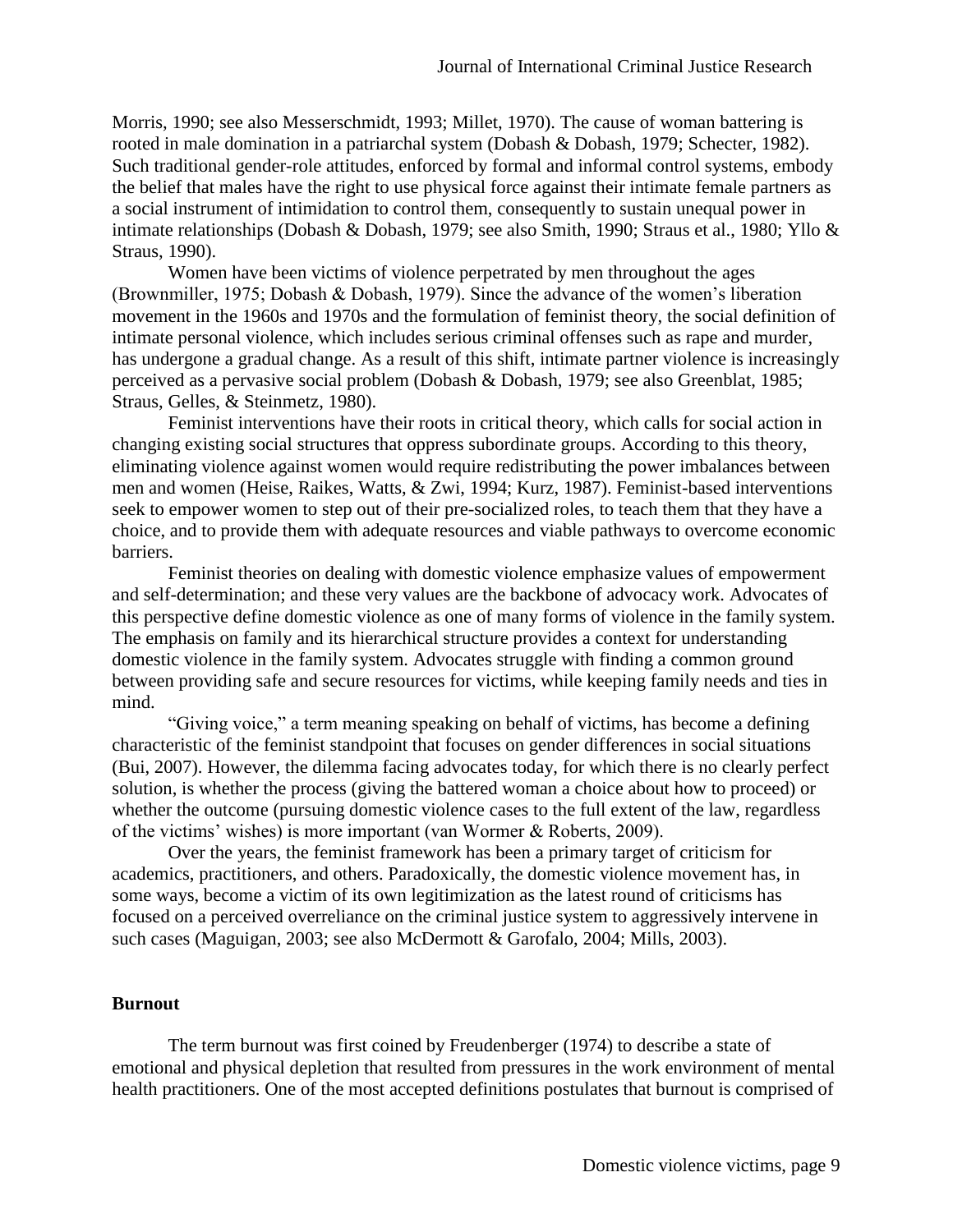three main factors: emotional exhaustion, depersonalization, and a diminished sense of personal accomplishment (Maslach & Jackson, 1986). Emotional exhaustion describes a state of being emotionally overextended and experiencing a lack of energy or dread of going to work. Depersonalization occurs when workers treat clients in detached, unfeeling ways, which can result in the objectification and dehumanization of clients. A diminished sense of personal accomplishment is evident when workers experience reduced feelings of competence and achievement in their work with people and can also include negative self-evaluations. The cost of burnout to human service agencies is twofold: workers can be debilitated and, in turn, services provided to clients are detrimentally affected (Shinn, Rosario, Morch, & Chestnut, 1984).

According to Schaufeli, Maslach, and Marek (1993), the core of developing a better understanding of the concept of burnout lies in the prolonged nature of a stressful element in the workplace. The authors explained that burnout can be seen as a process starting with prolonged levels of job tension that escalate to emotional exhaustion, depression, and job dissatisfaction. This process culminates with employees feeling detached from their work environments, which subsequently affects their mental and physical health.

Maslach (2003) explained that job settings create conditions for burnout when employees feel that their work and environment are out of control. The author posited that this leads to feelings of entrapment, since they cannot take breaks from their work, nor influence their environment to improve it. The author also affirmed that when employees are in the process of getting burned out, they will trust their coworkers less and will be more prone to engage in situations of conflict. Maslach (2003) added that these conflicts lead to breakdowns in relationships, with people then preferring to work in isolation.

A vast body of research has concentrated on burnout among mental health professionals (Casas, Furlong, & Castillo, 1980; see also Cherniss, 1980; Etzion & Pines, 1986; Farber, 1983; Freudenberger, 1974; Van Auken, 1979), who often experience a significant amount of stress in their jobs. As the amount of stress on the job increases, the likelihood of experiencing emotional exhaustion and depersonalization also increases (Brown & O'Brien, 1998; Ross, Altmaier, & Russell, 1989). Sources of this stress might include the need to fulfill multiple roles, work overload, and, particularly in domestic violence work, exposure to potentially dangerous clients (Epstein & Silvern, 1990; Ross et al., 1989). Human service providers often enter their jobs with high ideals, believing they will be successful in helping their clients, be autonomous in their work, and have personal control over their work environment. Oftentimes, they also believe that their work will be meaningful and stimulating and that clients will be grateful and cooperative (Shinn et al., 1984). The failure of some jobs in human services to live up to these ideals may contribute to burnout.

Brown and O'Brien (1998) studied stress, social support, coping, and burnout in battered women's shelter workers. They found that shelter workers exhibited moderate amounts of stress and exhibited work-related distress, but did not meet Maslach and Jackson's (1986) definition of burnout (i.e., high levels of emotional exhaustion and depersonalization and low feelings of personal accomplishment). They identified two important sources of stress experienced by shelter workers: having too much work to do and an inadequate amount of time to successfully complete their work.

Social support has been well-documented as a factor that may help people cope with stress (Newcomb, 1990; Ross et al., 1989) and, therefore, may help reduce susceptibility to jobrelated burnout. Boscarino, Figley, & Adams' 2004 study defined social support as perceptions of assistance and encouragement available from others at work. Among shelter workers and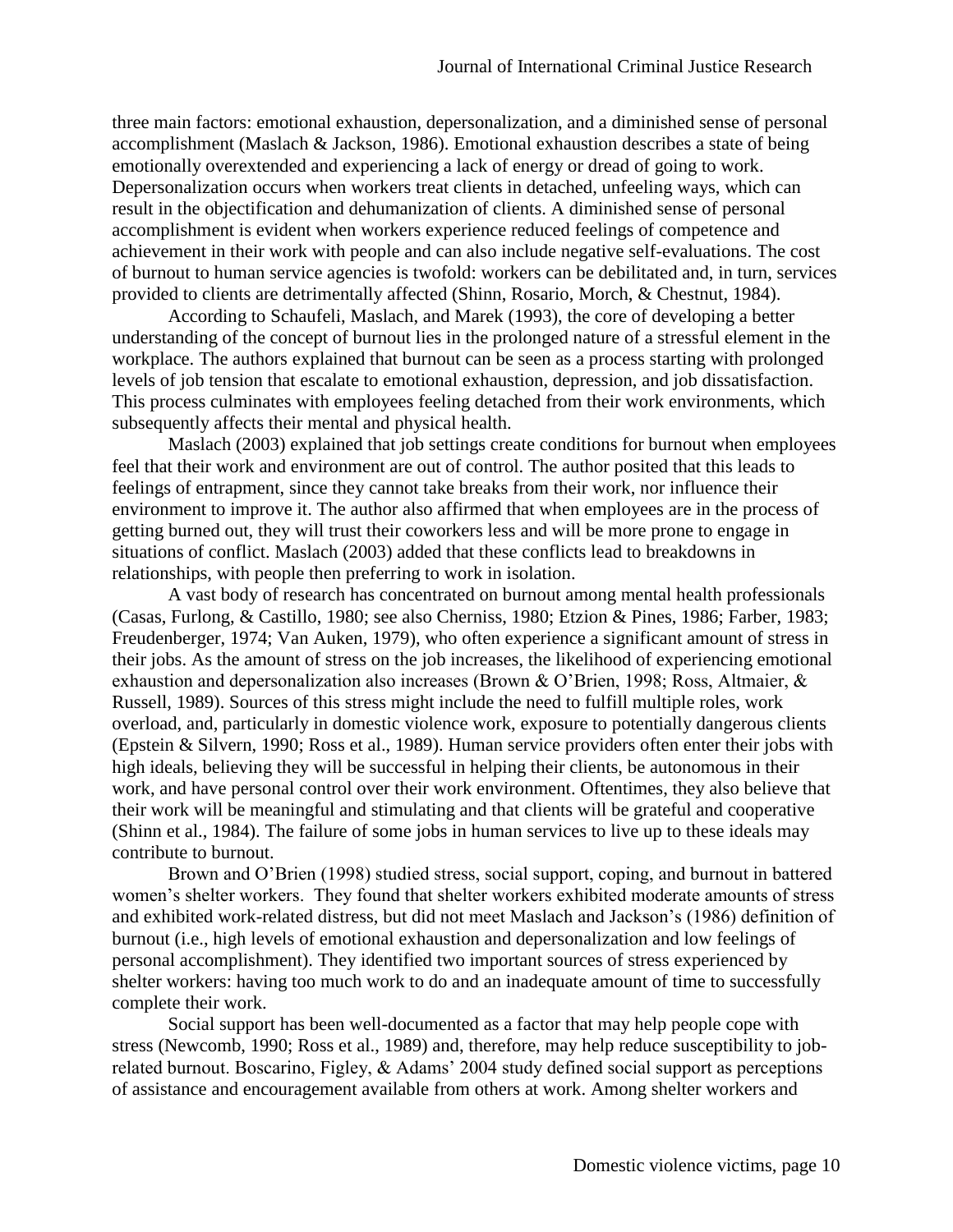crisis intervention personnel, perceived social support has been related to the use of adaptive coping strategies and to lower levels of burnout (Boscarino et al., 2004). Researchers have consistently reported that increased social support factors are associated with lower perceived experiences of burnout. Furthermore, Brown and O'Brien (1998) stated that increased perceived social support from supervisors, friends, and/or family was associated with less emotional exhaustion and depersonalization among a sample of shelter workers. Support from coworkers was also associated with lower rates of depersonalization toward clients in a sample of domestic violence shelter workers (Epstein & Silvern, 1990).

Moreover, others have reported that the absence of social support was associated with higher levels of burnout among counselors (Ross et al., 1989). Similarly, McKenna (1986) reported that a significant source of stress among shelter workers was an overall feeling of lack of support. Some shelter advocates described the lack of community recognition for the work being done in shelters as a significant source of stress, whereas, others found the lack of support and appreciation from administration most disturbing. Most advocates also identified lack of support from other staff members as a problem. More recently, feelings of isolation for advocates providing services to domestic violence clients was described as a contributing factor to the experience of burnout, secondary only to direct service hours with a high percentage of domestic violence clients (Iliffe & Steed, 2000).

#### **METHODOLOGY**

This section describes the research method that was employed in this study of domestic violence victim advocates' personal attitudes and biases regarding domestic violence and the effects these factors have on service delivery. Phenomenology involves examining individuals' experiences by looking for the essence of meaning in their descriptions of their lived experience (Moustakas, 1994). In phenomenology, epoché, or bracketing, is a crucial step in conducting a successful research study. It is an opportunity for personal preconceived attitudes pertaining to the experience to be reflected upon. It is also essential to separate any biases or assumptions to preserve the validity of the study. Moustakas (1994) defines epoché as:

A process of setting aside prejudices or predispositions and allowing events, things, and people to enter a new consciousness, to look and see them again, as if for the first time. This is…the opportunity for a fresh start, a new beginning, not being hampered by voices of the past that tell us the way things are or voices of the present that direct our thinking. (p. 85)

Hein and Austin (2001) characterized the epoché process as a return to a "natural attitude," where researchers take the world for what it is in relation to perceived reality. Moustakas (1994) noted that the achievement of epoché requires high levels of concentration on and self-reflection into specific instances in order to identify potential personal biases and develop the necessary receptiveness to interpret a phenomenon as it is, without bias or prejudice.

As the phenomenological reduction process considered epoché as a preliminary action in seeing things as they truly are without bias or prejudice, this research approach then moved into the act of bracketing where "we suspend our beliefs, and we bracket the world and all the things in the world" (Sokolowski, 2000, p. 49). In this research study, the use of bracketing allowed for concentration on certain perspectives, as applicable, while simultaneously allowing for the isolation of other perspectives that, while still in existence, are restricted from the evaluative process (Sanders, 1982). In the end, the process of bracketing enabled the identification,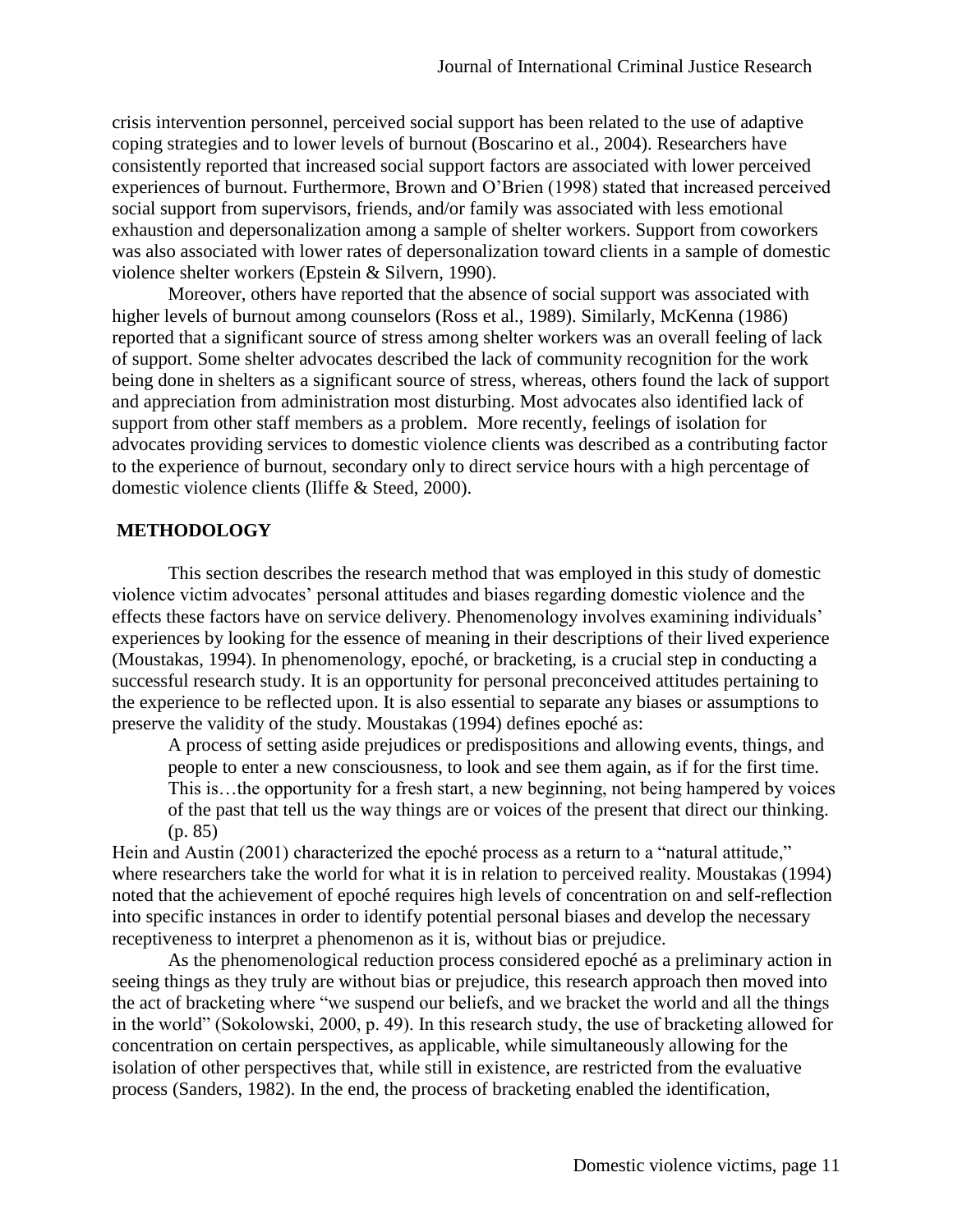assessment, and isolation of personal views to facilitate an impartial, objective collection and review of participant data.

Any personal biases pertaining to domestic violence victims or the work that advocates perform were identified and analyzed. Next, these personalized accounts were noted and acknowledged so that any prior understandings were released and the experiences of the participants would reign evident over those of the researcher. Upon completion of the epoché process, the interview process began.

# **Research Questions**

For this study, the population was domestic violence victim advocates working in domestic violence programs throughout the State of Connecticut. Using a purposive sampling method, three research questions have been answered.

- 1. How do domestic violence victim advocates' perceptions and attitudes impede their responsiveness to battered victims? What are the mitigating and aggravating factors that contribute to the advocates' lack of responsiveness?
- 2. What types of training, if any, are provided to advocates to assist with minimizing personal biases and attitudes about domestic violence and assuring quality services for victims regardless of advocates' personal feelings?
- 3. How do advocates see burnout affecting the services they provide to battered victims?

# **Sampling Design**

Utilizing a qualitative paradigm, purposeful sampling (Patton, 1990) was employed with the goal of discovering participants enriched with information, thereby providing the researcher with enhanced cases for study. Purposeful sampling was carried out from lists of volunteers who met verifiable criteria of domestic violence victim advocates. Moustakas (1994) recommended participants be selected according to two criteria: (a) whether they are experiencing the phenomenon being studied, and (b) whether they are willing to participate in the study and be interviewed. Accordingly, the advocates were purposefully chosen to participate in this study because of their experience working with domestic violence victims and their willingness to share those experiences.

The study sample size was ten individuals. Mertens (1998) wrote that in the qualitative paradigm of phenomenology, samples tend to be small because of the depth of information sought from each individual. An appropriate sample size for a qualitative study adequately serves the research questions; the number of required subjects usually becomes obvious as the study progresses, as new categories or themes stop emerging or become repetitive, or when saturation is met. Therefore, ten individuals was the intended sample size; although the final number was determined as the study progressed.

# **Procedure for Obtaining Participants**

The purpose of data collection was to describe and understand the lived experiences of each participant. The participants in this study were recruited via email. An email was sent to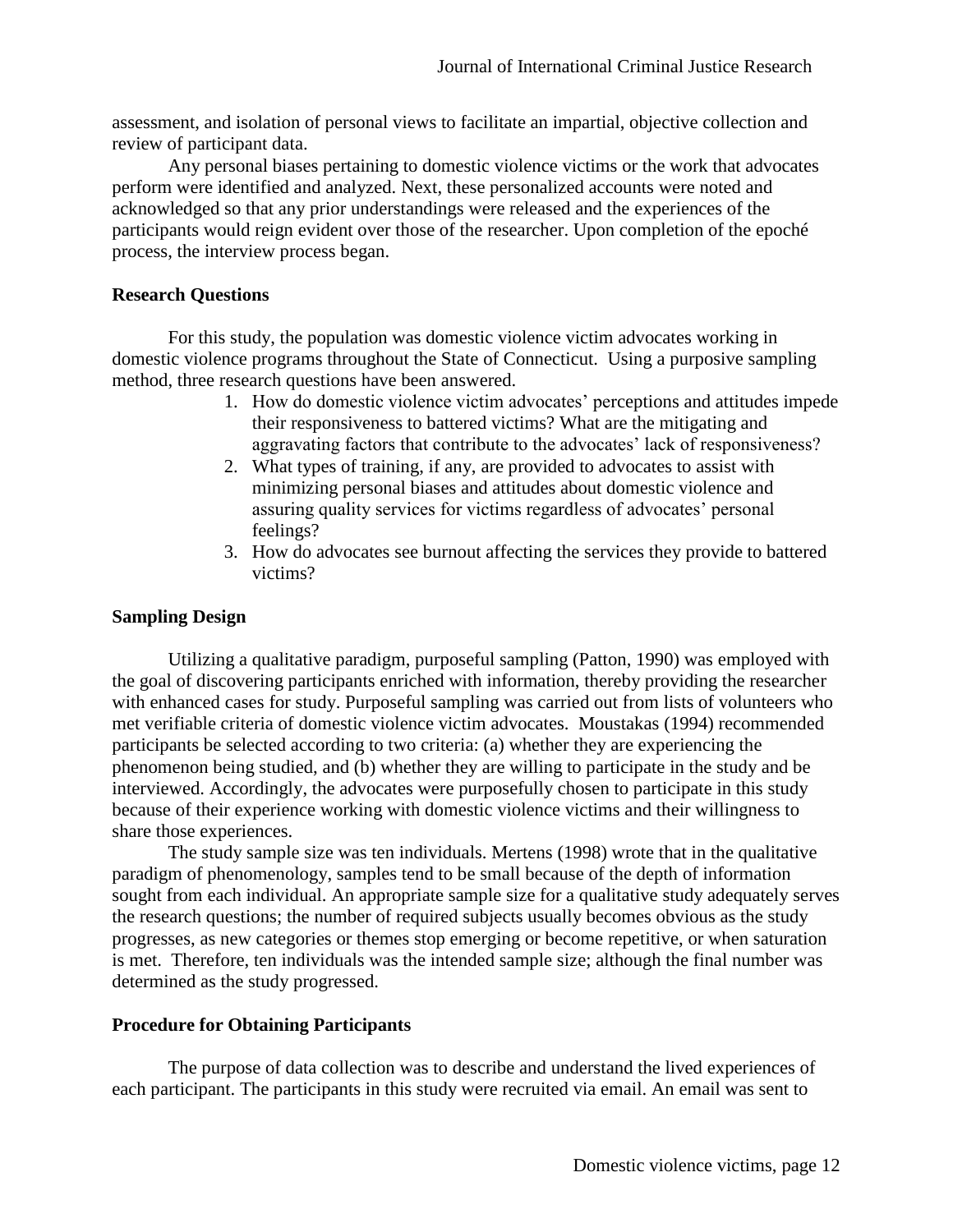executive directors of local domestic violence agencies describing the nature of the study and the criteria for involvement in it. Once potential candidates were identified, they were asked to contact the researcher directly in order to discuss the study in detail. At this point, the study was fully explained and, if the advocate decided to participate, they were sent a demographic survey to complete and return. Once the demographic survey was received, a face-to-face interview was scheduled.

# **Demographic Information**

Demographic information was collected prior to starting the face-to-face interviews. The participants ranged in age, years of experience, level of education, and race/ethnicity, as indicated in Table 1 (Appendix).

# **Procedure for Interviewing Participants**

The informed consent document was presented in written form and its purpose was discussed orally with each participant prior to the facilitation of each interview. It was important to let the participants know that their participation was voluntary and they were free to leave or not answer any of the questions being presented. Face-to-face interviews, lasting approximately one hour, were conducted at the identified domestic violence agencies. In addition, the participants were informed that with their permission, the interviews would be audio taped, allowing dialogue to be analyzed verbatim. Each interview was scheduled at the convenience of the participant and conducted at the domestic violence agency. Each participant was provided a small gift (each valued at approximately \$20.00) as a token of appreciation.

The interview was an interactive process between the participant and the researcher. The questions were open-ended, and follow-up questions were used to assist in clarifying and understanding the information presented. The interview questions posed to the participants were intended to bring forth the personal biases and attitudes commonly found in domestic violence victim advocates. It was assumed that domestic violence victim advocates have very strong personal connections to the work that they do; this assumption has already been well noted in the relevant research (Flinck & Paavilainen, 2010). Most advocates know someone personally who has been a victim or they have been a victim themselves of domestic violence. The interview questions were posed to the participants in such a way that this information could be easily shared. It was hoped that this critical background information might be drawn from the participants, thereby gaining a stronger sense of their personal connections, as well as biases and attitudes regarding their work.

This study utilized a feminist perspective during the interview process. Reinhartz, 1992, states that feminist researchers have turned to interviewing as their primary data collection method for the following reasons:

- 1. Interviewing allows for a free interaction between the researcher and the interviewee and includes opportunities for clarification and discussion.
- 2. The researcher can explore people's views of reality and make full use of differences among people.
- 3. Interviewing provides access to people's ideas, thoughts, and memories in their own words.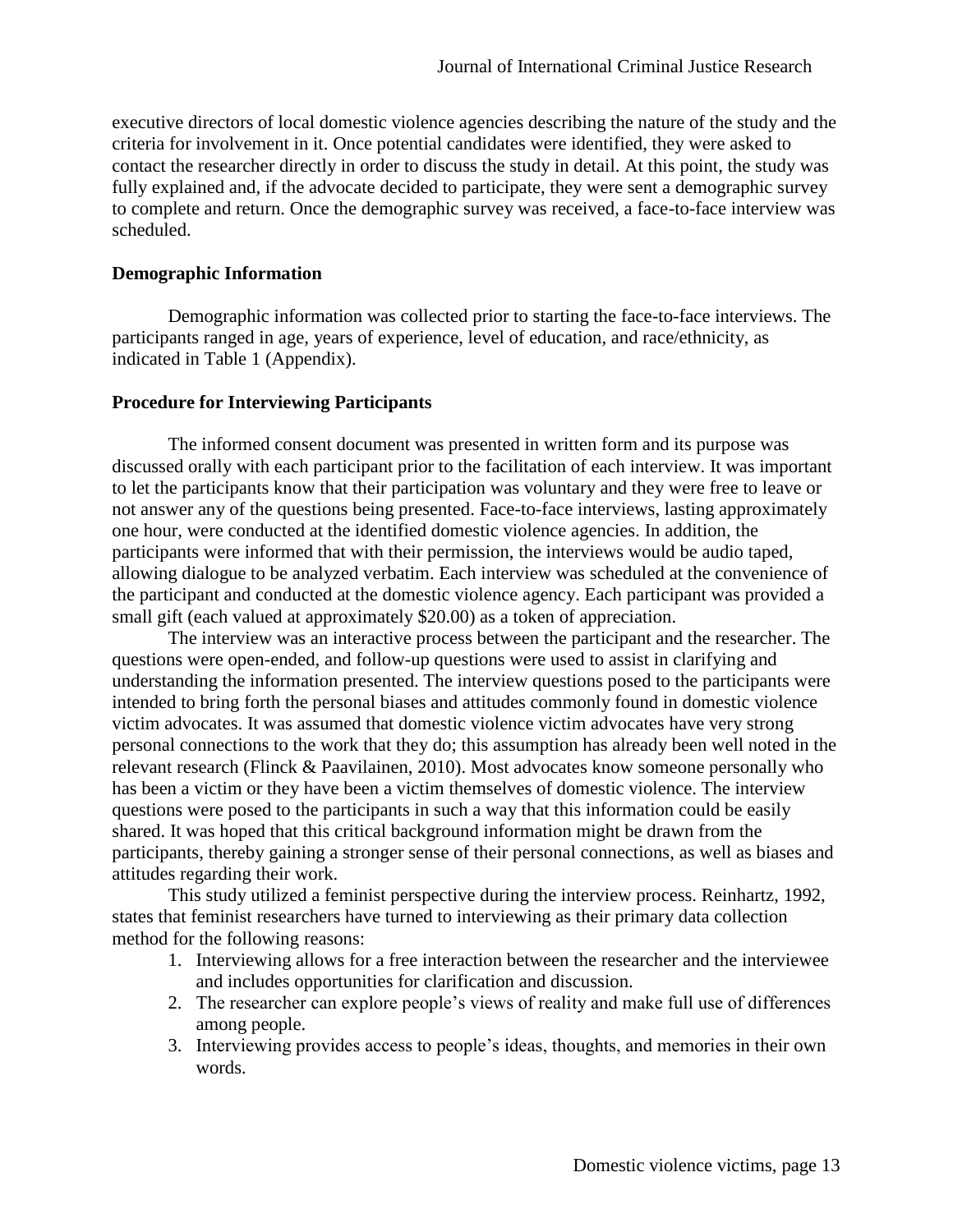4. The researcher is able to verify emerging themes and interpretations and can incorporate new questions as needed.

#### **Participant Coding**

The protection of participants' anonymity, privacy, and security was accomplished through the use of coded designators, which were assigned to each participant for the duration of the research study. Each participant was assigned one of the following codes: DVA1, DVA2, DVA3, DVA4, DVA5, DVA6, DVA7, DVA8, DVA9, and DVA10. These codes were used to identify, retrieve, and analyze associated interview results for each participant. These coded designators were deciphered using a code key maintained in one secure location. The assigned coded designators remained static for each participant throughout the data collection and analysis processes and were periodically re-verified through transcript checks to ensure their continued stability. In the end, none of the actual participants expressed concerns about the security of personal identifying information, nor did they subsequently decline any interview questions or terminate participation during an interview.

# **DATA COLLECTION AND ANALYSIS**

The data analysis took place through a course of steps utilizing the van Kaam method of analysis by Moustakas (1994). Each step represents part of the journey taken to gain a better understanding of the lived experience of domestic violence victim advocates and the work they do with victims.

#### **Step 1**

The first step in the analysis process included manually transcribing the audio-recorded interviews. Next, the demographic information obtained through the questionnaire (Appendix A) was compiled and highlighted in Table 1. Lastly, NVivo 8 qualitative software was utilized to manage and consolidate the data gathered through the victim advocates' interviews. Although the initial plan was to use NVivo 8 in a more in-depth manner, the software turned out to be very cumbersome. Due to this difficulty in working through the software training, NVivo 8 was only employed for this portion of the data analysis. The remaining analysis was performed manually through hand analysis (Creswell, 2005). Creswell (2005) states that even though hand analysis can be a lengthy process, it provides the researcher with a heightened awareness regarding the identified phenomenon. So, even though more time may be required, the end results have the potential for a higher quality, making what initially seemed like a technological setback an actual positive gain.

#### **Step 2**

Transcript and demographic analysis took place during this phase. Reading and rereading the interview transcripts and questionnaire responses was necessary until general themes became apparent. Manually transcribing the audio-recorded interviews was very time consuming; however, it played a significant part in familiarizing the researcher with the data and,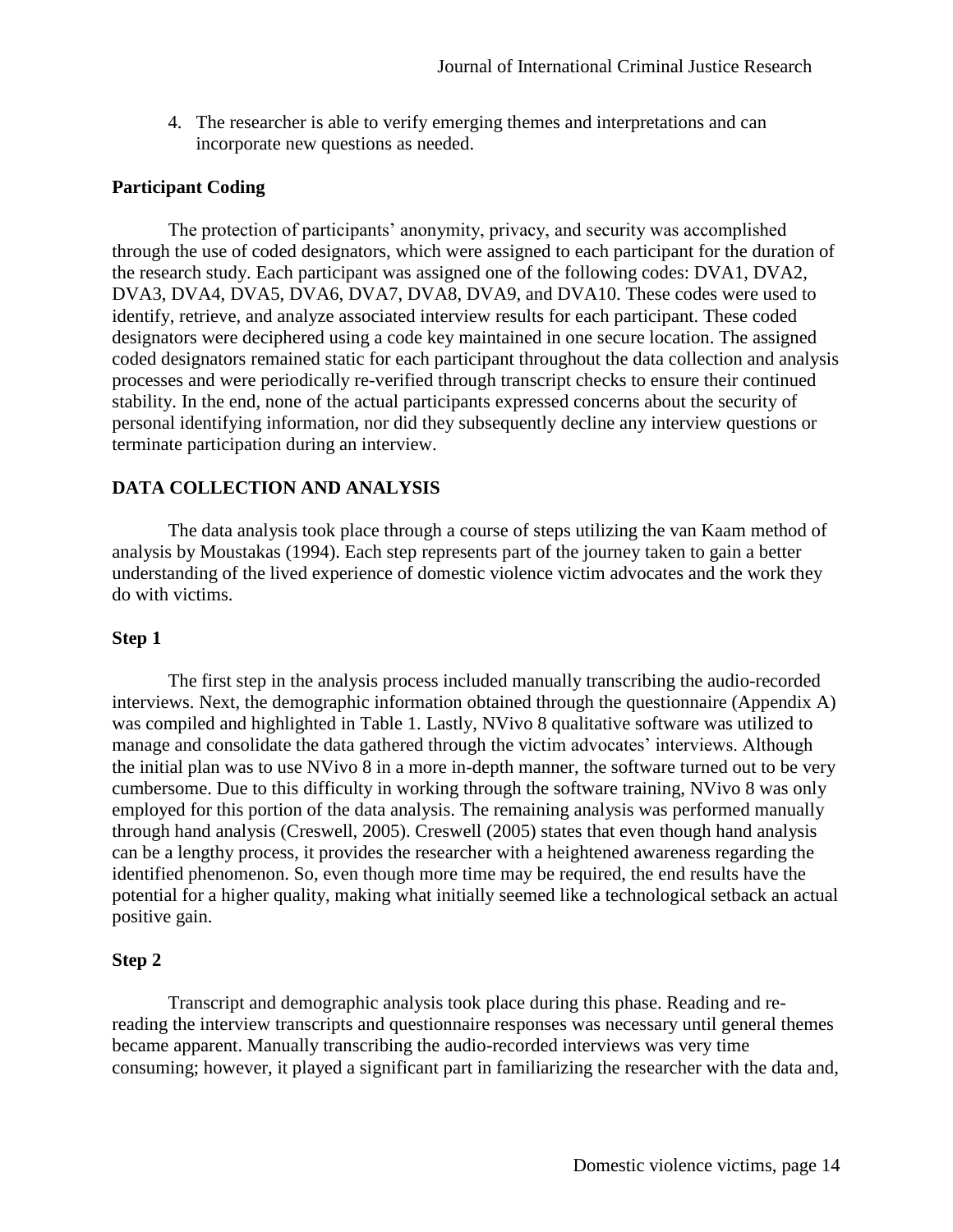thereby, facilitating the identification of concepts and ideas shared between participants. It is during this phase of the study that the epoché process exhibited its true value.

#### **Step 3**

Following the process of becoming familiarized with the data, horizonalization was conducted. Moustakas (1994) states horizonalization is the process by which the researcher identifies every horizon or statement that is relevant to the topic of question as having equal value. This process of highlighting horizons in the interview transcripts allowed connections to be made directly to the specific research questions being investigated.

# **Step 4**

After identifying the horizons shared between the participants, reduction and elimination of invariant constituents was conducted (Moustakas, 1994). Recognizing invariant constituents facilitates the identification and elimination of overlapping, vague, and redundant statements made by the participants. Moustakas believed a horizon to be an invariant constituent if it fulfilled two requirements: 1) If it contains a moment of the experience that is an essential and sufficient constituent for understanding it. 2) If it is possible to abstract and label it. (p. 121).

#### **Step 5**

The invariant constituents were then clustered, which resulted in the identification of core themes shared among the domestic violence victim advocate participants (Moustakas, 1994). Indistinct and unnecessary statements made throughout the interviews were removed, thus providing evidence of core themes. The remaining invariant constituents were processed through another level of analysis in the next step.

#### **Step 6**

The validation process of the remaining invariant constituents was concluded by engaging in two specific questions posed by Moustakas (1994): 1) Are they expressed explicitly in the complete transcription? 2) Are they compatible if not explicitly expressed? (p.121). Another round of elimination concluded with those constituents that were not explicitly expressed or compatible with the prevailing themes. Once the themes in the data were identified, it was determined that saturation had been reached and no new experiences added substantive information to the identified themes (Creswell, 2005).

#### **Step 7**

Upon validating the invariant constituents and representative core themes, an Individual Textural Description of the lived experience of domestic violence victim advocates was constructed. Verbatim examples taken from the interview transcripts gave rich meaning to each Individual Textural Description.

#### **Step 8**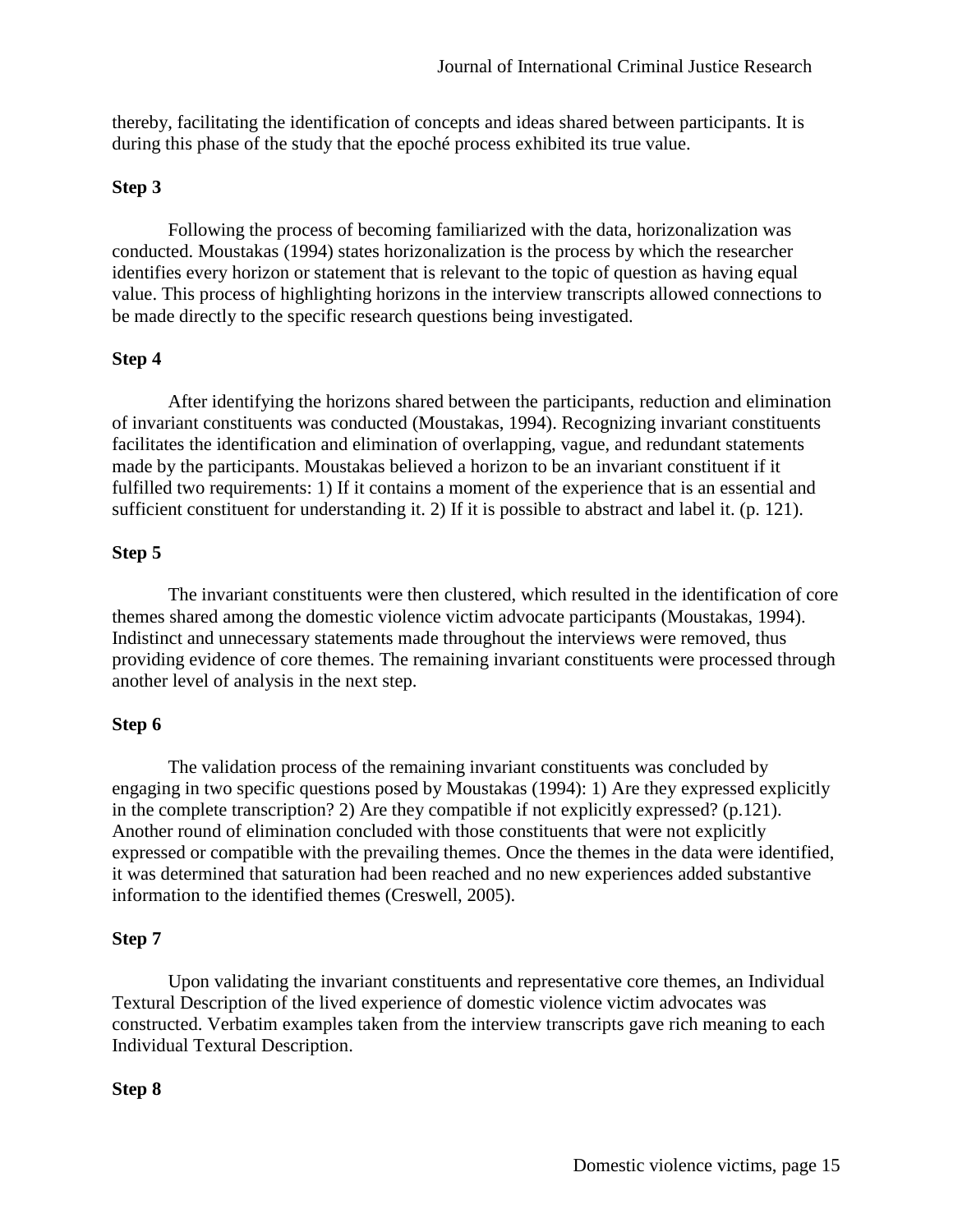The development of Individual Structural Descriptions was part of the analysis process. The Individual Structural Descriptions were based on the Individual Textural Descriptions and the Imaginative Variation. Imaginative Variation includes a process of reflecting on the data in an effort to recognize the spirit of the experience (Moustakas, 1994) and is very important to this particular study because the analysis process encourages the development of an intimate connection to the lived accounts of the participants, which in turn invites a level of intuition that can lead to the true meaning of the phenomenon.

#### **Step 9**

Throughout the last stage of the analysis process, the Individual Textural and Structural Descriptions were integrated into a narrative. The narrative included a synthesis of the meanings and essences of the experiences with the phenomenon. The narrative process acted as a channel whereby the true meaning of the rich lived experiences of the phenomenon could be comprehended.

In every step of the analysis process, a vigilant effort was made to remain cognizant of the potential bias which could possibly compromise the integrity of the study. Through the epoché process, the investigation concluded with an exhaustive imaginative reflective exploration of the phenomenon (Moustakas, 1994).

# **Findings**

The purpose of this qualitative phenomenological study was to identify themes and patterns shared among the lived experiences of domestic violence victim advocates working in the field. This section presents a summary of the data derived from the participants' accounts of their experiences during the face-to-face interview process and their demographic surveys. The 15 open-ended questions asked during the face-to-face interview and the nine open-ended demographic survey questions focused on the previously stated research questions.

Provided in the summary below are textural descriptions supporting the themes. The semi-structured interview process involved a free exchange of information based on fifteen interview questions. To capture the essences of each interview, the structure of the summary below includes themes resulting from the fifteen open-ended interview questions. Table 2 (Appendix) presents the emergent themes derived from the participant interviews as well as the thematic definitions, frequency of each theme, and number of advocates mentioning each theme. Table 3 (Appendix) presents the frequency of each theme mentioned by advocate.

#### **Themes Shared Between Advocates**

Questions 1, 11, and 14 generated the following theme and sub-themes shared between advocates:

# **Theme 1: Personal Interest/Passion for Domestic Violence Work**

#### **Questions One, Eleven, and Fourteen**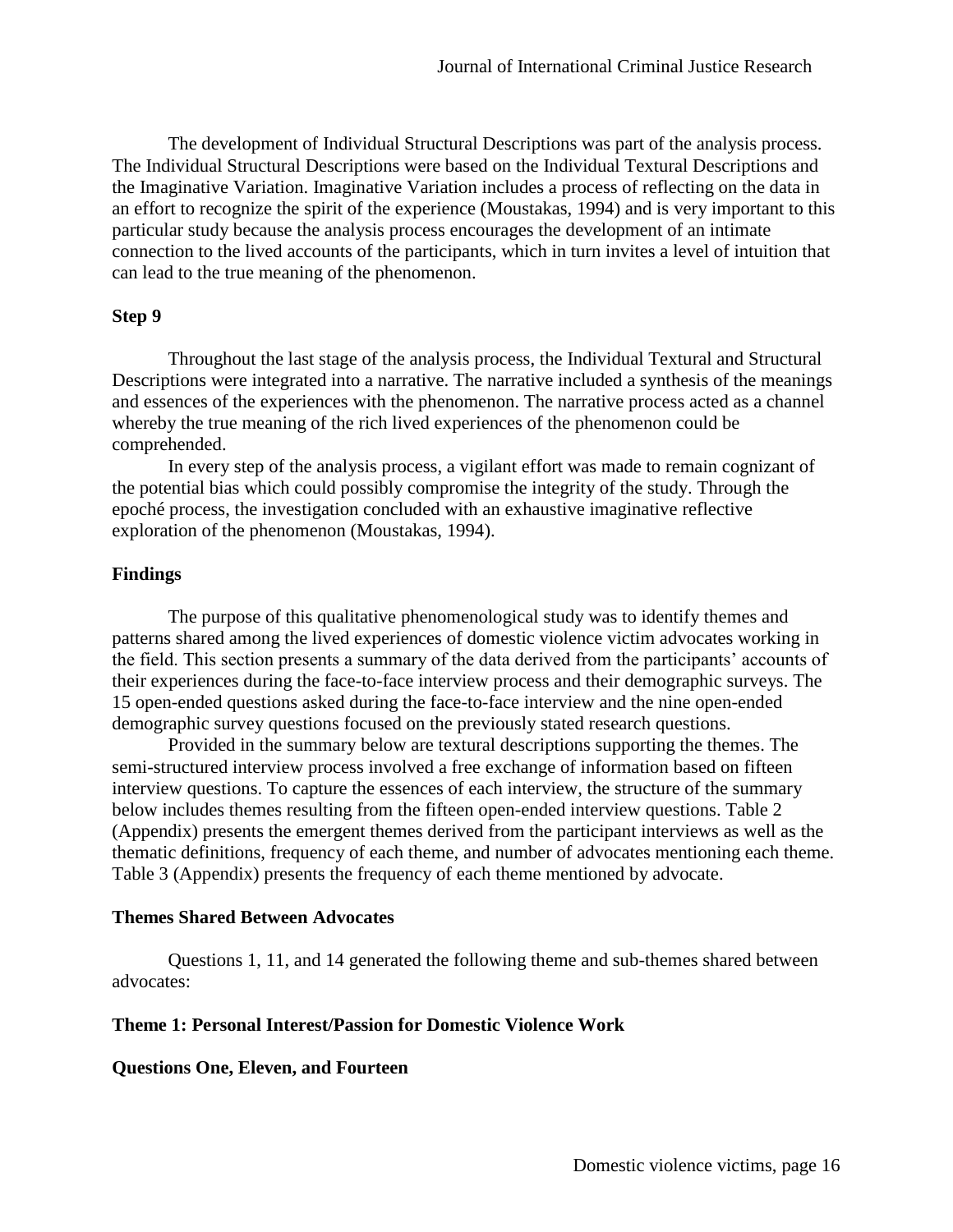Question 1: Describe how you came to choose domestic violence advocacy as your profession.

Question 11: When you think back on your life, describe your experiences that have shaped who you are today.

Question 14: Do you think that this work satisfies any special need for you personally?

The intent of these questions was to identify possible themes shared between domestic violence victim advocates related to their desire to engage in this type of work. Throughout the literature (Berlinger, 2004) it has been noted that many advocates actively engage in victimization-type work because they have either: 1) been a victim themselves, 2) witnessed violence in their own homes as a child, or 3) been impacted by violence through a friend or acquaintance. These life experiences may lead to a difference in attitudes and perceptions as it relates directly to advocacy work. When there is a personal interest or passion to do advocacy work, there is a likelihood of increased productivity and a strong desire to "help" the client succeed (Bybee & Sullivan, 2002).

The data analysis reveals that throughout the ten interviews, personal interest/passion was mentioned by nine out of the ten participants, 21 separate times. Furthermore, four of the ten advocates interviewed experienced domestic violence in an intimate partner relationship or witnessed domestic violence as a child. This sub-theme was mentioned seven times throughout the ten interviews.

DVA1 stated in her interview:

I really just fell in love with the work, um, just really started to understand how domestic violence has impacted my family's relationships – um, not necessarily between my parents, but aunts and uncles and my cousins – it's been in my family. So, um, just kind of having a better understanding of that. Um, I was involved in a domestic violence relationship and I was also sexually abused when I was young. So, I knew I wanted to kind of do something around, um, teaching about abuse, 'cause it really could happen to anybody, so I think it's really important that, um… that, you know, that message got out there.

DVA7 also responded:

I know that I have also experienced, uh, a relationship that was not exactly healthy, um, in my late-teens and early-twenties. And I think that that, in combination with, just, wanting to help people and reach out to people to educate them... kind of, a combination of where I am today and why I continue to do what I do.

Questions 7 and 8 generated the following themes shared between advocates:

# **Themes 2 & 3: Lack of Training/Academic Training**

#### **Questions Seven and Eight**

Question 7: Describe any training that you have gone through that has been helpful in your growth and development as an advocate.

Question 8: Do you believe that you have and are receiving adequate training opportunities to enhance your professional skills?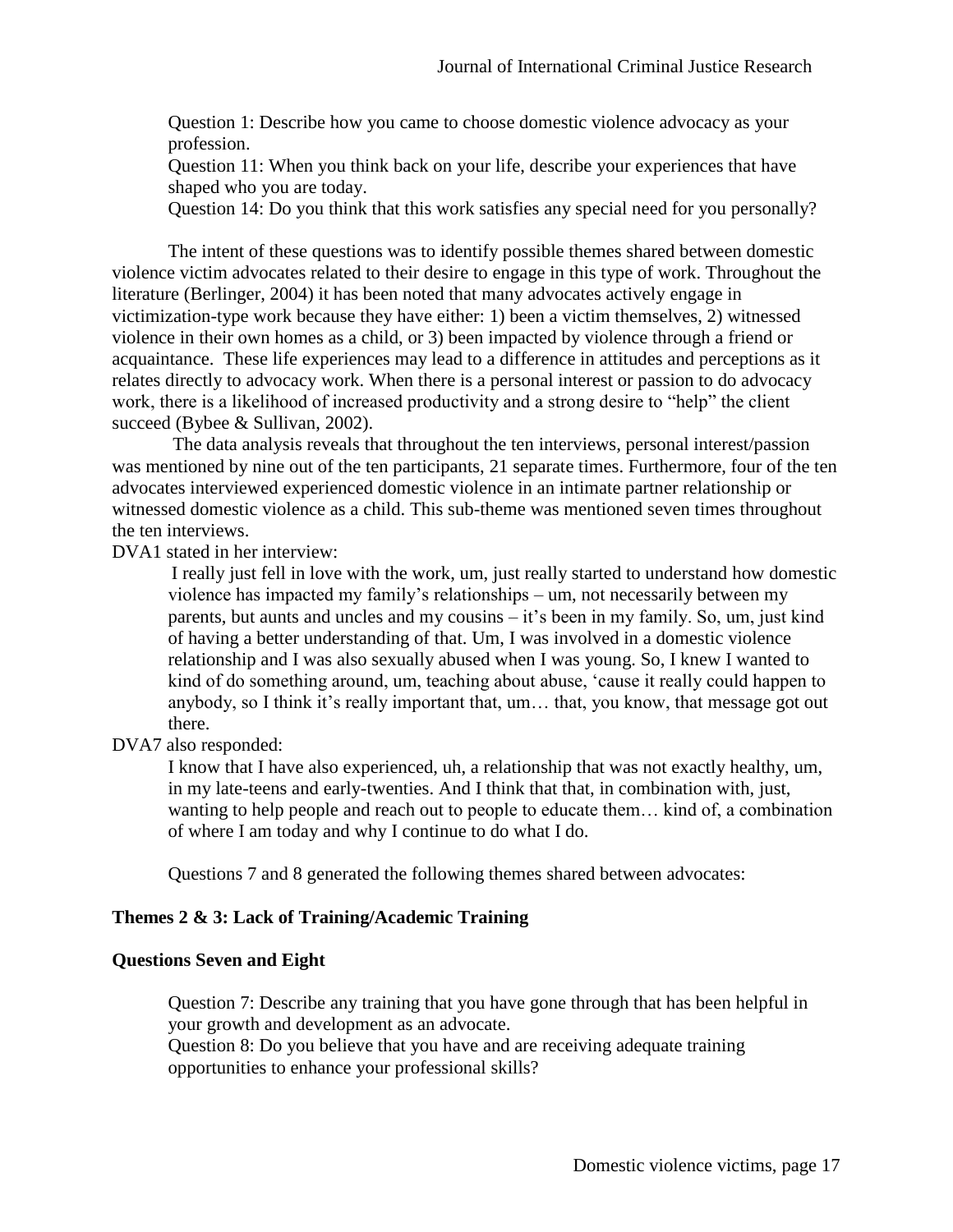The intent of these questions was to delve inside the preparation advocates receive to handle such difficult work. Even though advocates are required to take part in mandatory, state regulated training before engaging in direct client services, it is unclear whether advocates are receiving training to assist them throughout their tenure. The majority of the advocates studied, six out of ten, stated that they lacked appropriate training. This theme was mentioned eleven times throughout the ten interviews. However, eight out of the ten advocates reported that practical, or experimental, experiences as well as academic training assisted them significantly more. Sub-themes that emerged within this core theme were also a lack of training related to cultural/religious issues as well as a lack of training related to mental health illnesses. For both sub-themes, three out of ten advocates highlighted this concern. Lack of cultural/religious training was mentioned by three advocates on three separate occasions, and a lack of mental health training was mentioned by three separate advocates six times.

 Beyond these common themes, it is apparent that advocates also connected training themes to mitigating/aggravating factors on more than one occasion. During their interviews, advocates spoke directly to the connection between these two concepts numerous times. Two out of the three mitigating factors identified were directly linked to two sub-themes identified. DVA9 extrapolated this point in her interview:

Because none of the trainings… none of the trainings that I've taken that were helpful to me were as a result of the agency I worked for. Because the training that they give you to do the job is, you know, 30-hour domestic violence training, which does not teach you crap. You know, I taught that training and still you realize the fact that that you cannot teach an advocate to be an advocate in 30 hours. And so it's gotta go further than that. And then they only require, you know, six additional hours in the year and it's not enough. So it's about what each person takes advantage of to learn on their own, and our agency was not supportive at all of me taking time away from the job, itself, that they needed me to do to go and learn something, even though it was gonna better me as an advocate and better the agency in the profession. It's just… it's not something that they focused on.

DVA2 also spoke about training and how it related to her longevity at the agency:

Because I've been here so long, all the trainings are redundant. So yes, they were great in the beginning. Um, but now it's like, there's not enough new things—there's new things happening in the world, but not the—the training is not, you know, at the same speed. Unfortunately, an advocate's role is to do everything. That's really [it], to be honest. You're not the therapist, you're not really a counselor, you're not really working in the court, but you're doing everything anyways. So why are we not getting enough training and support to back all of that up? It makes no sense, you know?

DVA4 piggybacks on the sentiments of DVA2 concerning longevity in the field and training opportunities offered by the domestic violence agencies.

I think that once you've been working in the field for a little while a lot of the trainings you get to go to seem a little remedial. You know, where it's like… you know, here's the domestic violence wheel again, and you're like, "yeah, I know this by heart. I've taught this to other people." You know, it's kind of, like, this is the surface of it all, um, but I think that speaks to the complexity of the domestic violence problem in general. And that it still is such a problem because, you know, societal organizations – courts, you know, uh, do advocacy work – you know, don't really know how to address it in a way that's going to be effective. And so a lot of the trainings you end up going to are like, you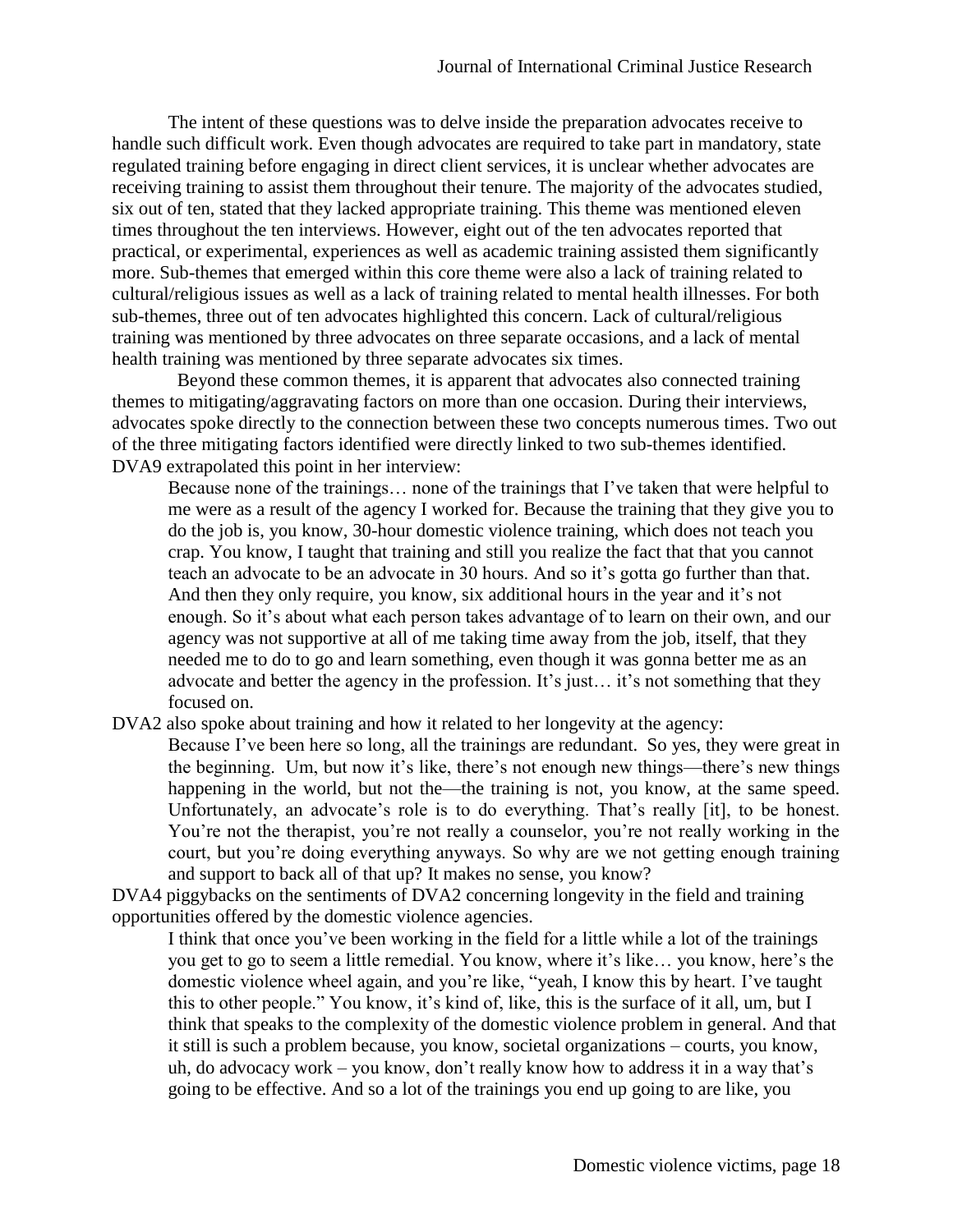know, the overviews of what's available and what the causes are believed to be, and things like that. But, like I said, after you've gone to a few, it's like you've been to them all.

Questions 9, 10 and 12 generated the following theme shared between advocates:

# **Themes Four through Seven: Lack of Professional Support, Lack of Management Support, Lack of Client Concern, and Emotional Drain.**

#### **Questions Nine, Ten, and Twelve**

Question 9: What do you find to be the most professionally challenging about working with battered victims?

Question 10: Do you know what burnout is? If yes, do you feel as though you have been burned out from this line of work?

Question 12: What do you find to be personally frustrating about working with battered victims?

The intent of these questions was to get to the root of whether or not advocates are feeling "burned out" from the work they do in the field. Their responses directly correlated to the research question posed, which considered whether advocates feeling burned out will have an impact on their service delivery. Seven of the ten advocates interviewed felt a lack of professional support within their daily routines. This theme was mentioned a total of fourteen times within those seven interviews. Advocates further explained that a lack of management support was also prevalent in their daily routines. Six of the ten advocates expressed a lack of management support. This theme was mentioned a total of eight times within the six interviews.

Advocates further connected this immediate lack of support, both professional support from colleagues as well as managerial, to their lack of concern for their clients. With no support being given to them to aid in the advocacy process, advocates immediately began to feel as though they simply did not care. Four out of the ten advocates interviewed stated that they felt a lack of concern for their clients. This theme was mentioned five times throughout the four interviews. Baker and O'Brien (2007) state that burnout follows a pattern of various phases; once an employee reaches a state of disconnect, their work ethic decreases and becomes less rewarding.

Emotional drain was identified as theme seven. Four of the ten advocates interviewed expressed this phenomenon. The theme was mentioned five times throughout the four interviews. Emotional drain is recognized as a stage within the burnout process. This is significant to the quality of services being provided by domestic violence victim advocates.

Advocates spoke about a variety of themes associated with the concept of burnout. Lack of professional support and lack of management level support were by far the greatest voiced concerns. These results confirm the documented literature and research conducted by Freudenberger (1974), Cherniss (1980), and Maslach (1982). While many advocates spoke on these topics, DVA1's statements were particularly engaging:

But I have been… I have been burnt out. Burnout, I feel, is when it gets… when the stress of what you're doing gets to such a point where you're kind of taking on the emotions of your clients, and it gets to a point where you can't function in, like, your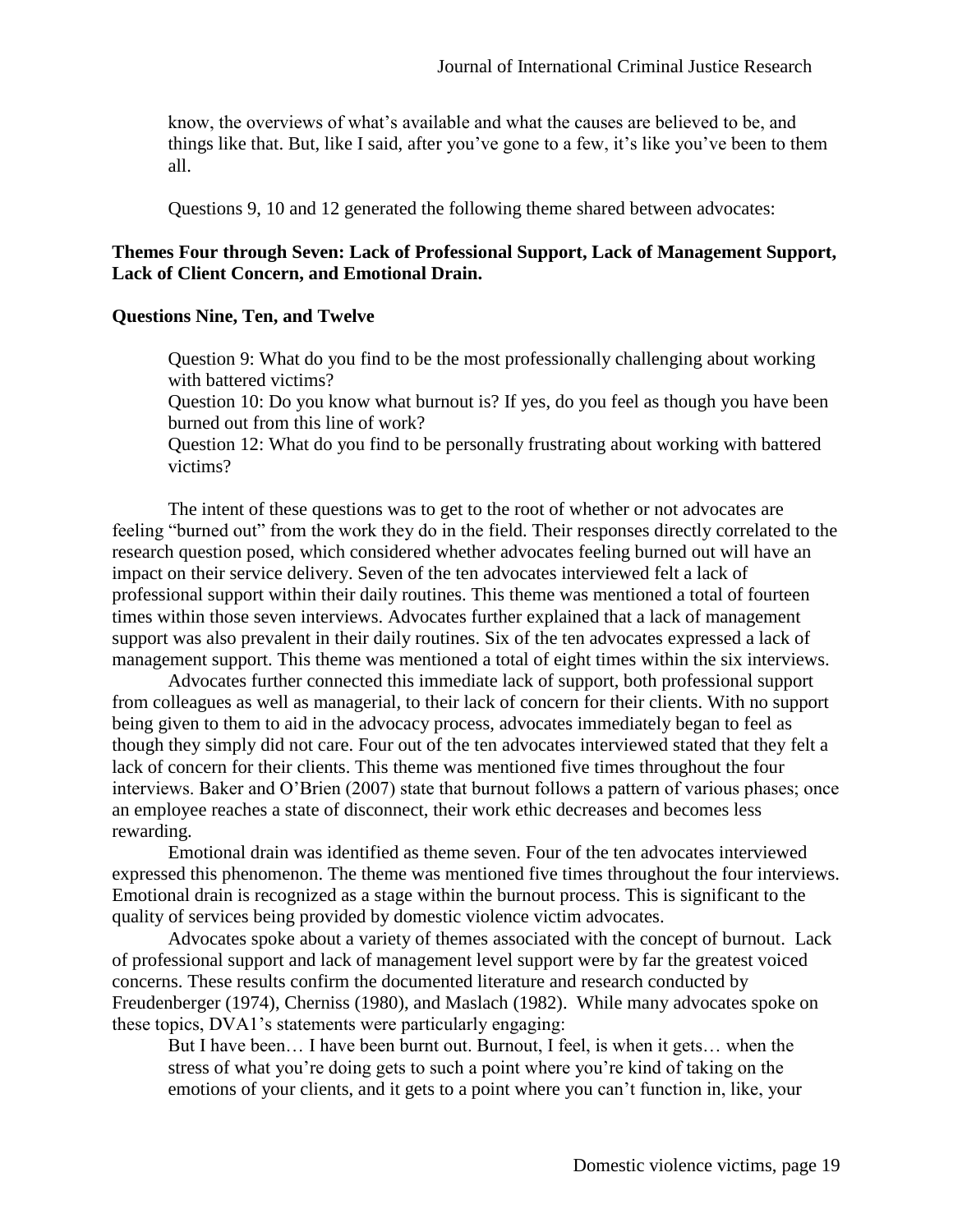regular professional responsibilities. You really can't… you really just can't do it adequately, because you're so emotionally, just, traumatized by all this that you're dealing with, and it just gets to a point where it just bleeds together. And it's hard for you to adequately do your job.

Um... I got to that point... see, it's hard because I go in and out of phases where I get dissatisfied with my job here, and then it kind of, affects my work. I don't know if I ever get to a full burnout stage, maybe partially burn out. Um, a few years ago I got there, and then I kind of – it was only for, like, a month or two – and then I snapped out of it and was fine. When I started school, um, school was really difficult for me. Um, in the beginning everything was great, but it started to get to a point where I got really burnt out, because I was coming from domestic violence to go to marriage and family therapy every day. It was just so much going on for me at that time, um, and I had to make a choice, I felt, between school and here, and I chose here, because, um, I felt that I just wasn't ready to do both. Um, I had a lot of personal things going on at the time, and, you know, deaths and the like. My best friend passed, and… it was just a difficult time for me. I find, like, when difficult things go on in my personal life, then it gets harder for me to cope with things going on at work.

Yeah, it was definitely a lack of support. Um, the stages where I felt most burnt out was when we had no supervisor, the agency was in shambles, um, everyone was out  $-$  it was like a free-for-all. You know, so that's when I felt the most burnt out. You know, but if I don't feel supported, like when everything happened… like, a few months ago after my supervisor left, it was just… I hated coming to work every day. Because I never knew what I was gonna get.

DVA2 went on to concur with DVA1 about the frustrations she felt related to her employment. And, I've been in this field for four or five years now, with my first internship and here, and you kind of just throw your hands up. I'm… I'm actually exhausted. I'm emotionally exhausted. You help those that actually wanna be helped, and actually see a way out and they wanna get out, and they wanna, you know, do better for themselves and for their children. Um, but other than that… [there are] the other ones who just kinda go with the flow.

So, the system doesn't help, but when you have management that also is kind of… [pause] still in that really old-fashioned mentality, it, you know, it doesn't help either. And then you come in and you're so gung-ho to help these clients, and half of them don't want to help you help themselves. So it's like, okay, why are you doing all the work and you're still not getting anywhere?

And that's another reason why we, here, we're burned out so quickly, um, is because for many months —almost a year — we didn't have clinical supervision. Hello? We're carrying this crap home with us! Like… or telling each other. It's one thing to vent; it's another thing to get clinical support and understanding of the situation. Yeah. And now that we have it, it's like, "too little, too late." I've already shut down, and everybody knows it here that I've shut down. And I don't wanna be that person, but you've allowed—you've created this environment to cause a lot of us to just say, "I emotionally can't anymore."

# DVA9 highlighted her experience with burnout during her interview as well.

Professionally, I don't think I've ever had difficulty with the actual work – work with the victims; the professional difficulties are the agencies you work for. And so it's the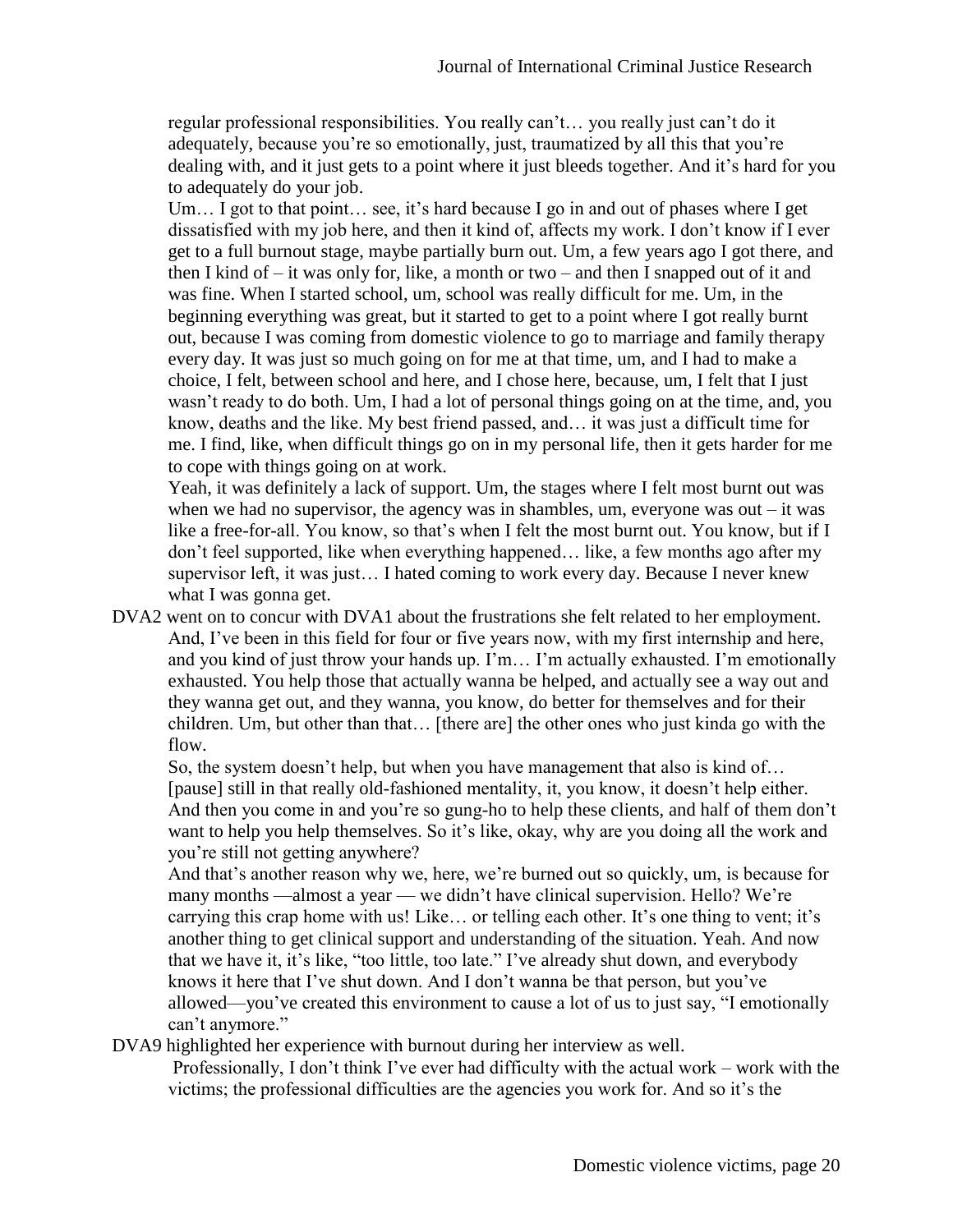support from the people you work for to understand the work itself, and if you don't have support from your, you know, superiors at your agency and that type of thing then you can't do this work. You know, we… you can help victims all day, you know, you can know everything that you need to do, but if the entire time you don't have support and understanding, you don't have clinical supervision, you don't have all of the things you need from the agency, then you are really not helping victims.

I don't think… I don't think I… I have gotten burned out from the work, um, I think that I've been surrounded with people who have been burned out from the work. And I think that I have made a very… very valid effort to make sure that I was spending my time at home, at home. Like, but the thing is, is that because – like you said, this is piggybacking into the fact that the people that you work for, they, you know, don't allow you to escape. And so, you know, for the type of work that I was doing – I'm working, like, 100 hours a week, when you should really be only working 40 – and there's not enough time in the day to get the amount of work [done] that they put on each individual staff person, so you're doing work, you know, even when you're supposed to be home. So that… if I continued down that path, if I had kept going the way I was going, I would've been burnt out within six more months. Um, and that's… that's how it works. And the good thing about it is I was recognized in the road I was going down, but other people don't! And so, a lot of the people who you work with in the domestic violence arena in many agencies across, at least, our state, they are way burnt out, and you can see it, you can recognize it just by a simple conversation with them. And, automatically, once burnout starts to set in, you start to slowly think that you can't help victims and that it's all the victims' fault.

#### **Question Thirteen**

Question 13: What motivates you to keep working with battered victims?

The intent of this question was to explore advocates' reasoning for continuing to do this type of work. As stated above, burnout is a common feeling among advocates. Some advocates get to a point where they know they must move on and find a new career path, as stated in DVA2's interview. However, the majority of advocates continue working with battered victims because of their personal interest in or passion for domestic violence victim services. It was interesting to find that the answer to this question concluded the interview in the same manner it began. Personal interest or passion was highlighted twenty-one times throughout the ten face-toface interviews. This sentiment was evident in the following excerpts from the interviews of DVA1, DVA3, and DVA10.

# DVA1 said:

I love it. I just… just love it. It's in my blood. I mean, I can't, like, um, I can't describe it… it's like… it's like what I'm meant to do. Like, it's just, like, a calling. I know it sounds weird, but it's just... I just love it. I just love that feeling I get when someone looks at me and says, "You helped me so much." Like, "Thank you, like, you really got me through these hard times." Just that feeling of, like, kind of… I'm giving back to the world. It makes me feel valuable [as] a person. It makes me feel like I'm giving back to society and, like, doing something good.

DVA3 declared: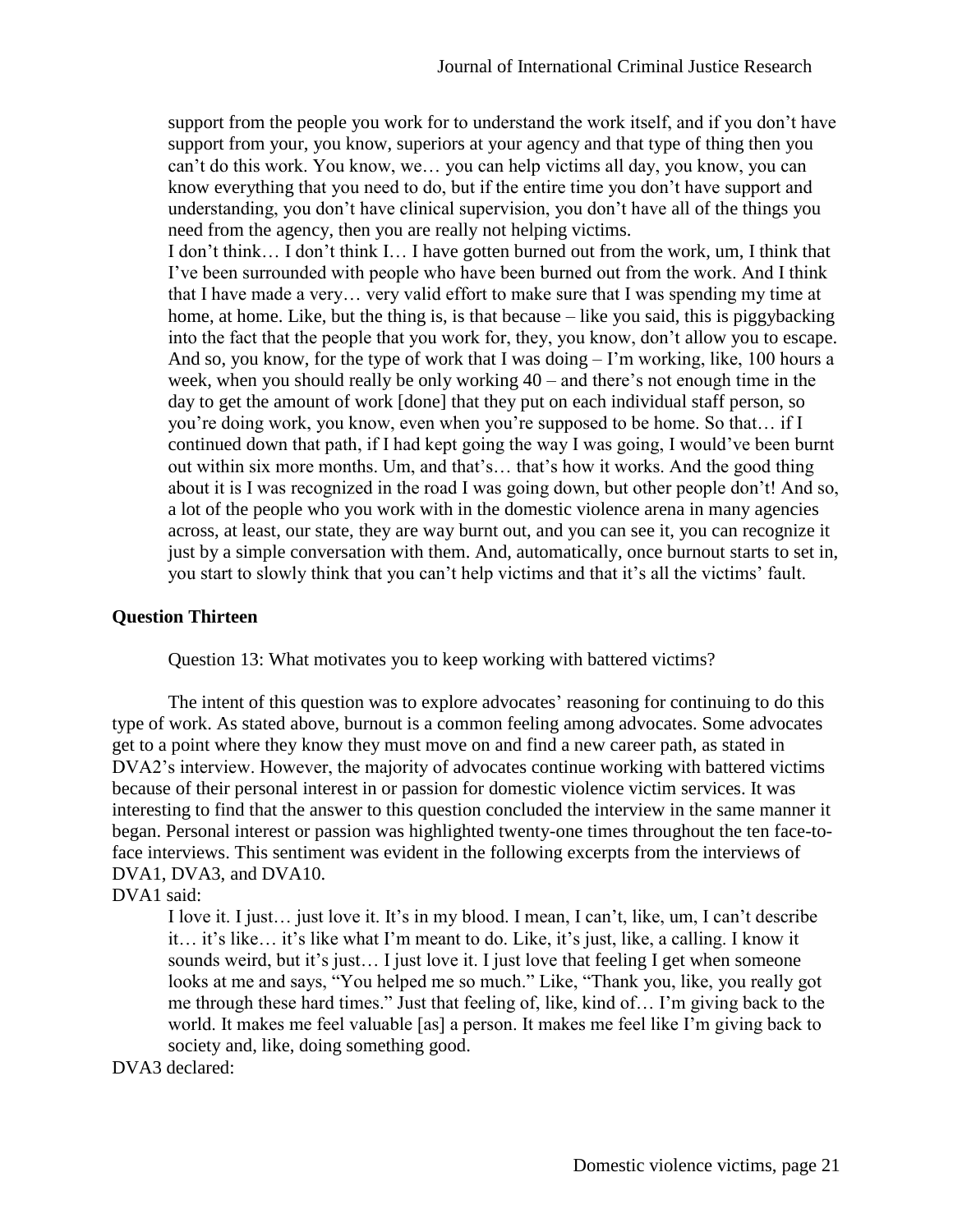So just knowing that the half an hour, that hour, that I'm with a client and giving them my all is probably going to make that-that a total difference to her life and to the life of her children, because I lived through it and-and-and I wish that I had that one advocate at that time. And-and then, you know, I think to myself that I'm passionate—I love to do what I do.

DVA10 spoke about the subject in this way:

The whole cause in itself. And I think being successful can definitely makes [sic] me feel proud that I am able to help them. I think, definitely, kind of, knowing that people are being educated and people are satisfied with the services I provide, I do take personal pride in the work I do.

# **Mitigating and/or Aggravating Factors**

# **Questions Three, Four, Five, and Six**

Question 3: Describe your feelings about what you believe to be the causes of domestic violence.

Question 4: As an advocate, what do you think victims expect from you?

Question 5: As a professional working in the field, what do you expect from the victims you are working with?

Question 6: What do you find to be the most difficult part of working with domestic violence clients?

The intent of these questions was to identify any mitigating and/or aggravating factors that contribute to an advocate's lack of responsiveness to their client. Upon completion of the data analysis, it was apparent that no aggravating factors were identified. This notion will be further discussed at the end of this section.

The literature (Danis & Lockhart, 2003; Dutton, 1988; Gosselin, 2005) states the transgression of violence can be prevalent in relationships where one party witnessed violence in their home as a child and subsequently grew up believing that violence was acceptable and necessary in their own relationships. Other issues, such as mental health, substance abuse, cultural/religious obligations, and victims having unrealistic expectations of their advocates, are also major contributing factors. A total of eleven factors were identified by the advocates. Table 4 (Appendix) highlights the mitigating factors and the frequency with which they appeared in the ten documented interviews. The top three factors with the greatest frequency, which illustrated those points with direct narrative from the advocates, were highlighted. These were focused on simply because there was such a vast response to those direct factors, whereas, the remaining factors were not as heavily supported in the majority of advocate responses.

#### **Mitigating Factor 1: Unrealistic Expectations**

Unrealistic expectations are common with victims of domestic violence. Laner, Benin, and Ventrone, N. (2001) express the notion of unrealistic expectations in their work. Victims want advocates to simply "fix" their relationships, make everything better. However, as so eloquently stated by the advocates interviewed in this study, there is no quick, easy fix. Seven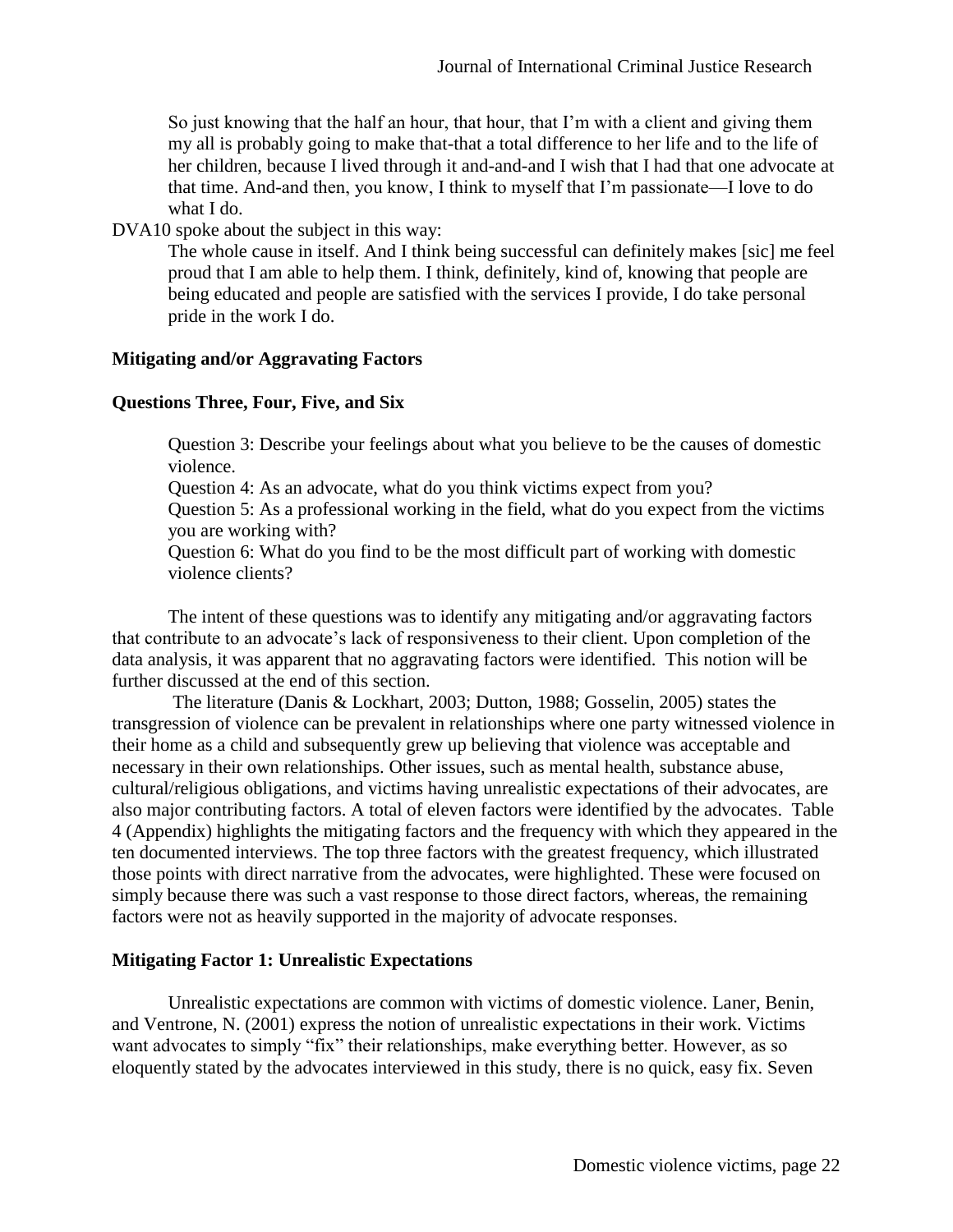out of the ten advocates interviewed mentioned unrealistic expectations in their interview. This factor was referred to a total of eight times.

Emphasizing the factor of clients having unrealistic expectations of their advocates, DVA2 responded:

To fix it… [laughs]. To fix it, yeah.

So to have that magic wand and to make it all…

Yeah, without them leaving the house, without them, you know, making any changes, we're supposed to just fix it, and it doesn't work that way.

This idea was further supported by DVA9 and DVA6 in their interviews. DVA9 avowed: To fix it. Well, some victims expect [you] to fix it and make it better and the other victims would just like you to make it go away. So, you know, very seldom… You see, the thing is about the victims, most of the victims that we work with didn't come in by choice. And so, somehow, they've, you know, landed at that agency and so now they're like, "Well, help me make it better." So the…the percentage of people that are actually recognizing that there's abuse in the relationship and are choosing to go and find help for it, those are different victims. Those are victims who really just wanna learn and wanna… to make changes and want to change their future behaviors that, you know, align them to be victims, and they wanna learn how to recognize— that's a very small percentage. The whole rest of the percentage landed there because, either, you know, the criminal justice system put them there or homelessness put them there, and so those people just want you to make it better and fix it, somehow.

DVA6 reported:

Um, but I think, you know, a survivor comes to us and they really expect us to be able to change the abuser's behavior, which we can't do. There's been many times on, you know, a hotline call or a walk-in and someone will say, you know, "can you talk to him?" "What can I say to him to, kind of, change this from happening?" When that's… that's not our focus and we can't do that because that person would need to be in treatment, of course to change the wrong behaviors, or to address the behaviors, or the cause of behaviors.

# **Mitigating Factor 2: Transgression of Violence and Cultural/Religious Issues**

Advocates expressed their thoughts about the transgression of violence and cultural/religious issues six times throughout the ten interviews. Transgression of violence was mentioned by five of the ten advocates in their interviews, while cultural/religious issues were mentioned in six of the ten interviews conducted.

In regards to the factor of transgression of violence and cultural/religious issues, DVA6 stated in her interview:

I think, in general, our, kind of, culture and society almost encourages violent activities or behaviors, um, so sometimes it is something that is kind of learned and continued. Um, but the core of it is about power and control, so it is a matter of, kind of, unteaching that.

DVA2 responded in her interview as follows:

I wanted to help my Latinos, you know. And, unfortunately, it's so big in our community, um, and so a part of me does believe in the whole 'power control' and blah blah blah, but a big thing is that you're—you're born into this culture and, you know, we're not the only ones, obviously, but because it's personal for me I'll talk about the Latinos. You're born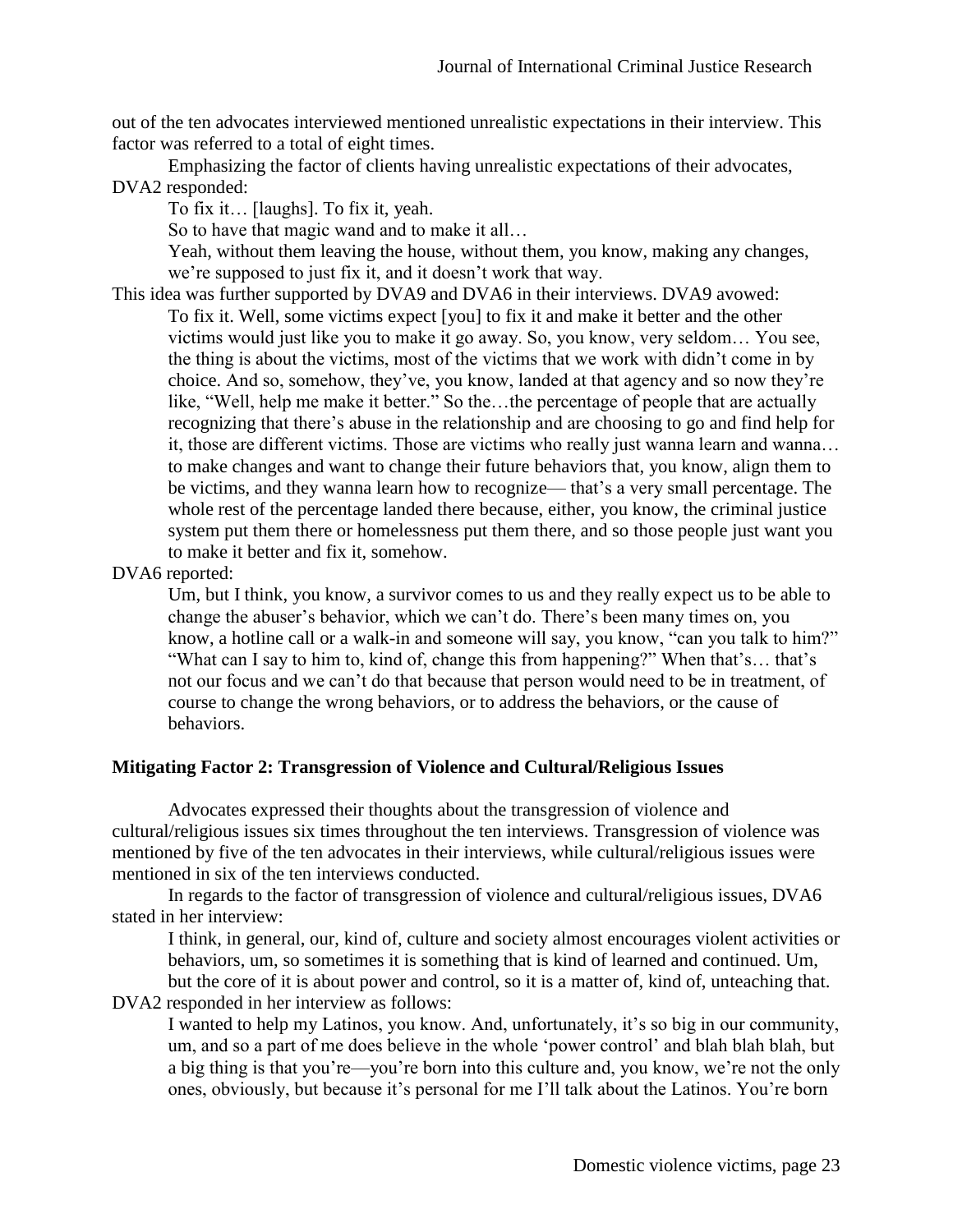into this culture and it's okay to be, you know, very submissive, it's okay to be, you know, slapped around – not that I was raised that way, but I know people that were. And it's really sad. It's really, really sad. The difference is that the olders—the older generations believe that that's the way of life. The younger generation pick up on it, and they fight back. You know, each couple fights back with each other. That's why there's so much dual arrest, the majority of them are younger couples, um, because the older woman would not—usually will not hit back [at] her husband. Um… [short pause] but yeah, it's a bad cycle. It keeps on being passed on from generation to generation.

# DVA4 stated:

Cultural ideas about, uh, gender roles and people's roles within the family as well. There are certain cultures that have more of that traditional ideal of the kind of roles that men and women are supposed to have within the family. And even though, you know, women have a lot more opportunity and status now, there's a lot of individual households where that's not necessarily the case.

#### **Mitigating Factor 3: Mental Health Issues**

Advocates mentioned mental health issues as a factor in their lack of responsiveness five times throughout the ten interviews. The concept of mental health was also discussed in response to questions seven and eight. Advocates reported not feeling as though they were receiving adequate training surrounding mental health; therefore, it is believed that the lack of training is directly correlated to the lack of responsiveness alluded to by advocates in this category.

DVA1 stated, "And I have a few clients like that – most of them with untreated mental health issues. Um, and it's… it gets difficult. Um, that's, really, the one part of my job that's the most difficult, is trying, kind of, explain to them what our role is, while still being supportive and still being there for them." She further went on to describe how the clients impacted her work environment and how these mitigating/aggravating factors can tie into each other:

Yeah, they're really draining, especially the ones that have dual-diagnosis, or, um, like mental health and substance abuse. A lot of them have mental health, and I'm not just talking depression… situational depression and anxiety, that's brought on by the abuse. I'm talking, like, severe PTSD, um, schizophrenia, bipolar – which is very common, and bipolar is very common, I think it's just a popular diagnosis these days – so bipolarborderline. I'm telling you, when we get these clients that – and they don't take their meds regularly or they stop taking their meds – I mean, you can't just stop taking lithium! You can't! I mean, lithium is not a drug! [Laughs] And, then when they come in, and it's like they have these unrealistic expectations, and it's just so hard to work with that. And it's like, we're not the kind of program for that. And we've noticed that… that's actually a huge trend, we've actually been talking about this a lot lately, it's just a trend in like… Our clients, the mental health is really needed… Yeah, it overtakes. So it's difficult to work on the advocacy piece. We have to, kind of, tell them, "You need to be in treatment in order for us to see you, because we can't do this. I can't see you." And it's like I'm meeting with a different person every time: "You need to be in a mental health program in order to see us!" Sometimes it… sometimes it gets difficult, you know, with that piece.

#### **Aggravating Factors**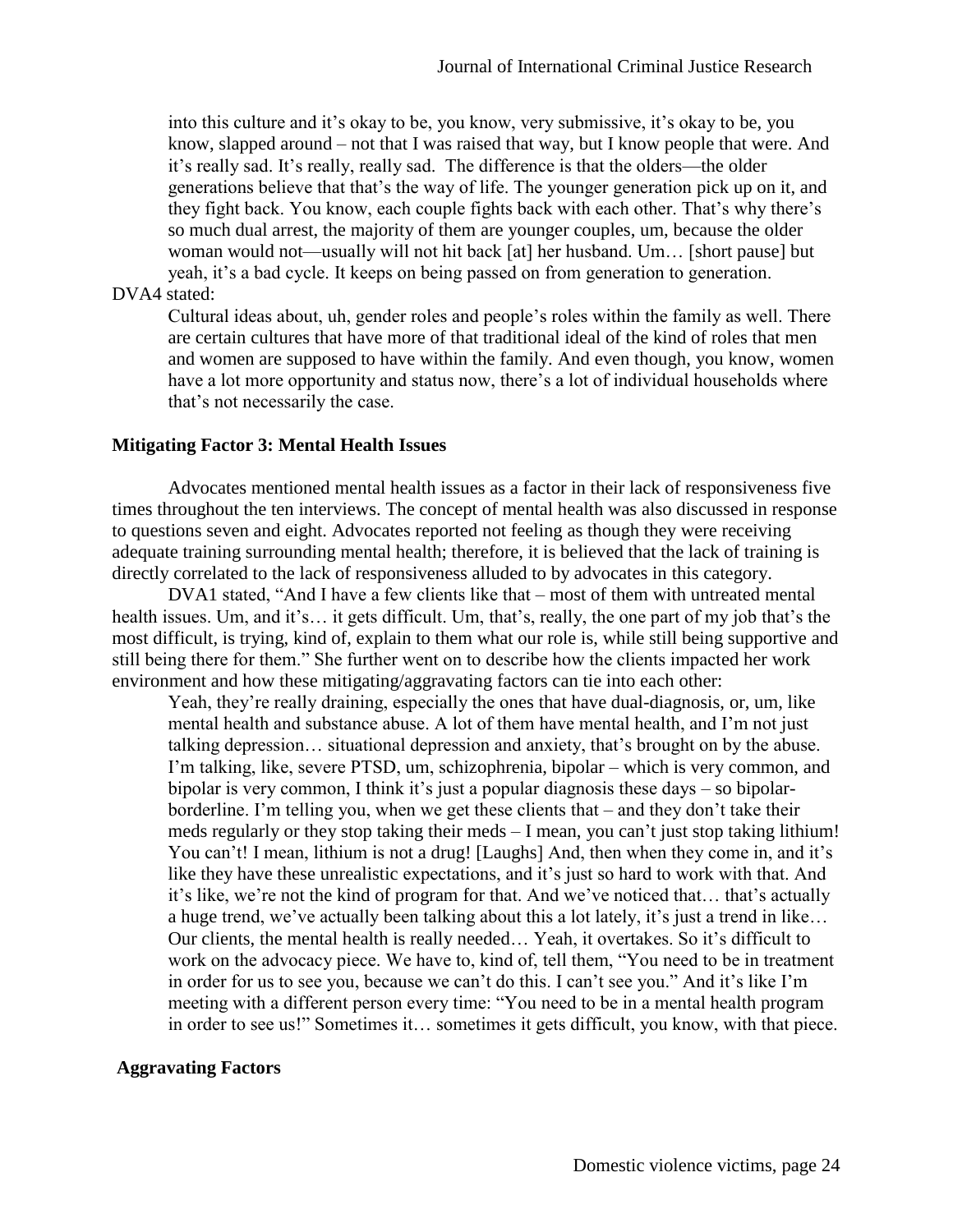The current research did not provide any aggravating factors. Through the data analysis process no aggravating factor presented itself through the participant interviews. It is believed that due to the nature of advocacy work, advocates are not looking for factors that can increase the severity of the violence, but rather for factors that can impede the progress of the work they do. The concept of "victim bashing" or "blaming the victim" is not the focus or goal of advocacy work. Most victims believe that they are the reason why the violence occurs, however, advocates work to empower and educate victims so they no longer continue to blame themselves (Overholser & Moll, 1990). This also ties in nicely with the feminist thought process and delivery of advocate services.

# **CORE THEMES**

This section encompasses an interpretation of the research findings, including the core themes shared by domestic violence victim advocates, and their significance to the study.

# **Themes Shared Between Advocates**

# **Core Theme One: Personal Interest/Passion for Domestic Violence Work**

Seventy percent of the domestic violence victim advocates surveyed emphasized a personal interest or passion for domestic violence work. Moreover, sub-themes, including personal victimization or witnessing violence as a child, significantly impacted and motivated advocates in their work. The participants spoke of their own victimization as a catalyst for their strong desire to get involved in the work necessary to serve victims of domestic violence. The participants believed that their own personal experiences aided them in their ability to connect with victims and provide services that they either received when they were victimized or that were missing when they were victimized. Moreover, advocates felt strongly in providing thorough, consistent, and concise services to victims of domestic violence. DVA9 expressed these notions as follows:

I have personal experience with domestic violence, so it's not something I ever really thought that I would do as a profession, because it was so close to home. But after actually going and doing the internship and realizing that my life experience can be helpful, um, it…it sort of sculpt [sic] the type of advocate I wanted to be and what I wanted to contribute to that line of work. So, I would say that… I think that, um… let me see… what do I want to say? [Laughs.] I would say that, because of who I am, um, it was almost like it was… it was bound to happen eventually. There's… there's basically no other work that I would be as passionate about, rather than domestic violence in some scope of the work that we do, whether it is what I'm gonna be doing now, or was what it was – what I was doing as an advocate. It's just, who I am in experiences domestic violence growing up with domestic violence in my home and choosing domestic violence relationships in my teenage years that really aligned me to this course to… so that all the stars align and have me be in the world of domestic violence.

The remaining thirty percent of advocates interviewed stated that they either "fell into the work" simply because it was available or took a job in the field as a catalyst to future employment opportunities. The participants described the difficulties they encountered trying to secure employment right out of college and how the use of internship opportunities often resulted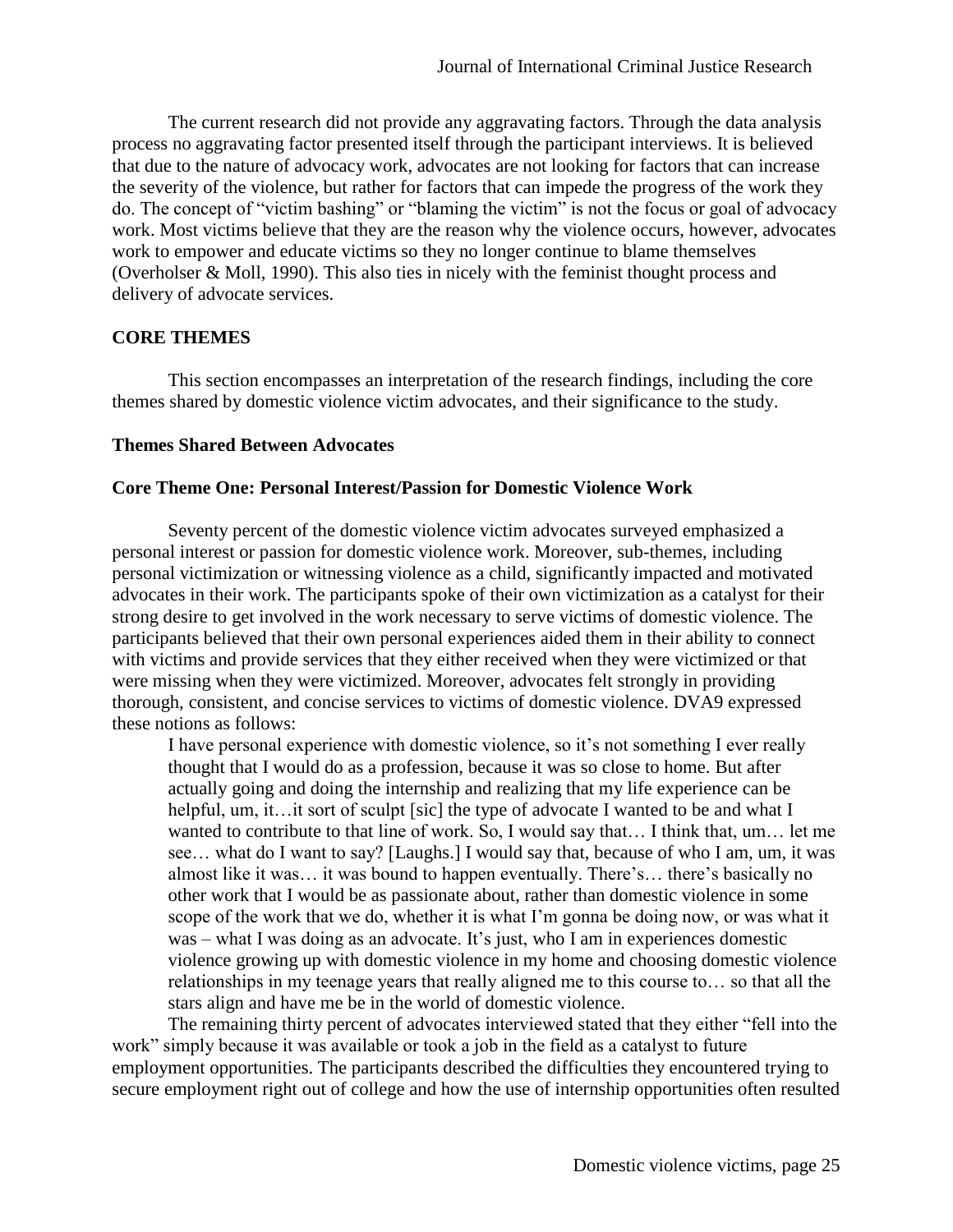in employed positions. In addition, some of these advocates expressed feeling "stuck" in the domestic violence field and finding they had nowhere else to turn for employment opportunities. DVA8 explained:

I kind of fell into it. Um, I was out of school, I was working up by near my parents' house, when I came back to the area. So I just went online and started to look to see what jobs were open, and they had an advocate position open. So I applied for it, interviewed, and then, they didn't feel that I had the background for the advocacy position, so they put me at the safe house because I had residential experience. And five years later, I'm still here!

This theme of personal interest or passion for domestic violence victim advocacy is significant because it displayed the greatest frequency among answers provided through the ten advocates' interviews. Past studies indicate that there is a heightened sense of personal interest from advocates in domestic violence services when there is a link to a personal experience (Baker & O'Brien, 2007). Thirty percent of the participants interviewed acknowledged having been the victim in a domestic violence relationship, and twenty percent acknowledged witnessing domestic violence as a child. Furthermore, having a history of exposure to violence may significantly impact the attitudes and perceptions of domestic violence victims (Berlinger, 2004).

Mitigating factors that impede an advocates' service delivery were also identified under this core theme. Eleven factors were identified by advocates in their interviews. Seventy percent of the advocates felt that the unrealistic expectations of victims played a huge role in their service delivery. Oftentimes, victims believe that seeing an advocate will make the domestic violence go away; advocates stated that, in these cases, it was because they were unable to simply make the problem go away that victims no longer wanted to engage in services.

Another area addressed under the theme of unrealistic expectations was the mandated client. Clients mandated by the court, child protective services, or both, were more likely not to engage in services than those clients who willingly sought out services. Clients who were mandated to receive services only attended sessions and participated in services for the purpose of a positive disposition in court or the successful reunification with children. These clients often brought a negative attitude and openly stated that they did not want to engage in services. Once services ended, these clients believed that the problem would go away or that there was never a problem at all. Advocates stated that forcing clients to receive services only made clients more resistant and gave the agencies they worked for a bad reputation. This sentiment has also been purported by several research studies completed over the past couple of decades (McDermott & Garofalo, 2004; Peled & Edelson, 1994; Ross & Glisson, 1991; Sullivan & Keefe, 1999).

The second factor that the participants reported to have impeded on advocates' service delivery was the transgression of violence. Sixty percent of the advocates interviewed believed that the cycle of violence was continuing specifically because of cultural/religious norms and lack of education. Kulwicki, Aswad, Carmona, and Ballout (2010) discuss the issues Arab women face because of their strong cultural and religious beliefs. Vidales (2010) highlights the existence of a deep religious connection to domestic violence in Latina communities, and Faizi (2001) explains the powerful religious attachments of women married within the Muslim faith.

The advocates interviewed spoke in depth about the frustration they felt regarding this issue. Not only did they feel as though they were not properly trained in this area, they also believed that this type of violence would not be stopped until cultural norms are changed.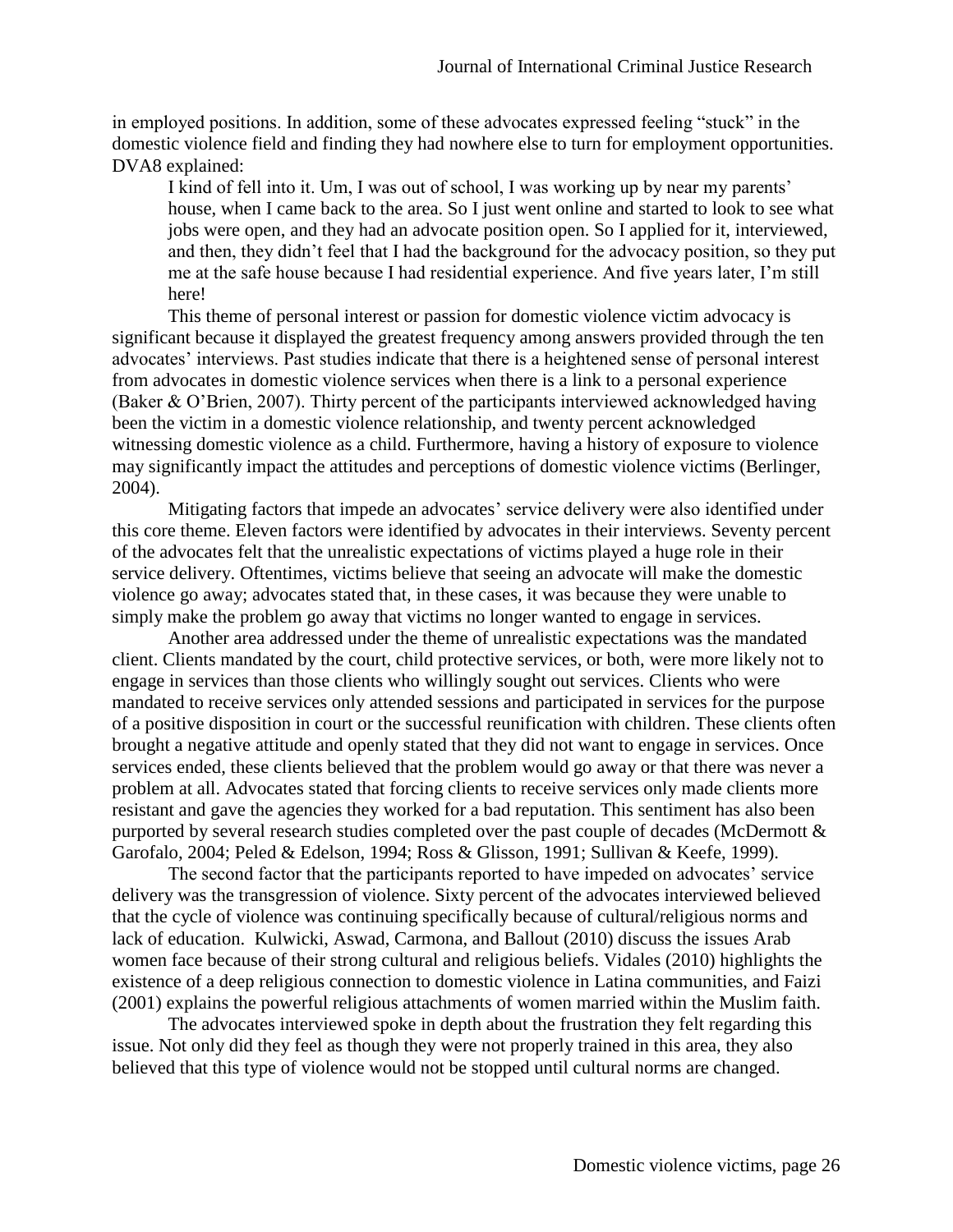Lastly, the factor of mental health was addressed in the advocates' interviews. They noted that there tends to be a lack of training regarding mental health in particular, as well as a lack of priority to address the issue in general. The advocates stated that their case loads are being consumed with clients who present with mental health diagnoses. If they are not equipped to handle these types of individuals, quality service delivery is unobtainable. An advocate must have the skill set to effectively manage this population and find approaches that work best within the context of domestic violence victim advocacy (Logan, Stevenson, Evans, & Leukefeld, 2004). Moreover, advocates continue to use their own academic training as a platform to attempt service delivery within this specialized population.

#### **Core Themes Two and Three: Lack of Training and Academic Training**

Throughout their responses, the participating advocates stressed that they did not receive adequate practical training for their positions and/or they had to rely on their academic training to assist them with their employment duties. Many of the advocates expressed frustration that too much of their time was spent on the repetition of trainings they had previously received or on topics that were not pertinent to their work. If an advocate did attend a helpful training session, it was usually through their own financial means and on their own personal time. Moreover, although the advocates acknowledged that the training they received upon initial hire was helpful, once employed for a lengthy period of time the trainings became very redundant.

Past research indicates that advocates and social workers receive most of their training on the job rather than in an educational setting (Iliffe & Steed, 2000; Kanuha, 1998). DVA1 echoed this sentiment:

Because I feel like, you know, you can only get so much from books, but you actually have to do the work, and it's like something that I've learned over the years. It's like… so I feel like people that give us these trainings… it's like they could almost read it out of a book. And it's like, well what about… have you been in the work? What are some specific things – like, it's never specific enough for me! It's never, like, um, targeted enough for me. It's always just, like, very general and broad, and it's like, I already know that.

The data suggests that advocates lack training in very specific target areas, as well as in the practical application of such training. Thirty percent of the advocates interviewed stated that they had a lack of practical, hands-on training. In addition, thirty percent of the advocates felt that there was a lack of training regarding cultural and religious issues, and an additional thirty percent felt there was a lack of training related to clients who have mental health illnesses. Extensive research has been conducted regarding the variations of cultural, religious, and mental health impacts on domestic violence and their effect on providing quality, comprehensive services (Toro-Alfonso & Rodriguez-Madera, 2004; Few, 2005; Bosch & Bergen, 2006).

In addition, the data also suggests that advocates, who were hired with an academic degree, utilized their educational resources to further aid and assist their clients. The Connecticut Coalition Against Domestic Violence (CCADV) mandates that any agency using funding through CCADV, which is provided by the federal government, must hire advocates with at least a bachelor's degree. However, this mandate only occurred within the last ten years. Moreover, if an agency spends its own funds to hire an advocate (funds raised by the agency or granted to them through another source), the degree requirement may not be enforced.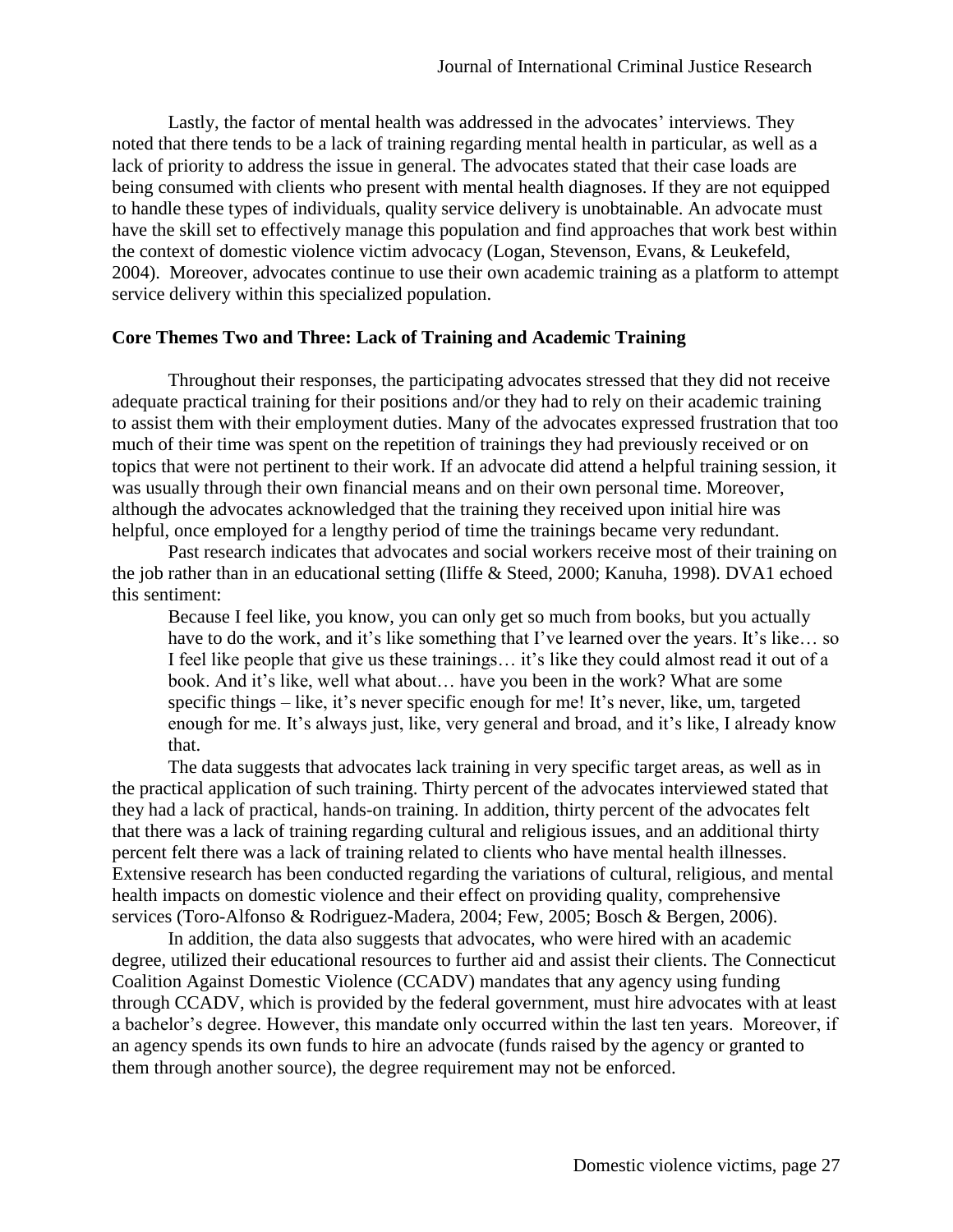There has been a trend in a variety of states to "professionalize" the field of advocacy, whereby mandating that positions are filled by educated, degreed individuals, rather than interested, passionate people who want to do the work. For some advocates who have worked in the field for many years, this poses a problem. Even though their positions are "grandfathered" and will not be affected, older advocates feel that the younger generation simply does not understand the grassroots movement associated with domestic violence work. However, there continues to be a very strong movement for equality among a variety of groups; feminine equality is just one of those movements. It is the hope of domestic violence scholars that the true meaning of the movement does not get lost or misinterpreted (Hooks, 2000; Lehrner & Allen, 2009).

# **Core Theme Four: Advocate Burnout**

The final core theme identified was advocate burnout. Advocates expressed how they felt a lack of professional support, lack of management support, and a lack of financial support from their superiors on numerous occasions. The lack of managerial support resulted in the advocates feeling a lack of concern for their clients, a decrease in their functionality, difficultly in maintaining work/life balances, and extreme emotional drain. Burnout, as researched by Baker and O'Brien (2007), presents in many different forms. The forms identified through this research study correlate with those forms identified in the Baker and O'Brien study (2007). Furthermore, the advocates in this study stated that they felt alone, unsupported, and unimportant in the eyes of their employers. Some of the advocates reported that the agencies they work for gave them littleto-no recognition, praise, or acknowledgement for the services they provide to victims of domestic violence.

There was a strong desire among these advocates to voice the fact that they love the work they do; however, they agreed that their agencies of employment need significant restructuring. DVA3 declared:

I think that the burnout comes from the lack of communication amongst each other. As I was saying before, sometimes you get into [the] field… and probably that's part of burnout. You know, at this point I feel that, um, the agency as itself is not working as a team; we're working like independent contractors. So not having that team to be able to rely on and communicate with is very… it's very stressful.

DVA4 explained:

Um, in my experience, I think that some of the… you know, you get burnout from working with some of the clients, you know, in the systems, um, some of the burnout a lot of the times can be attributed to your own experience within the organization that you work in, in sort of, like, an administrative capacity.

# **Overview of Themes as Related to Past Research**

The current study heightened the understanding of the roles domestic violence victim advocates play as well as the struggles they face on a day to day basis. Even though past studies have looked to examine this phenomenon (Ross & Gleason, 1991; Sowers-Hoag & Thyer, 1987; Davis & Carlson, 1981), none have delved into reasons why service delivery is compromised and what needs to be done for advocates to provide quality services to victims.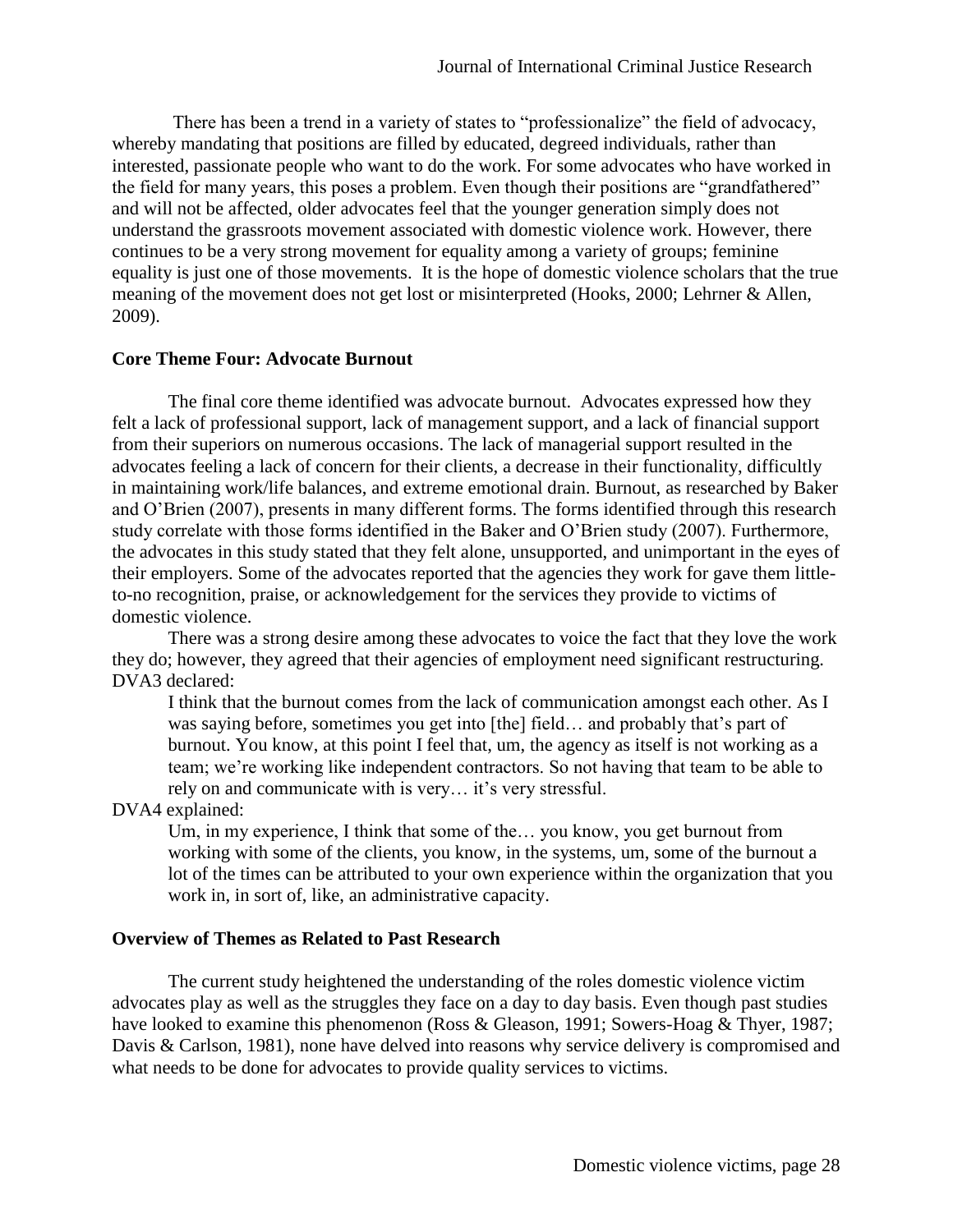Furthermore, this study provides executive directors and management supervisors with insights regarding employee satisfaction and the correlation to service delivery. This study presents findings specifically directed to a strong need for additional training in specific topic areas, as well as better advocate/management relationship building.

# **DISCUSSION**

This study involved the exploration of the lived experiences of domestic violence victim advocates through face-to-face semi-structured interviews following a modified van Kamm method by Moustakas (1994).

To maintain the integrity of this qualitative phenomenological study, participants confirmed the accuracy of their interview transcripts through member checking (Crewsell, 2005). Audio-recorded interviews were transcribed and analyzed through hand analysis. This process was necessary to adhere to the scientific integrity and validity of the study. Creswell believed hand analysis caused the researcher to become "close to the data" (p. 234) and truly aware of its essence relative to the purpose of the study.

From the fifteen open-ended interview questions and the demographic survey, seven core themes emerged. The ten domestic violence victim advocates shared seven core themes: (1) personal interest/passion, (2) lack of training, (3) academic training, (4) lack of professional social support, (5) lack of management-level support, (6) lack of concern for clients, and (7) emotional drain.

The results of this phenomenological qualitative inquiry may prove valuable in developing better training techniques and practices supporting a model workplace in domestic violence agencies and in providing victims of domestic violence with more comprehensive, nonbiased services. Moreover, this study may also assist in the implementation of workplace policies that aid in the decrease of workplace burnout.

The implications of this qualitative phenomenological investigation relate to domestic violence victim advocates and what biases and attitudes may impede their service delivery to victims. Lack of training, management, and supervisory support all contribute to an environment that is not conducive to a positive, healthy work ethic. The findings of this study imply that advocates are burned out and in desperate need of supervisory support to continue the work they do. The findings further suggest that advocates are not receiving proper on-the-job training or the opportunities to receive specialized trainings that would aid in their advocacy function.

Domestic violence agencies may be able to correct their errors by offering advocates the ability to procure trainings that meet their needs and by finding ways to financially cover the costs associated with specialized trainings. Even though financial struggles are common among non-profit agencies, particularly in a broken economy, agencies can find creative ways to set aside funds for advocate professional development. In a study conducted in 2007, researchers (Bass, Arons, Guinane, & Carter) found that many not-for-profit agencies were being highly creative and reinventing the wheel. Stepping out of the box and attempting new initiatives to strengthen their agencies and build better working environments seemed to be the top priority among agencies that were included in this study. While these agencies acknowledged hardships, both financial and structural, the main objective was to decrease employee turnover and increase employee buy-in. The overall change documented through the study was not simply organizational change, but also public policy change. This was a major accomplishment for nonprofit agencies.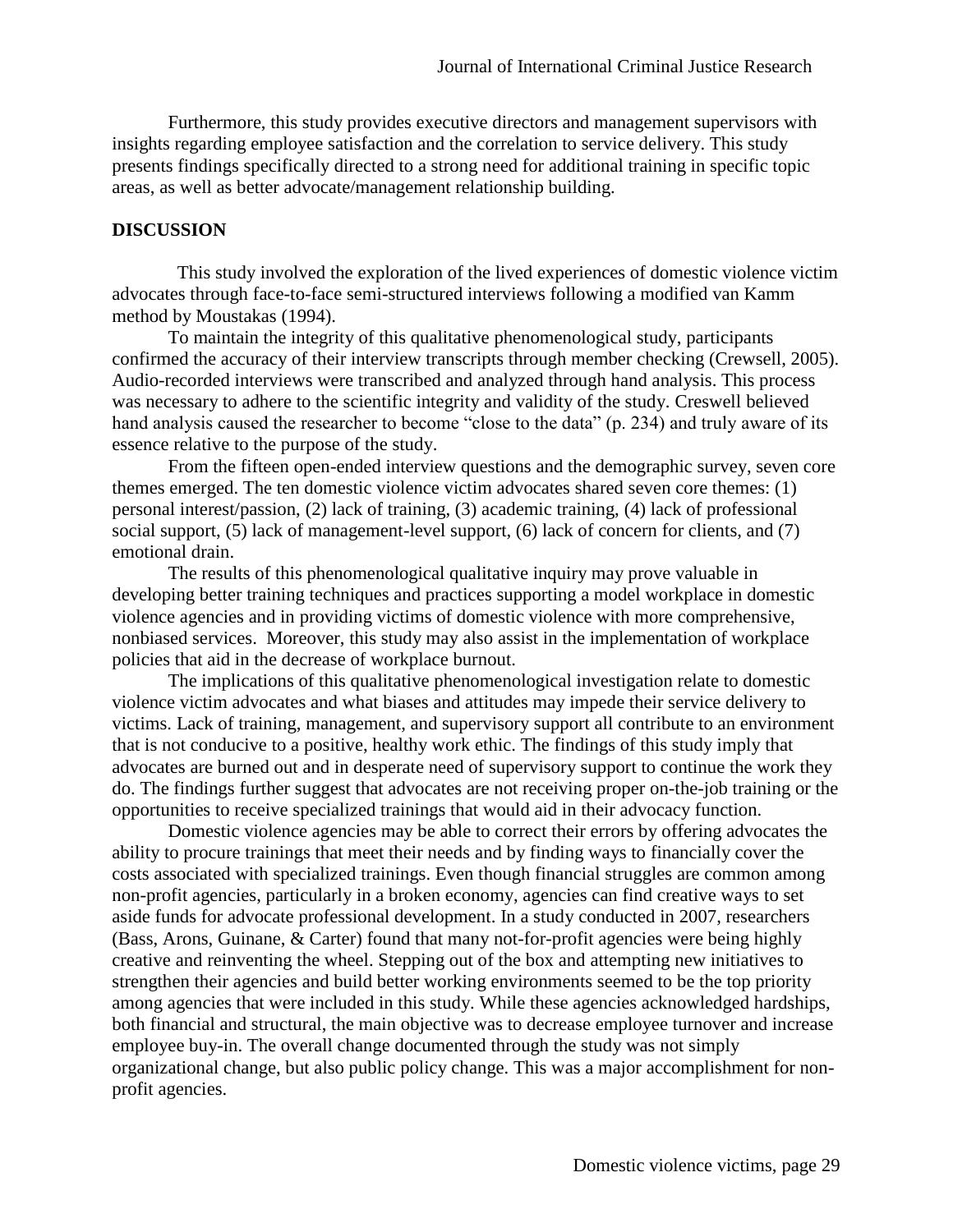Aside from the concrete idea that advocates do not feel supported by their managerial level staff, a greater concern comes from the idea that advocates do not feel supported by other professionals who work within the domestic violence arena. Many advocates spoke about not having strong relationships with colleagues and, therefore, another potential avenue of support was nonexistent. Domestic violence agencies do not work in isolation and must build good relationships with each other, besides having strong relationships within their immediate organization. Many advocates expressed frustration about dealing with other practitioners working in the criminal justice system. There needs to be better cooperation among the multiple agencies and entities that encompass the available system for victims. If this resolution is not tightened and simplified for victims, there may be a grave epidemic of victims no longer seeking services.

#### **Organizational Implications**

Through investigating the lived experiences of domestic violence victim advocates, this exploratory study is significant to organizational development due to the identification of multiple areas of concern for advocates. These specific areas of concern are contributing factors to high levels of burnout among domestic violence victim advocates, high levels of frustration regarding the lack of necessary training for advocates, and the disconnection felt between advocates and management-level staff. Management must address the significant lack of support felt by advocates in order to provide a safe, comfortable, and supportive environment. If these issues are not properly addressed, advocates will continue to feel the same way and services will continue to suffer.

This study is significant due to its exploration of the lived experiences of domestic violence victim advocates who have worked in the field for various periods of time. Whether advocates were newly employed (six months) or tenured (ten plus years), the feelings they expressed were mutual. In addition, the advocates interviewed were employed by various agencies, thus indicating that this is a problem across agencies. However, the irony is that ninety percent of the advocates interviewed expressed that their personal interest or passion is the reason why they continue doing the work, regardless of the organizational flaws. Therefore, it stands to reason that agencies should be embracing the employees who truly love what they do and providing them with a great environment in which to do such work; only management can do these things.

The findings of this study indicate organizational leadership has much progress to make before advocates will feel appreciated and valued. A study conducted by Cherniss (1980) speaks to the overwhelming burnout among professionals employed in the human services sector and how management can aid in decreasing the symptoms of burnout. Simply acknowledging an employee's efforts and commitment to their job signifies an understanding of thanks and gratitude. Most employees are aware of the budget restrictions faced by many not-for-profit organizations, and they acknowledge their desire to do the work for personal interest or passion, not for high paying salaries. However, an act of gratitude can take many different forms and does not require a monetary figure, thereby, leaving an open door for praise and encouragement from management-level staff.

#### **REFERENCES**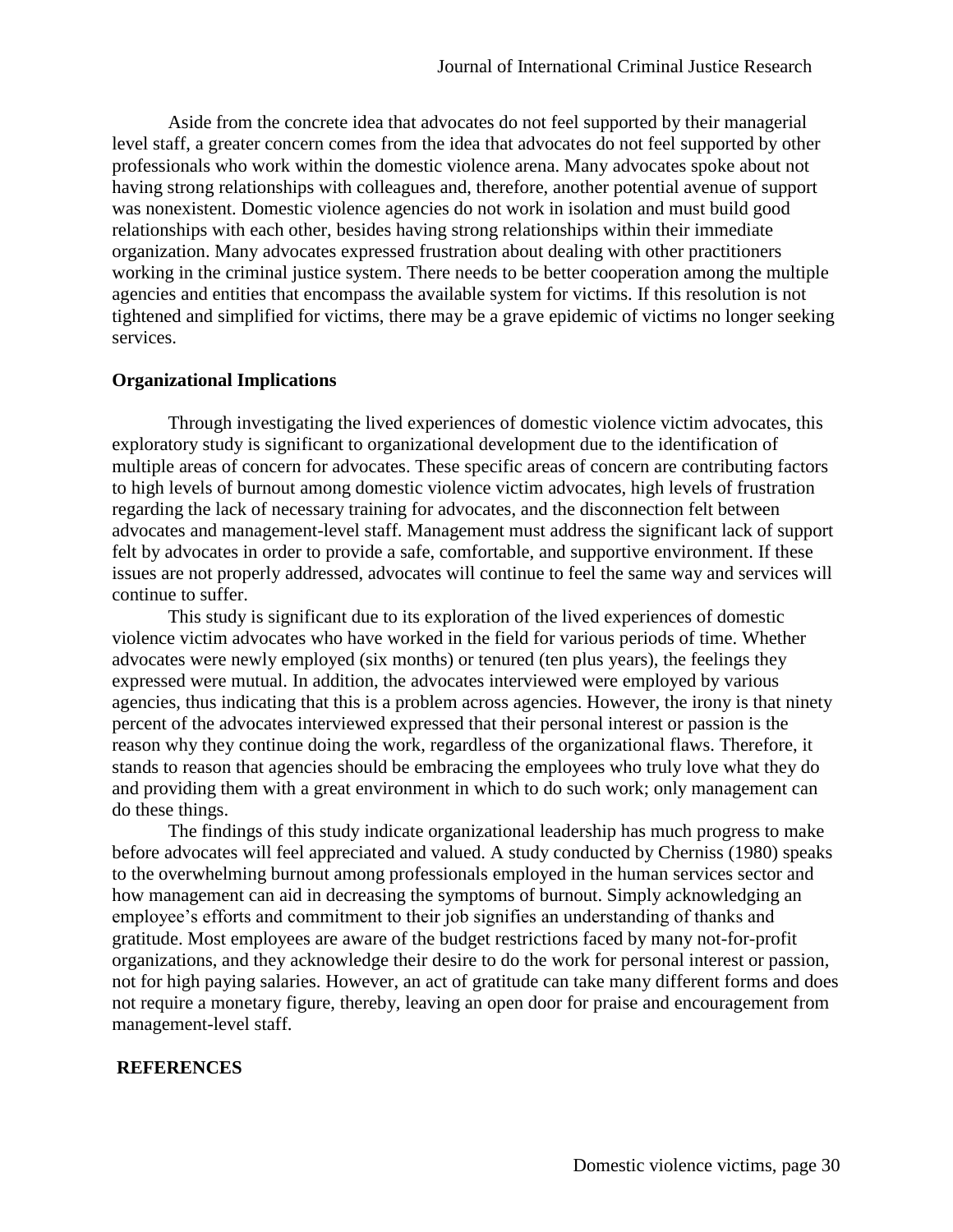- Arias, I., & Johnson, P. (1989). Evaluations of physical aggression among intimate dyads. *Journal of Interpersonal Violence, 4,* 298-307.
- Baker, L.M., & O'Brien, K.M. (2007). Are shelter workers burned out?: An examination of stress, social support and coping. *Journal of Family Violence, 22(6),* 465-475.
- Bass, G.D., Arons, D. F., Guinane, K. Carter, M. F. & Rees, S. (2007). *Seen but not heard. Strengthening non-profit advocacy*. Washington, D.C.: The Aspen Institute.
- Bass, D., & Rice, J. (1979). Agency responses to the abused wife. *Social casework, 60,* 338-342.
- Berlinger, J.S. (2004). Taking an intimate look at domestic violence. *The Journal of Nursing, 34,* 42-47.
- Boscarino, J.A., Figley, C.R., & Adams, R.E. (2004). Compassion fatigue following the September 11 terrorist attacks: A study of secondary trauma among New York City social workers. *International Journal of Emergency Mental Health, 6(2), 57-66.*
- Brown, C., & O'Brien, K.M. (1998). Understanding stress and burnout in shelter workers. *Professional Psychology: Research and Practice, 29(4),* 383-385.
- Brownmiller, S. (1975). *Against Our Will: Men, Women and Rape*. New York.
- Bui, H. (2007). *The limitations of current approaches to domestic violence*. In R. Muraskin (Ed.), It's a crime: Women and justice (4th ed., pp. 261-276). Upper Saddle River, NJ: Prentice Hall
- Bureau of Justice. (2007). Criminal Victimization, 2007. Retrieved on December 2009 from http://bjs.ojp.usdoj.gov/index.cfm?ty=pbdetail&iid=764.
- Bybee, D., & Sullivan, C. (2002). The process through which an advocacy intervention resulted in positive change for battered women over time. *American Journal of Community Psychology*, *30(1),* 103–113.
- Casas, J. M, & Furlong, M. J., Castillo, S. (1980). Stress and coping among university counselors: A minority perspective. *Journal of Counseling Psychology. 27(*4), 364-373.
- Center for Disease Control. (2009). Fact Sheet. Retrieved on September 21, 2010 from [www.cdc.gov/violenceprevention.](http://www.cdc.gov/violenceprevention)
- Center for Disease Control. (2005). Adverse Health Conditions and Health Risk Behaviors Associated with Intimate Partner Violence - United States. Retrieved on December 12, 2011 from [http://www.cdc.gov/mmwr/preview/mmwrhtml/mm5705a1.htm.](http://www.cdc.gov/mmwr/preview/mmwrhtml/mm5705a1.htm)
- Cherniss, C. (1980). *Professional burnout in human service organizations.* New York: Praeger.
- Clements, C.B., Brannen, D.N., Kirkley, S.M., Gordon, T. & Church W.T. (2006). The measurement of concern about victims: Empathy, victim advocacy, and the Victim Concern Scale (VCS). *Legal and Criminological Psychology, 11*, 283-295
- Clifford, J.O. (1999). Spouse Abuse Crackdown, Surprisingly, Nets Many Women. Associated Press, November 23. [http://www.fact.on.ca/newpaper/ap99112a.htm. 2009.](http://www.fact.on.ca/newpaper/ap99112a.htm.%202009)
- Connecticut General Statute, *46b-38a.* (1988). Family Violence Prevention and Response Definitions. Retrieved on September 2010 from
	- [http://www.womenslaw.org/statutes\\_detail.php?statute\\_id=4817#statute-top.](http://www.womenslaw.org/statutes_detail.php?statute_id=4817#statute-top)
- Creswell, J. W. (2005). *Educational research: Planning, conducting, and evaluating quantitative and qualitative research (2nd ed.).* Upper Saddle River, NJ: Pearson
- Daley, M.R. (1979). Burnout: Smoldering problem in protective services. *Social Work, 12,* 375- 380.
- Danis, F.S. (2003). Social work response to domestic violence: Encouraging news from a new look. *Affilia, 18,* 177-191.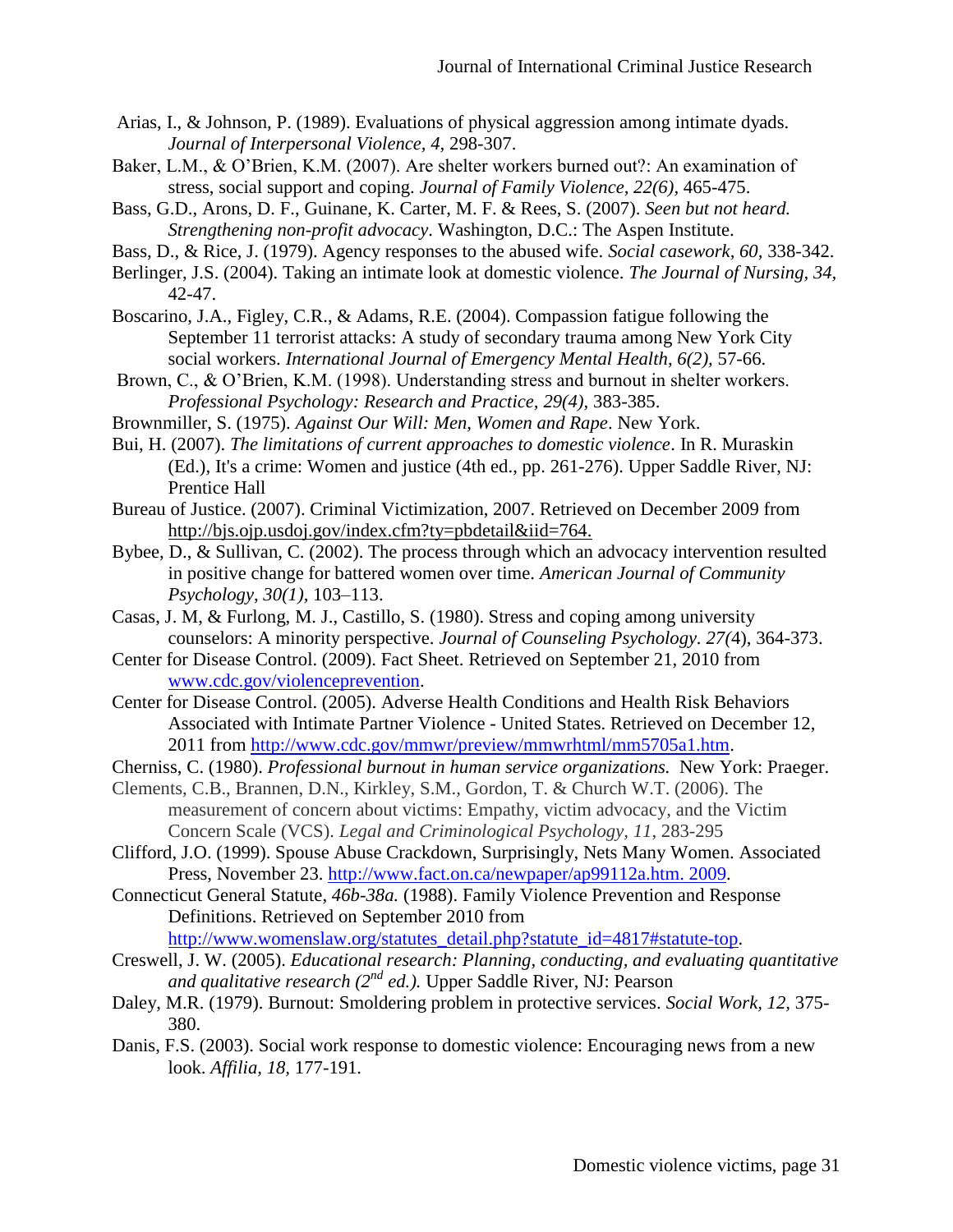- Danis, F.S., & Lockhart, L. (2003). Domestic Violence and Social Work Education: What Do We Know, What Do We Need to Know? *Journal of Social Work Education, 39(2),* 215 224.
- Davies, J., Lyon, E., & Monti-Catania, D. (1998). *Safety planning with battered women: Complex lives/difficult choices.* Thousand Oaks, CA: Sage.
- Davis, L.V., & Carlson, B.E. (1981). Attitudes of service providers toward domestic violence. *Social Work Research Abstracts, 17(4),* 34-39.
- Dobash, R.E., & Dobash, R.P. (1979). *Violence against wives*. New York: Free Press.
- Dutton, D.G. (1988). *The domestic assault of women: Psychological and criminal justice perspectives.* Boston: Allyn & Bacon.
- Dutton, D.G. (1994). Patriarchy and wife assault: The ecological fallacy. Violence and Victims, 9 (2), 167-182
- Eisikovits, Z., & Buchbinder, E. (1996). Pathways to disenchantment: Battered women's views of their social workers. *Journal of Interpersonal Violence, 12(3),* 425-440.
- Epstein, S. R., & Silvern, L. E. (1990). Staff burnout in shelters for battered women: A challenge for the 90s. *Response to the Victimization of Women and Children, 13,* 9-12.
- Farber, B. (Ed.). (1983). Stress and burnout in human service professions. New York: Pergamon.
- Few, A.L. (2005). The voices of black and white rural battered women in domestic violence shelters. *Family Relations, 54(4),* 488-500.
- Ferraro, K.J. (1989a). 'Policing Woman Battering.' *Social Problems*, 2, 13-25.
- Freudenberger, H.J. (1974). Staff burn-out. *Journal of Social Issues, 30,* 159-165.
- Freudenberger, H.J. (1977). Burnout: Occupational hazard of the child are worker, *Child Care Quarterly, 6,* 90-93.
- Garland, D. (2001). The culture of control: Crime and social order in contemporary society. Chicago: University of Chicago Press.
- Gelstrophe, L. & Morris, A. (1990). *Feminist Perspectives in Criminology.* Open University Press, Buckingham.
- Gosselin, D.K. (2005). *Heavy Hands: An Introduction to the Crimes of Family Violence. (3rd ed.).* Upper Saddle River, NJ: Prentice Hall.
- Gwinn, G.G., & O'Dell, A. (1993). *Stopping the Violence: The Role of the Police Officer and the Prosecutor.* Retrieved on September 23, 2009 from [http://www.ncdsv.org/images/StoppingViolence.pdf.](http://www.ncdsv.org/images/StoppingViolence.pdf)
- Hamberger, L.K., Lohr, J.M., Bonge, D., & Tolin, D.F. (1997). An empirical examination of motivations for domestic violence. *Violence Against Women, 3,* 401-423.
- Hamilton, B., & Coates, J. (1993). Perceived helpfulness and use of professional services by abused women. *Journal of Family Violence, 8(4),* 313-324.
- Harway, M., & Hansen, M. (Eds.) Battering and family therapy: A feminist perspective (p. 42- 53). Newbury Park, CA: Sage.
- Heater, J., Walsh, J., & Sande, G. (2002). Sex and attributions on reactions toward alleged spousal abuse victims. *Psychological Reports, 91(1),* 243-254.
- Heise, L.L., Raikes, A., Watts, C.H., Zwi, A.B. (1994). [Violence against women: a](http://www.mendeley.com/research/violence-against-women-a-neglected-public-health-issue-in-less-developed-countries/) [neglected public health issue in less developed countries.](http://www.mendeley.com/research/violence-against-women-a-neglected-public-health-issue-in-less-developed-countries/) *Social Science Medicine, 39,* 9.
- Herbert, M. D. & J. W. Mould (1992, March-April). The Advocacy Role in Public Child Welfare. *Child Welfare, 71*(2): 114-130.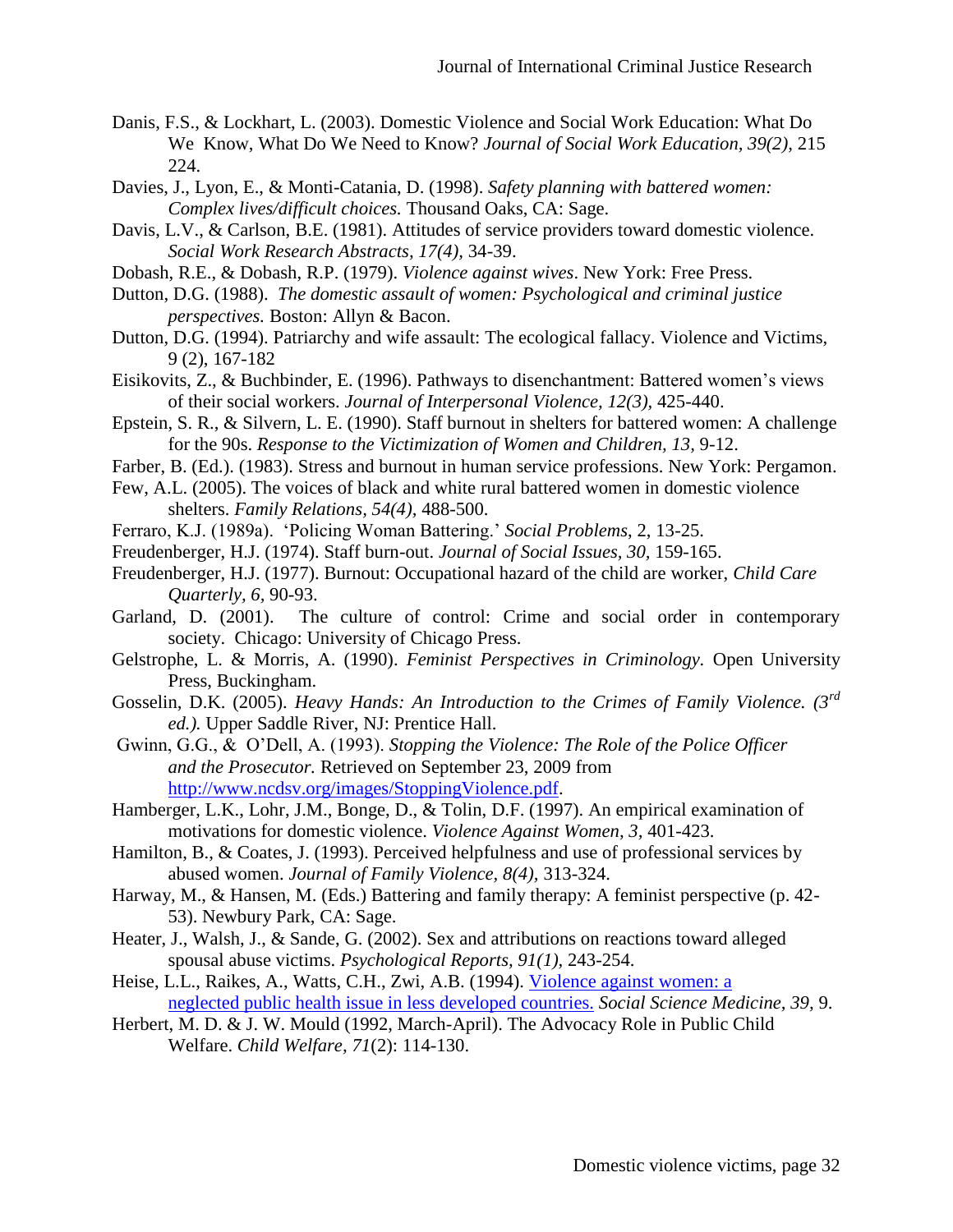- Home, A.M. (1994). Attributing responsibility and assessing gravity in wife abuse situations: A comparative study of police and social workers. *Journal of Social Service Research, 19(1/2),* 67-84.
- Hooks, B. (2000). *Feminist Theory: From Margin to Center* (2<sup>nd</sup> ed.). South End Press, Cambridge, MA.
- Iliffe, G., & Steed, L.G. (2000). Exploring the counselor's experience of working with perpetrators and survivors of domestic violence. *Journal of Interpersonal Violence, 15,* 393-412.
- Kanuha, V. (1998). Professional social work and the battered women's movement: Contextualizing the challenges of domestic violence work. *Professional Development: The International Journal of Continuing Social Work education, 1(2),* 4-18.
- Kutchins, H. and Kutchins, S. (1987). Advocacy and the adversary system. *Journal of Sociology and Social Welfare, 14*(3), 119-133
- Laner, M., Benin, M., and Ventrone, N. (2001). Bystander attitudes toward victims of violence: who s worth helping? *Deviant Behavior*. 22, 23–42.
- Lehrner, A., & Allen, N.E. (2009). Still a movement after all these years? Current tensions in the domestic violence movement. *Violence Against Women, 15(6),* 656-677.
- Macy, R.J., Giattina, M.C., Parish, S.L., & Crosby, c. (2010). Domestic violence and sexual assault services: Historical concerns and contemporary challenges. *Journal of Interpersonal Violence, 25(1),* 3-32.
- Maguigan, H. (2003). Wading into Professor Schnieder's "murky middle ground" between acceptance and rejection of criminal justice responses to domestic violence. *American University Journal of Gender, Policy, and the Law, 11,* 427-226.
- Maslach, C. (1982). *Burnout: The cost of caring.* New York: Prentice Hal Press.
- Maslach, C., & Jackson, S.E. (1986). *Maslach Burnout Inventory* (2<sup>nd</sup> ed.). Palo Alto, CA: Consulting Psychologists Press.
- Max, W., Rice, D. P., Finkelstein, E., Bardwell, R. A., & Leadbetter, S. (2004). The economic toll of intimate partner violence against women in the United States. *Violence and Victims, 19*(3), 259–272.
- McCaroll, J.E., Castro, S., Nelson, E.M., Fan, Z., Evans, P.K., & Rivera, A. (2008). Characteristics of Domestic Violence Incidents reported at the Scene by Volunteer Victim Advocates. *Military Medicine, 173(9),* 865-870.
- McDermott, M.J., & Garofalo, J. (2004). When advocacy for domestic violence victims backfires. *Violence Against Women, 10,* 1245-1266.
- McKenna, L.S. (1986). Job stress in shelters. *Response to the Victimization of Women and Children, 9(4),* 21-23.
- McPhail, B.A., Busch, N.B., Kulkarni, S., & Rice, G. (2007). An Integrative Feminist Model. The evolving feminist perspective on intimate partner violence. *Violence Against Women, 13(8),* 817-841.
- Mertens, D.M. (1998). *Research methods in education and psychology: Integrating diversity with quantitative and qualitative approaches.* Thousand Oaks, CA: Sage.
- Messerschmidt, James W. (1993). *Masculinities and Crime: Critique and Reconceptuatlization of Theory*: Rowan & Littlefield Publishers, Inc.
- Miller, S.L. (2005). *Victims as offenders: Women's use of violence in relationships.* New Brunswick, NJ: Rutgers University Press.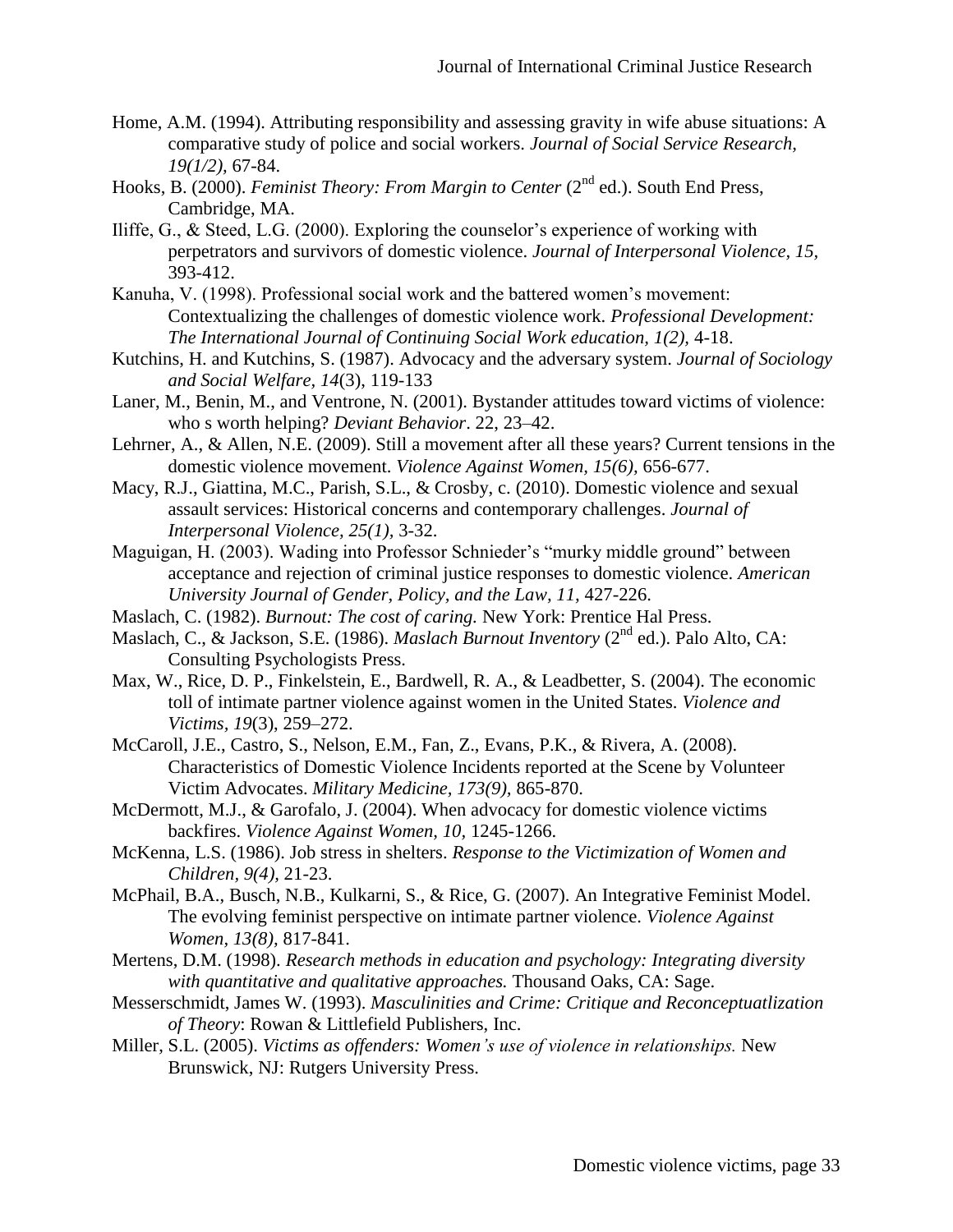- Mills, L.G. (2003). *Insult to injury: Rethinking our responses to intimate abuse.* Princeton, NJ: Princeton University Press.
- Moustakas, C. (1994). *Phenomenological research methods*. Thousand Oaks, CA: Sage.
- National Crime Victimization Survey. Washington, DC: Bureau of Justice Statistics. Retrieved on January 30, 2009 from [www.ojp.usdoj.gov/bjs/pub/pdf/cv07.pdf.](http://www.ojp.usdoj.gov/bjs/pub/pdf/cv07.pdf)
- National Domestic Violence Hotline. (2004). Abuse in America. Retrieved on March 1, 2011 from [http://www.thehotline.org/get-educated/abuse-in-america.](http://www.thehotline.org/get-educated/abuse-in-america)
- Newcomb, M.D. (1990). What structural equation modeling can tell us about social support. In B.R. Sarason, I.G. Sarason, & G.R. Pierce (Eds.), *Social support: An interactional view (p. 26-63).* New York: Wiley.
- Overholser, J.C., & Moll, S.H. (1990). Who's to blame: Attributions regarding causality in spouse abuse. *Behavioral Sciences and the Law, 8,* 107-120.
- Patton, M. (1990). Qualitative evaluation and research methods (pp. 169-186). Beverly Hills, CA: Sage.
- Peled, E., & Edleson, J.L. (1994). Advocacy for battered women: A national survey. *Journal of Family Violence, 9,* 285-296.
- Reinhartz, S. (1992). *Feminist Methods in Social Research*. New York: Oxford University Press.
- Ridley, C.A., & Feldman, C.M. (2003). Female domestic violence toward male partners: Exploring conflict responses and outcomes. *Journal of Family Violence, 18(3),* 157-170.
- Roberts, A.R. & Lewis, S.J. (2000). Giving them shelter: National organizational survey of shelters for battered women and their children. *Journal of Community Psychology, 28(6),* 669-681.
- Roberts, A.R. (2002). Handbook of Domestic Violence Intervention Strategies: Policies, Programs and Legal Remedies. Oxford University Press.
- Robinson, G.E. (2003). Violence against women in North America. *Archives of Women's Mental Health, 6,* 185-191.
- Ross, M., & Glisson, C. (1991). Bias in social work intervention with battered women. *Journal of Social Service Research, 14(3-4),* 79-105.
- Ross, R.R., Altmaier, E.M., & Russell, D.W. (1989). Job stress, social support, and burnout among counseling center staff. *Journal of Counseling Psychology, 36(4),* 464-470.
- Sanders, P. (1982). Phenomenology: A new way of viewing organizational research. *The Academy of Management Review, 7*, 353-360.
- Schechter, S. (1982). *Women and male violence.* Boston, MA: South End Press.
- Shinn, M., Rosario, M., Morch, H., & Chestnut, D. E. (1984). Coping with job stress and burnout in the human services. Journal of Personality and Social Psychology, 46, 864-876.
- Silverman, J., Raj, A., Mucci, L., & Hathaway, J. (2001). Dating violence against adolescent girls and associated substance use, unhealthy weight control, sexual risk behavior, pregnancy, and suicidality. *Journal of the American Medical Association, 286,* 572-579.
- Slattery, J., Raj, A., Mucci, L., & Hathaway, J. (2001). Dating violence against adolescent girls and associated substance use, unhealthy weight control, sexual risk behavior, pregnancy, and suicidality. *Journal of the American Medical Association, 286,* 572-579.
- Smith, D.E. (1990). *Texts, Facts, and Femininity: Exploring the Relations of Ruling.* Psychology Press.
- Sokolowski, R., 2000, *Introduction to Phenomenology*. Cambridge and New York: Cambridge University Press.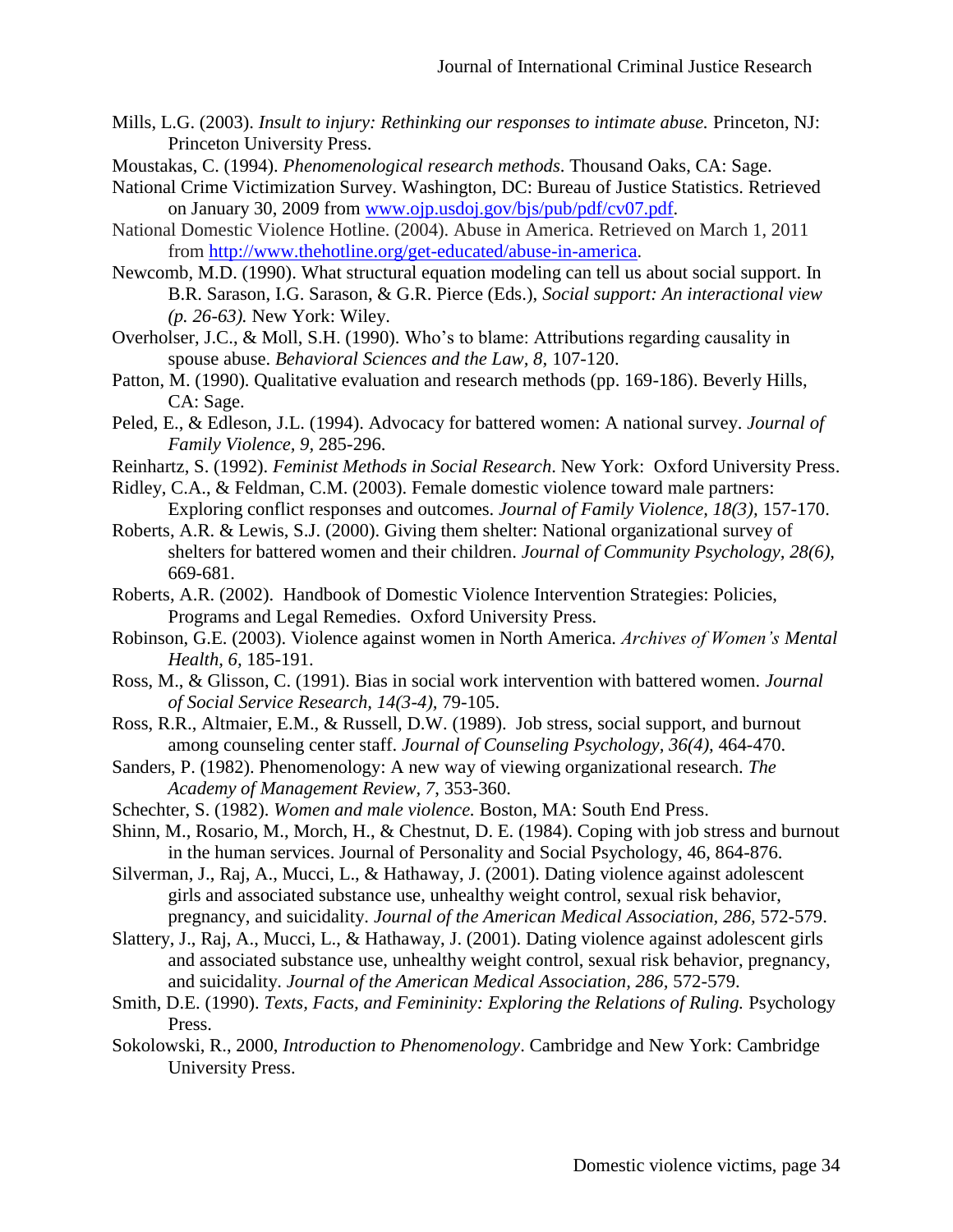- Sowers-Hoag, D.M., & Thyer, B.A. (1987). Burn-out among social work professionals: A behavioral approach to causal and interventive knowledge. *Journal of Sociology and Social Work, 14,* 105-118.
- Straus, M.A., Gelles, R.J., & Steinmetz, S. (1980). *Behind closed doors: Violence in the American family.* Garden City, NJ: Anchor.
- Sullivan, C. M. (1991).The provision of advocacy services to women leaving abusive partners: An exploratory study. *Journal of Interpersonal Violence*, *6*(1), 41-54.
- Sullivan, C. M. (2000). A model for effectively advocating for women with abusive partners. In J. P. Vincent & E. N. Jouriles (Eds.), *Domestic violence: Guidelines for research informed practice* (pp. 126-143). London: Jessica Kingsley Publishers.
- Sullivan, C. M., Tan, C., Basta, J., Rumptz, M., & Davidson, W. S. (1992). An advocacy intervention program for women with abusive partners: Initial evaluation.
- Sullivan, C.M. & Bybee, D.I. (1999). Reducing violence using community-based advocacy for women with abusive partners. *Journal of Consulting and Clinical Psychology, 67(1),* 43- 53.
- Sullivan, C., & Keefe, M. (1999). *Evaluations of advocacy efforts to end intimate male violence against women.* National Resource Center on Domestic Violence.
- Sullivan, C. M. & Rumptz, M. H. (1994). Adjustment and needs of African American women who utilized a domestic violence shelter. *Violence and Victims*, 9, 275-286.
- Tjaden, P., & Thoennes, N. (2000). Extent, nature, and consequences of intimate partner violence: Findings from the National Violence Against Women Survey. *United States Department of Justice.* Retrieved July, 20, 2009 from<http://www.ojp.usdoj.gov/nij/pubs> sum/181867.htm.
- Toro-Alfonso, J. & Rodriguez-Madera, S. (2004). Domestic Violence in Puerto Rican Gay Male Couples: Perceived Prevalence, Intergenerational Violence, Addictive Behaviors, and Conflict Resolution Skills. *Journal of Interpersonal Violence, 19*(6), 639-654.
- United States Census. (2009). Retrieved on January 22, 2012 from [http://www.census.gov/main/www/cen2000.html.](http://www.census.gov/main/www/cen2000.html)
- United States Department of Justice. (2003). Intimate Partner Violence Statistics. Retrieved on March 2, 2010 from [http://www.ojp.usdoj.gov/bjs/abstract/ipva99.htm.](http://www.ojp.usdoj.gov/bjs/abstract/ipva99.htm)
- Van Auken, S. (1979). Youth counselor burnout. *Personnel and Guidance Journal, 58,* 124-144.
- van Wormer, K., & Roberts, A. R. (2009). *Death by domestic violence: Preventing the murders and murder-suicides*. Westport, CT: Greenwood
- Wandrei, M.L., & Rupert, P.A. (2000). Professional psychologists' conceptualizations of intimate partner violence. *Psychotherapy*: Theory, Research*, Practice, Training, 37, 270- 283.*
- Yllo, K., & Straus, M. (1990). Patriarchy and violence against wives: The impact of structural and normative factors. In M. Straus & R. Gelles (Eds.), *Physical violence in American families.* New Brunswick, NJ: Transaction Publishers.

# **APPENDIX**

**Table 1. Participants' Profile**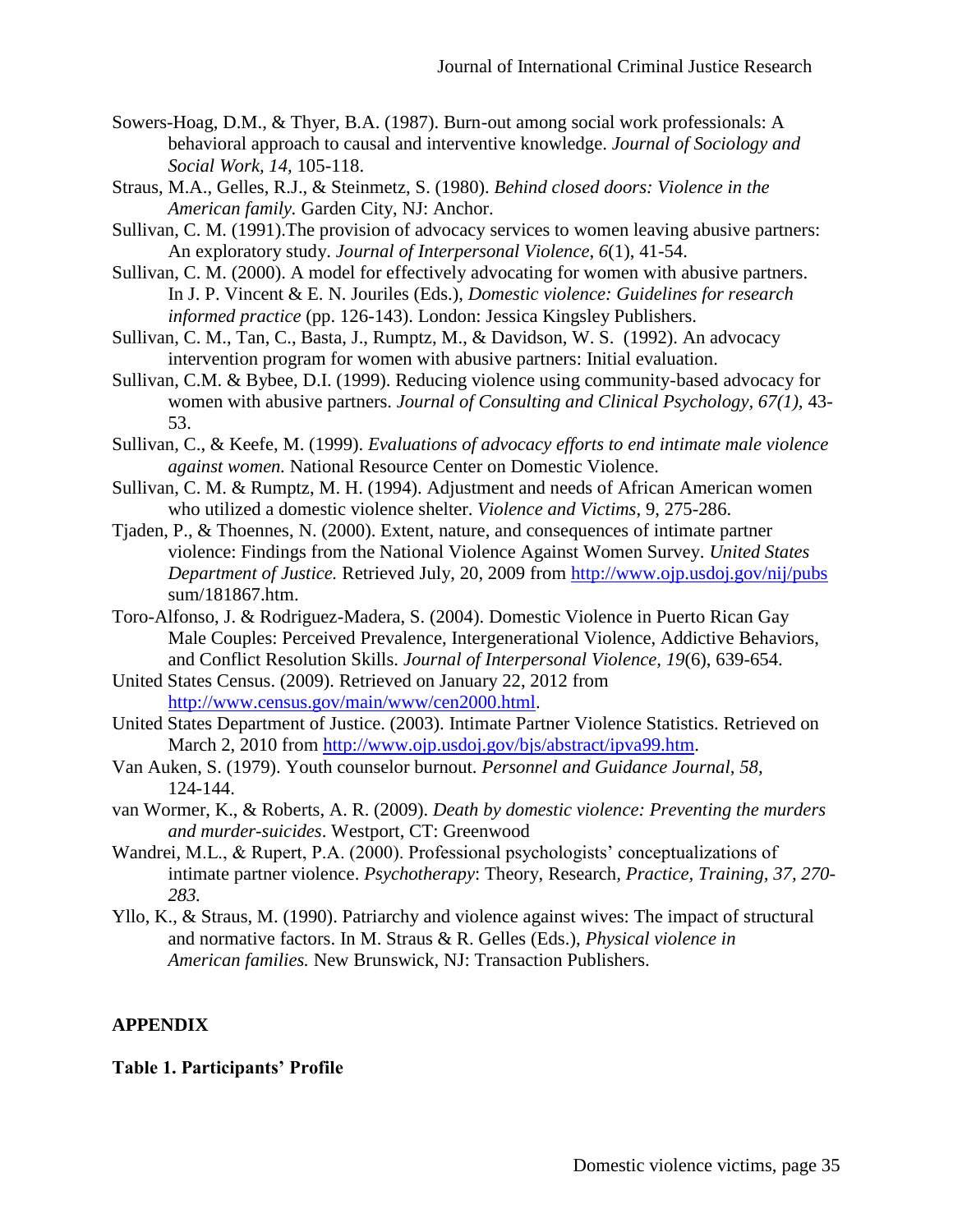| Participant      | Age | Years of   | Education      | Race               |
|------------------|-----|------------|----------------|--------------------|
| Code             |     | Experience | Level          |                    |
| DVA1             | 23  | 6 years    | <b>BSW</b>     | Caucasian          |
|                  |     |            | Currently      |                    |
|                  |     |            | working on     |                    |
|                  |     |            | <b>MFT</b>     |                    |
| DVA <sub>2</sub> | 25  | 2 years    | <b>BS</b>      | Hispanic           |
|                  |     |            | Currently      |                    |
|                  |     |            | working on     |                    |
|                  |     |            | <b>Masters</b> |                    |
| DVA3             | 33  | 14 years   | <b>BA</b>      | Hispanic           |
| DVA4             | 25  | 3 years    | <b>MS</b>      | Caucasian          |
|                  |     |            | CJ             |                    |
| DVA5             | 24  | 3 years    | <b>BS</b>      | Caucasian          |
|                  |     |            |                |                    |
| DVA6             | 35  | 11 years   | <b>MSW</b>     | Caucasian/Hispanic |
| DVA7             | 33  | 6 years    | <b>BS</b>      | Caucasian          |
|                  |     |            | Currently      |                    |
|                  |     |            | working on     |                    |
|                  |     |            | <b>Masters</b> |                    |
| DVA8             | 24  | 8 years    | <b>BS</b>      | Caucasian          |
|                  |     |            |                |                    |
| DVA9             | 27  | 3 years    | <b>BS</b>      | Caucasian/Hispanic |
| DVA10            | 25  | 2 years    | <b>BS</b>      | Hispanic/African   |
|                  |     |            | Currently      | American           |
|                  |     |            | working on     |                    |
|                  |     |            | <b>Masters</b> |                    |

# **Table 2. Overview of Data**

| Theme                                | Definition                                                                             | Frequency of Each<br>Theme | Number of<br>Advocates per |
|--------------------------------------|----------------------------------------------------------------------------------------|----------------------------|----------------------------|
|                                      |                                                                                        |                            | Theme*                     |
| Personal Interest/Passion            | Personal interest in domestic<br>violence advocacy                                     | 23                         | 9 of 10                    |
| Victim of DV                         | A person who has suffered violence<br>within their family or intimate<br>relationship. | 5                          | 3of 10                     |
| Witnessed Violence as<br>a Child     | From a family of domestic<br>violence.                                                 | $\overline{2}$             | 1 of 10                    |
| Academic Training                    | Training obtained in an academic<br>setting related to bias and attitudes<br>about DV  | 7                          | 6 of 10                    |
| Experiential Training/Learning       | Training/learning from experience                                                      | 3                          | 2 of 10                    |
| Lack of Training                     | Lack of training to assist with<br>various issues that arise                           | 11                         | 6 of 10                    |
| <b>Lack of Practical</b><br>Training | Lack of practical hands-on training                                                    | 4                          | 3 of 10                    |
| Lack of Cultural/                    | Lack of various cultural/religious                                                     | 3                          | 3 of 10                    |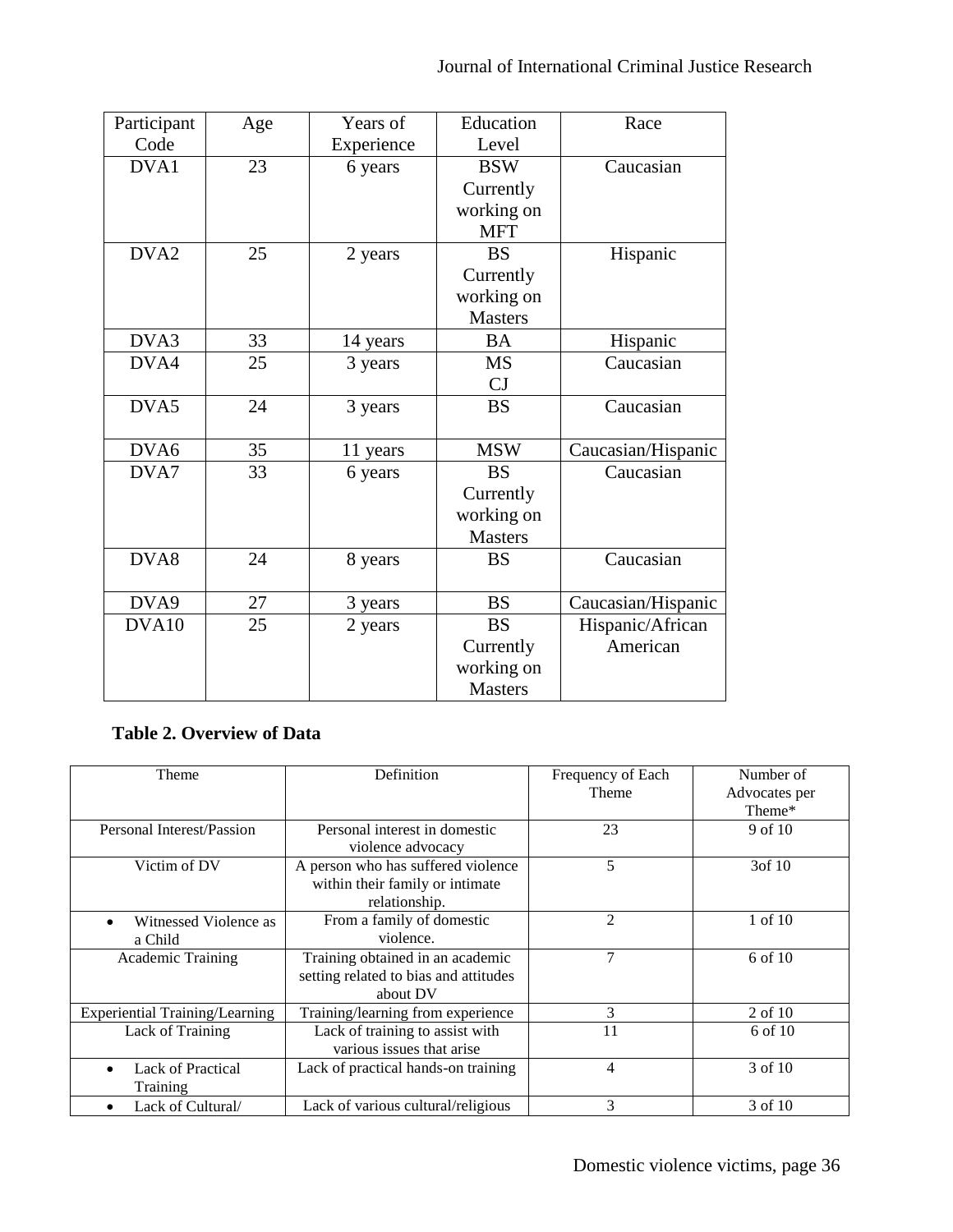| Religious Training                 | training as related to norms       |    |           |
|------------------------------------|------------------------------------|----|-----------|
| Lack of Mental Health              | Lack of in-depth mental health     | 3  | 3 of 10   |
| Training                           | training                           |    |           |
| <b>Emotional Drain</b>             | Reference to emotional drain from  | 5  | 4 of 10   |
|                                    | working with clients               |    |           |
| Decrease in Functionality          | Inadequate functioning on the job  | 4  | 3 of 10   |
|                                    | because of burnout                 |    |           |
| Work/Life Balance Issues           | Problems balancing work and other  | 4  | 3 of 10   |
|                                    | responsibilities contributing to   |    |           |
|                                    | burnout (and thereby impeding the  |    |           |
|                                    | providing of services)             |    |           |
| <b>Lack of Professional Social</b> | Lack of social support from        | 14 | 7 of 10   |
| Support                            | colleagues (re: burnout)           |    |           |
| Lack of Management-Level           | Lack of support from               | 8  | 6 of 10   |
| Support                            | administration/management-level    |    |           |
|                                    | staff                              |    |           |
| Lack of Concern for Clients        | No desire to work with client      | 5  | 4 of 10   |
|                                    | population                         |    |           |
| Lack of Financial Support          | No funding to provide coverage     | 2  | $2$ of 10 |
|                                    | when advocates are sick or wish to |    |           |
|                                    | attend trainings                   |    |           |

\*Number of advocates who mentioned the theme at least once during their interview.

**Table 3. Frequency of Theme by Advocate**

| Theme                   | <b>DVA</b>     | <b>DVA</b>     | <b>DVA</b>     | <b>DVA</b>     | <b>DVA</b>     | <b>DVA</b>     | <b>DVA</b>     | <b>DVA</b>     | <b>DVA</b>     | <b>DVA</b>     |
|-------------------------|----------------|----------------|----------------|----------------|----------------|----------------|----------------|----------------|----------------|----------------|
|                         | 1              | $\overline{c}$ | 3              | 4              | 5              | 6              | 7              | $8\,$          | 9              | 10             |
| Personal                | $\overline{2}$ | $\overline{2}$ | 4              | $\overline{2}$ | $\overline{2}$ | $\overline{2}$ | $\overline{2}$ |                | $\overline{4}$ | $\overline{3}$ |
| Interest/Passion        |                |                |                |                |                |                |                |                |                |                |
| Victim of DV            |                | $\mathbf{1}$   |                |                |                |                | $\mathbf{1}$   |                | $\overline{2}$ |                |
| *Witnessed              |                |                |                |                |                |                |                |                | $\overline{2}$ |                |
| Violence as a Child     |                |                |                |                |                |                |                |                |                |                |
| *Academic Training      | $\overline{2}$ | 1              |                | 1              |                | $\mathbf{1}$   | $\mathbf{1}$   |                |                | 1              |
| Experiential            | $\overline{2}$ |                | 1              |                |                |                |                |                |                |                |
| Training/               |                |                |                |                |                |                |                |                |                |                |
| Learning                |                |                |                |                |                |                |                |                |                |                |
| <b>Lack of Training</b> | $\overline{1}$ | $\overline{2}$ |                | $\overline{2}$ | 3              | $\mathbf{1}$   |                | $\overline{2}$ |                |                |
| *Lack of practical      | $\overline{2}$ |                |                |                |                |                |                | 1              | 1              |                |
| Training                |                |                |                |                |                |                |                |                |                |                |
| *Lack of Cultural/      | $\mathbf{1}$   |                |                |                |                | 1              | $\mathbf{1}$   |                |                |                |
| Religious Training      |                |                |                |                |                |                |                |                |                |                |
| *Lack of Mental         | $\overline{4}$ |                |                | $\mathbf{1}$   |                | $\mathbf{1}$   |                |                |                |                |
| <b>Health Training</b>  |                |                |                |                |                |                |                |                |                |                |
| <b>Emotional Drain</b>  | $\mathbf{1}$   | $\overline{2}$ |                |                |                | $\mathbf{1}$   | 1              |                |                |                |
| Decrease in             | 1              | $\overline{2}$ |                |                |                | 1              |                |                |                |                |
| Functionality           |                |                |                |                |                |                |                |                |                |                |
| Lack of Professional    | 2              | 6              | $\overline{c}$ | 1              |                |                | 1              |                | 1              | $\mathbf{1}$   |
| Social Support          |                |                |                |                |                |                |                |                |                |                |
| Lack of                 |                | 2              | 1              | $\mathbf{1}$   |                |                | $\mathbf{1}$   | 1              | 2              |                |
| Management-Level        |                |                |                |                |                |                |                |                |                |                |
| Support                 |                |                |                |                |                |                |                |                |                |                |
| Lack of Concern for     |                | $\overline{2}$ |                |                |                |                |                |                | 1              | $\mathbf{1}$   |
| Clients                 |                |                |                |                |                |                |                |                |                |                |
| Lack of Financial       |                |                |                |                |                |                | 1              | $\mathbf{1}$   |                |                |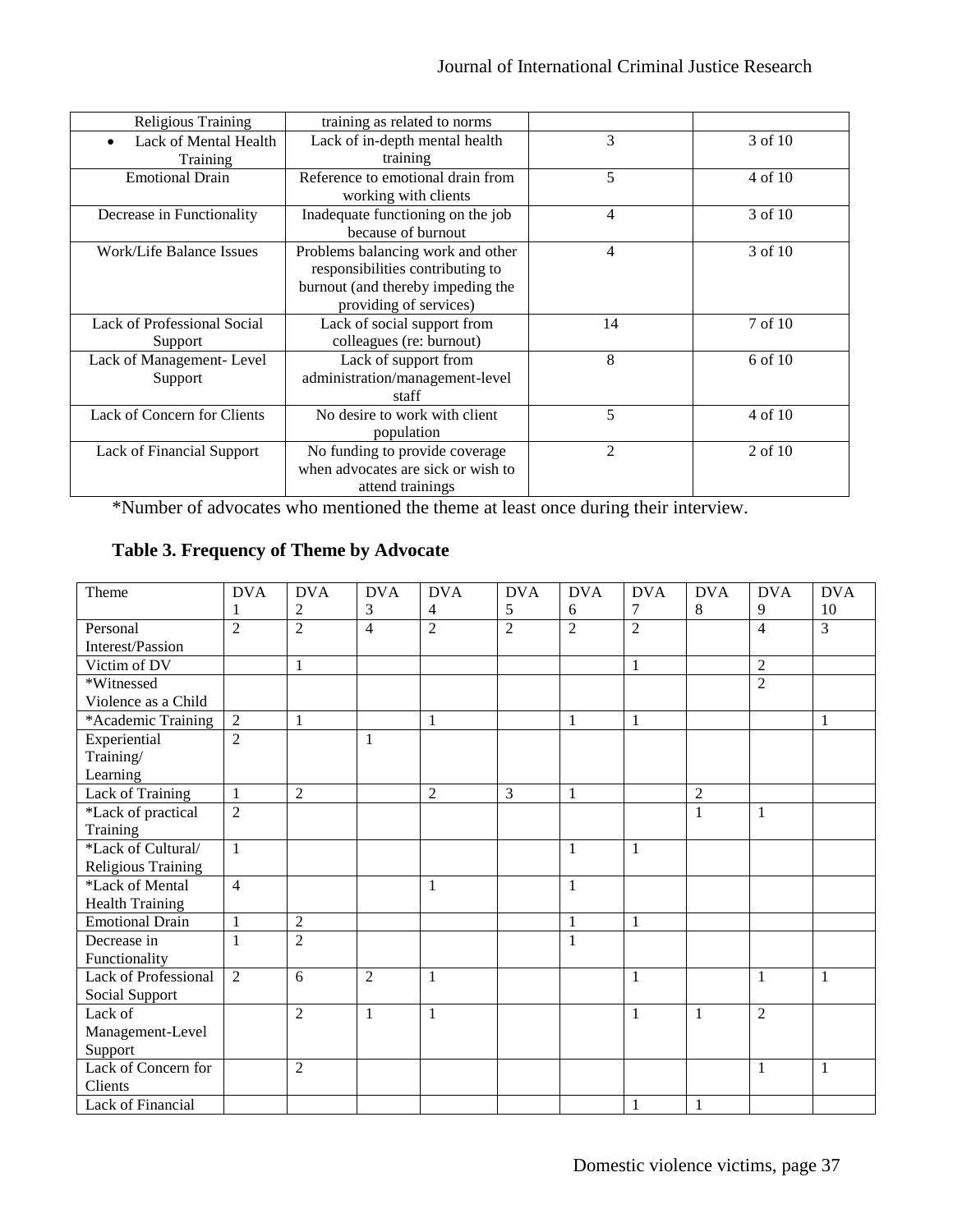| Support           |  |  |  |  |  |
|-------------------|--|--|--|--|--|
| Work/Life Balance |  |  |  |  |  |
| <i>Issues</i>     |  |  |  |  |  |

# **Table 4. Mitigating Factors that Contribute to Domestic Violence Victims Advocates' Lack of Responsiveness**

| <b>Mitigating Factors</b>          | Definition                      | Frequency      | Number of Advocates |
|------------------------------------|---------------------------------|----------------|---------------------|
|                                    |                                 |                | per Theme*          |
| Lack of Client Commitment          | Perception that clients are not | $\overline{2}$ | 1 of 10             |
|                                    | engaged in advocacy efforts     |                |                     |
| <b>Lack of Client Boundaries</b>   | Perception that clients do not  | 3              | 1 of 10             |
|                                    | recognize professional          |                |                     |
|                                    | boundaries and roles            |                |                     |
| <b>Client Mental Health Issues</b> | Clients with unaddressed        | 5              | 3 of 10             |
|                                    | mental health issues            |                |                     |
| <b>Unrealistic Expectations</b>    | Clients with unrealistic        | 8              | 7 of 10             |
|                                    | expectations                    |                |                     |
| Cultural/Religious Issues          | Cultural/religious norms        | 6              | 5 of 10             |
| Transgression of Violence          | Violence that spans across      | 6              | $6$ of $10$         |
|                                    | generations                     |                |                     |
| Lack of Education                  | Clients with limited education  | $\overline{2}$ | 2 of 10             |
| Lack of Responsibility             | Clients who evade their         | $\overline{2}$ | 2 of 10             |
|                                    | personal responsibility         |                |                     |
| <b>Trauma-Related Issues</b>       | Clients with trauma specific    | $\overline{2}$ | 2 of 10             |
|                                    | symptoms (i.e. PTSD or co-      |                |                     |
|                                    | dependencies)                   |                |                     |
| Lack of Resources within           | Having advocates in courts      | 3              | 3 of 10             |
| Criminal Justice System            | (Department of Children and     |                |                     |
|                                    | Families - judges, prosecutors, |                |                     |
|                                    | $etc.$ )                        |                |                     |
| Client/Offender Has Substance      | Clients using substances        | 4              | 4 of 10             |
| <b>Abuse Issues</b>                |                                 |                |                     |

\*Number of advocates who mentioned the theme at least once during their interview

# **Table 5. Frequency of Mitigating Factor by Advocate**

| Mitigating           | <b>DVA</b>     | <b>DVA</b> | <b>DVA</b> | <b>DVA</b> | <b>DVA</b> | <b>DVA</b> | <b>DVA</b> | <b>DVA</b> | <b>DVA</b> | <b>DVA</b> |
|----------------------|----------------|------------|------------|------------|------------|------------|------------|------------|------------|------------|
| Factors              |                | 2          | 3          | 4          | 5          | 6          | 7          | 8          | 9          | 10         |
| Lack of Client       | $\overline{2}$ |            |            |            |            |            |            |            |            |            |
| Commitment           |                |            |            |            |            |            |            |            |            |            |
| Lack of Client       | 3              |            |            |            |            |            |            |            |            |            |
| <b>Boundaries</b>    |                |            |            |            |            |            |            |            |            |            |
| <b>Client Mental</b> | $\overline{4}$ |            |            |            |            | 1          |            |            |            |            |
| <b>Health Issues</b> |                |            |            |            |            |            |            |            |            |            |
| Unrealistic          | 1              | 1          | 1          | 2          |            |            |            |            | 1          |            |
| Expectations         |                |            |            |            |            |            |            |            |            |            |
| Cultural             |                | 2          | 1          | 1          |            |            |            |            |            |            |
| /Religious           |                |            |            |            |            |            |            |            |            |            |
| <b>Issues</b>        |                |            |            |            |            |            |            |            |            |            |
| Transgression        |                |            | 1          | 1          |            |            |            |            |            |            |
| of Violence          |                |            |            |            |            |            |            |            |            |            |
| Lack of              |                |            |            |            |            |            |            |            |            |            |